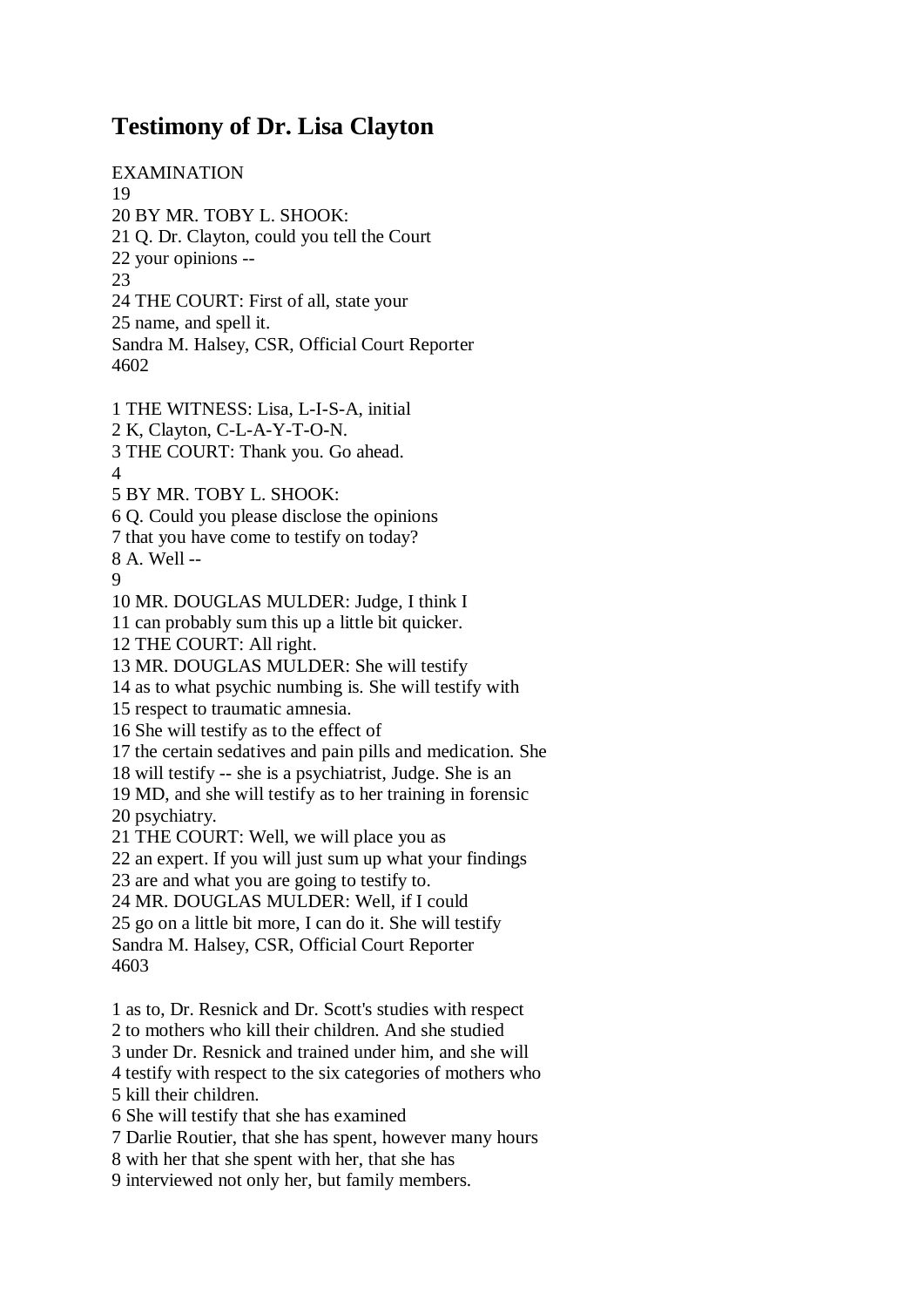10 And then, we will go through each of

11 these categories, and she will render an opinion, and

12 tell why it is or isn't applicable to this particular 13 case.

14 That is basically -- she will testify

15 with respect to grieving, and she will testify as to

16 whether or not she believed that on or about the 3rd day

17 of May of 1996, she believed that the accused was

18 involved in a serious suicidal attempt.

19 THE COURT: Well, anything, Mr. Shook?

20 MR. TOBY L. SHOOK: Yes, if I could

21 just ask the doctor some questions.

22 THE COURT: Sure.

23

24 BY MR. TOBY L. SHOOK:

25 Q. So one of your opinions will be about

Sandra M. Halsey, CSR, Official Court Reporter 4604

1 psychic numbing; is that right?

2 A. Yes, sir.

3 Q. Okay. Could you tell us what that is?

4 A. Psychic numbing is a term that is used

5 by psychiatrists and psychologists to describe someone

6 when they have experienced a traumatic event, whether it

7 be some sort of assault, witnessing an assault, rape,

8 witnessing some sort of tragic life threatening kind of

9 event that may not necessarily threaten them, but

10 threaten someone else.

11 And it just describes how some

12 individuals are essentially -- go through kind of a state

13 of, I guess, psychic shock, is also another term for it,

14 where they may be somewhat emotionalist. They may remain

15 kind of somewhat detached from any type of emotion that

16 other people might expect someone to have.

17 There may be periods of emotion and

18 then also periods of, again, detachment. And again, it's

19 a phenomenon that is seen with anybody that -- or with

20 some people, not all people -- but some people that go

21 through any kind of a tragic, shocking kind of

22 witnessing-type event.

23 Q. And, what are the facts or underlying

24 data that you used to form that opinion in this case?

25 A. Various, I guess, psychiatric

Sandra M. Halsey, CSR, Official Court Reporter 4605

1 textbooks, there's some articles that have been written

2 about psychic numbing, but predominantly, I guess,

3 psychiatric and psychological textbooks.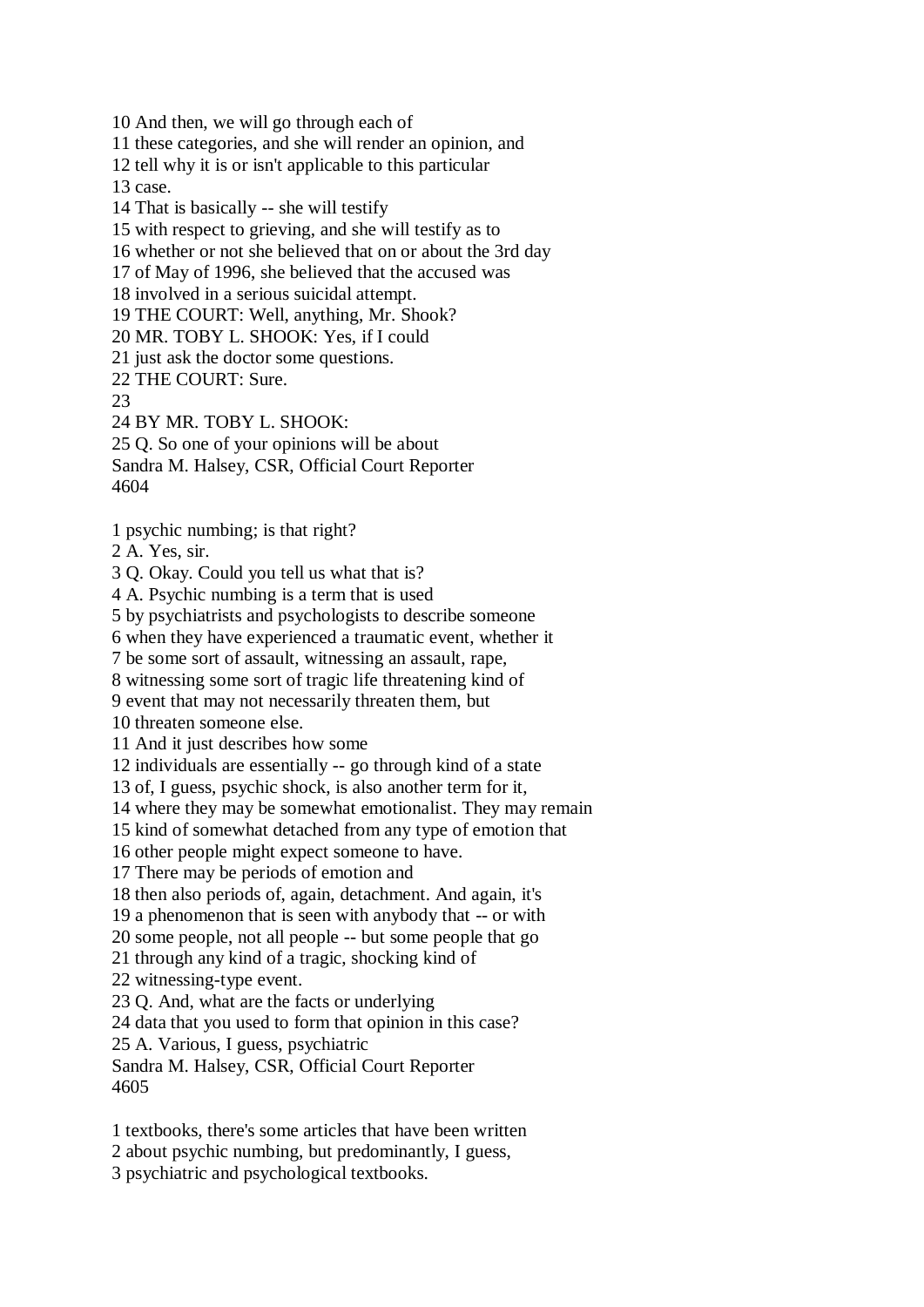4 Q. Have -- is any of your opinion based

5 on the interview with the defendant?

6 A. About the psychic numbing?

7 Q. Yes.

8 A. Yes.

9 Q. Okay. And then also, is any of that

10 done with -- by interviews with relatives, friends?

11 A. Yes.

12 Q. Were any other tests performed?

13 A. Are you talking about in relation to

14 the psychic numbing?

15 Q. Right.

16 A. No, sir.

17 Q. Is that all the data then that you

18 relied on in forming your opinion on the psychic numbing?

19 A. No, I also listened to the 911 tape.

20 Q. Okay.

21 A. And then I also read her written --

22 Mrs. Routier's written statement to the police.

23 Q. Okay. Then is that all the data then

24 that you used in forming that particular opinion?

25 A. Yes, sir.

Sandra M. Halsey, CSR, Official Court Reporter 4606

1 Q. Okay. Then traumatic amnesia, is that

2 another opinion you will be testifying to?

3 A. Yes. That is something that occurs

4 when, or can occur when an individual, again, experiences

5 some type of traumatic event where they may have kind of

6 no memory for, again, parts of the event. They may have

7 memory of before and then sometime afterwards regain

8 memory.

9 There have been, again, in the

10 literature, psychiatric literature case reports, it's

11 also in psychiatric textbooks that essentially some part

12 of the memory, it's still encoded, but some part of the

13 memory, it's just essentially dissociated from their

14 conscious memory. And, sometimes hypnosis can bring it

15 back, but then sometimes it cannot.

16 Q. And again, what is the underlying

17 facts or data that you used to form that opinion in this 18 case?

19 A. Mrs. Routier's statement. Again, I

20 guess, the 911 tape, the interview, interviews, I spent

21 over 12 hours on different dates talking to Mrs. Routier.

22 The interview with her family, and just various

23 psychiatric textbooks and articles.

24 Q. Okay. And, then, you were going to

25 give an opinion, I believe, on sedatives or the effects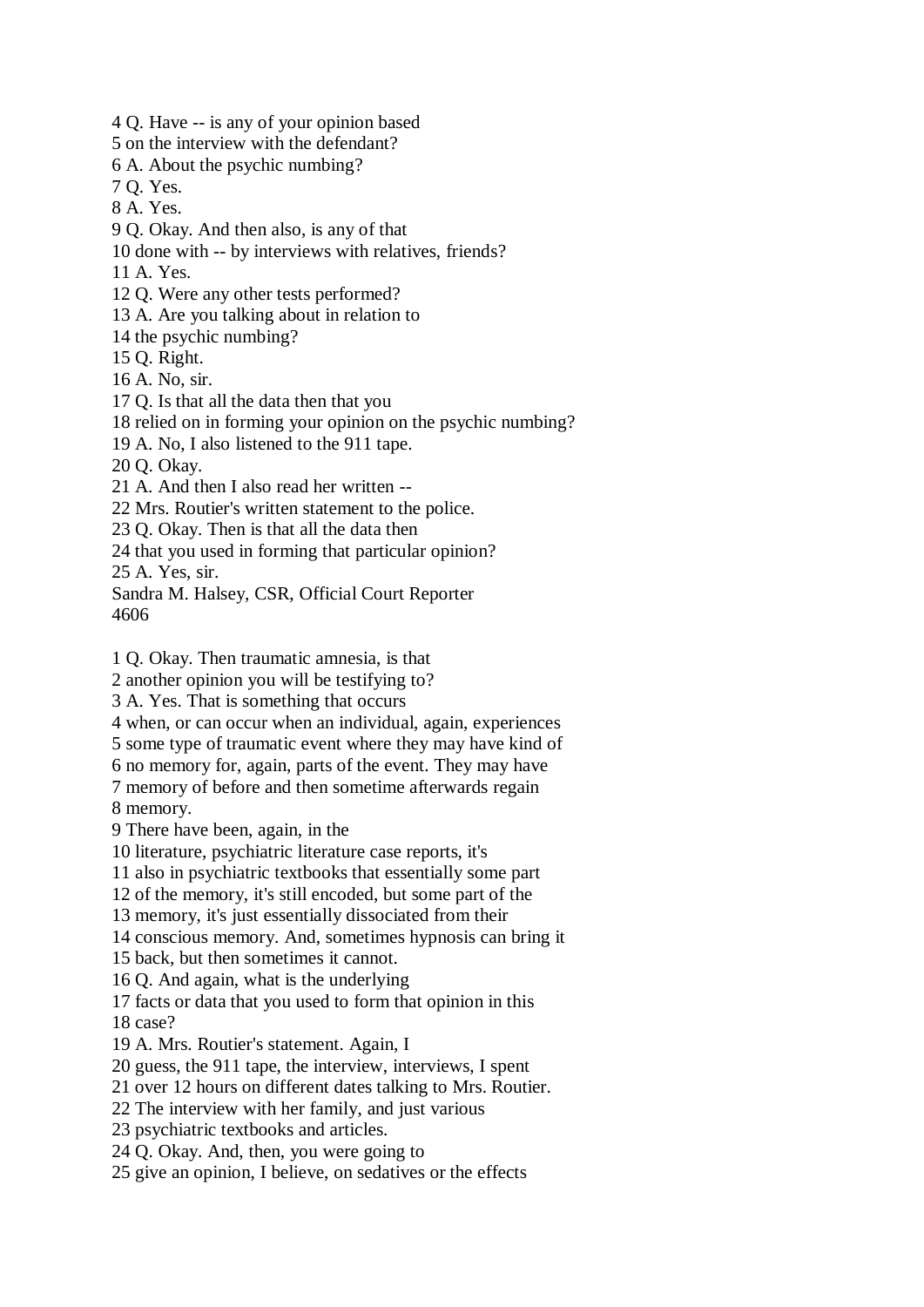Sandra M. Halsey, CSR, Official Court Reporter 4607

1 of sedatives? 2 A. Yes, sir. 3 Q. Okay. What is that? 4 A. It's basically how certain kinds of 5 sedatives that Mrs. Routier had in her system, I guess, 6 at the first interview when she was still in the 7 hospital, of Demerol and Phenergan. 8 And then, also, throughout the -- I 9 guess the time after she came home from the hospital, she 10 was on painkillers, she, -- various family members and 11 friends, because of her, I guess, emotional state, gave 12 her numerous pills, such as Valium and Xanax. 13 These kind of medications serve as 14 disinhibitors, and if anything, it's almost like some 15 sort of a truth serum. 16 There is a famous type of interview 17 that psychiatrists sometimes use called an Amytal 18 interview, and basically they use Amytal which is a 19 fairly short-acting barbiturate drug. And, it kind of 20 relaxes the person's defenses, and they tell the truth. 21 Again, she was not under that 22 medication, but she was under the influence of numerous, 23 similar medications that would serve to disinhibit her, 24 and while she was being interrogated or interviewed about 25 the offenses, it would -- any type of -- usually any type Sandra M. Halsey, CSR, Official Court Reporter 4608 1 of disinhibition would be -- she would experience, and 2 most likely it would induce the truth. 3 Q. And, what underlying facts or data 4 have you used to form that opinion? 5 A. Again, her -- all of the ones that I 6 already listed, I guess would be. 7 Q. Her interview as well as the other 8 interviews you talked about? 9 A. Yes, sir. 10 Q. Okay. And Mr. Mulder said you were 11 going to talk about studies on mothers that kill their 12 children; is that right? 13 A. Yes, sir. 14 Q. The six categories. Are you going to 15 render an opinion about that? 16 A. Yes, sir. 17 Q. Okay. What is that opinion? 18 A. Well, Dr. Resnick has listed or 19 proposed six categories. And my opinion about Dr.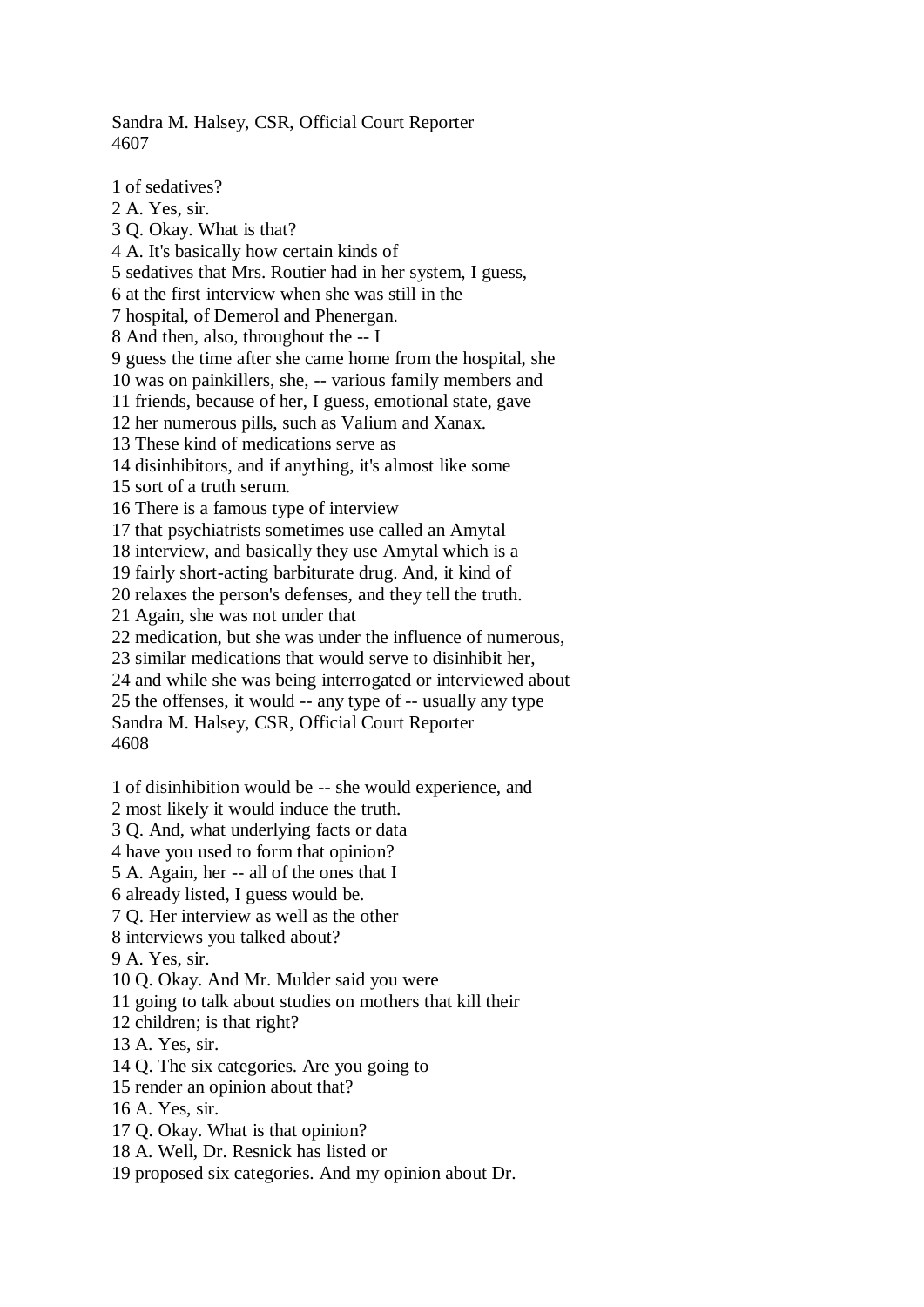20 Resnick's categories are that Mrs. Routier or Mrs.

21 Routier does not fit in any of those categories.

22 Dr. Scott has five categories and,

23 again, in my opinion about his categories are that she

24 doesn't fit in any of those categories either.

25 Q. Okay. What are those categories?

Sandra M. Halsey, CSR, Official Court Reporter 4609

1 A. Dr. Scott's categories are battering

2 mothers, retaliating mothers, mentally ill mothers,

3 unwanted children, and mercy killings.

4 Dr. Resnick's categories are,

5 altruistic murderers, acutely psychotic murderers,

6 unwanted-child murderers, accidental murderers,

7 spouse-revenge murderers, and then another -- his last

8 category which does not correspond is neonaticide, which

9 is murder of a baby within the first 24 hours of life.

10 Q. And what underlying facts or data did

11 you use to come to that opinion?

12 A. Again, the -- my interviews with

13 Darlie, with her family, again, I guess, the 911 tape,

14 the written statement by her, the various textbooks and

15 articles, and obviously, the articles written

16 specifically about those categories, but then also, other

17 psychiatric textbooks and categories.

18 Q. And what other opinions was it that --

19 grieving, I believe, is that the other opinion you are

20 going to render?

21 A. Yes, sir.

22 Q. What's that opinion?

23 A. That opinion has to do with --

24 everyone grieves in different ways, and that there is no

25 appropriate type of way of grieving. There may -- you

Sandra M. Halsey, CSR, Official Court Reporter 4610

1 might, if you are going to categorize them, you might, as

2 far as healthy and unhealthy. But people grieve in

3 different ways.

4 I guess I am going to give an opinion

5 about -- that the events at the cemetery, which some

6 people have misinterpreted, was an appropriate form of

7 grieving. Do you want me to go into --

8 Q. Yes, please, your opinion.

9 A. That it was not planned to be that way

10 by Mrs. Routier, that they had had a prayer service

11 before, which she was crying, her mother had told her

12 that she needed to quit crying so much, that they were

13 going to be -- that the neighborhood kids were going to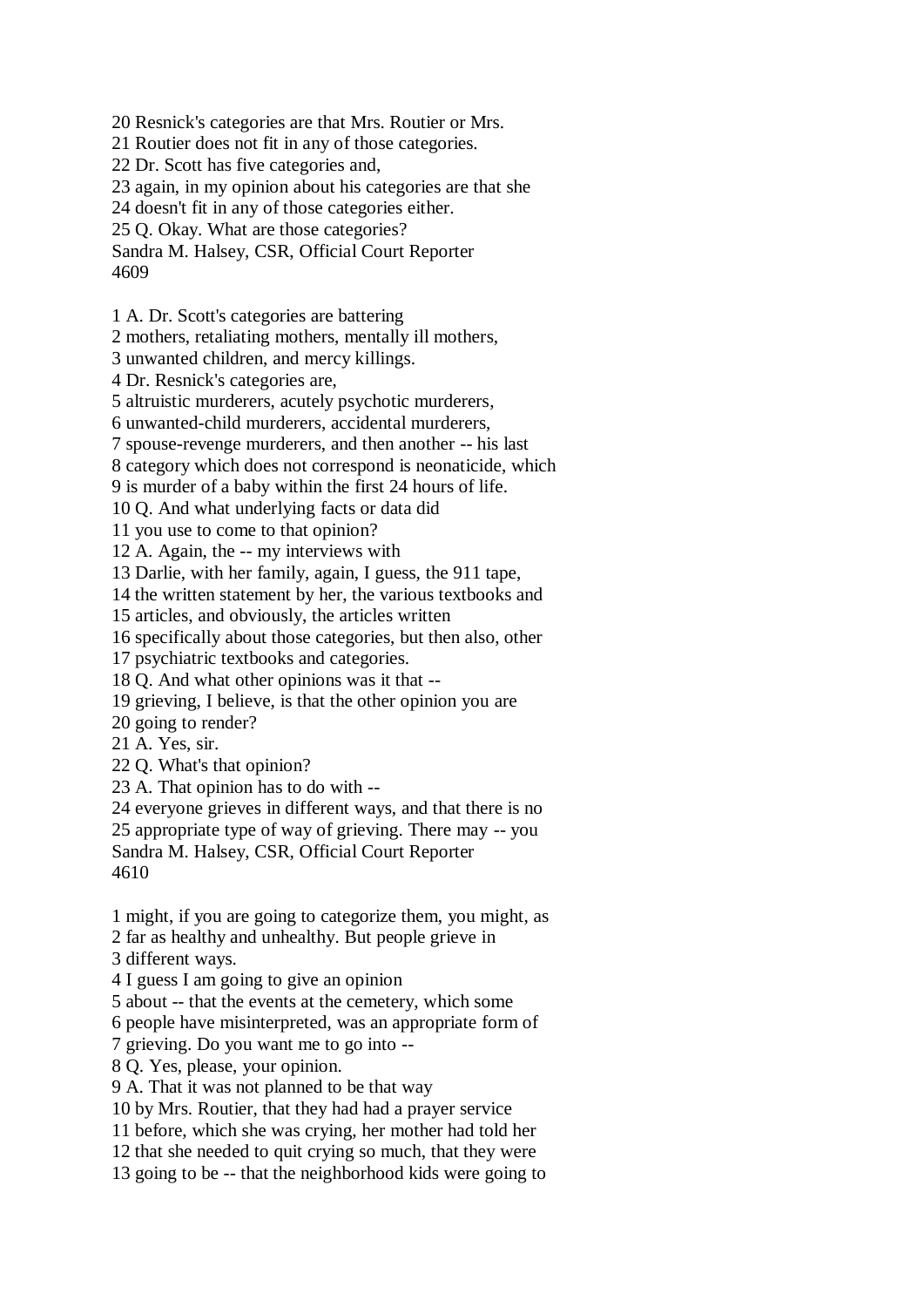14 be there and that it would scare them and upset them,

15 that she tried to essentially put on almost an

16 hysterical-like, kind of happy face.

17 Her sister, her younger sister had

18 bought this Silly String, and then, they had the kind of,

19 essentially, celebration as if the child was still alive

20 for the benefit of neighborhood kids. That it reflects

21 some cultural and biblical context, in that Christians

22 are taught, that if they believe in the Resurrection

23 that, you should celebrate a death because the person is

24 no longer here on earth to suffer, but they are in 25 heaven.

Sandra M. Halsey, CSR, Official Court Reporter 4611

1 That, there are other customs, and the

2 Irish wakes, where people actually party with the

3 deceased body present. And, that there is different

4 cultural standards.

5 And again, grief is not something that

6 is a -- universally applied to everyone in every 7 situation.

8 Q. So your opinion on that, I guess a lot

9 of that came -- the facts on that came with the interview 10 of the defendant?

11 A. Yes, sir. And, then I guess, you

12 know, everything I also listed. I had, I guess, I did

13 review parts, or see parts of the news media tape, and

14 then also my, I guess, biblical and Christian training or

15 knowledge.

16 Q. And, I think the last opinion listed

17 was a suicide attempt on May 3rd?

18 A. Yes, sir.

19 Q. What's the opinion on that?

20 A. My opinion is that Mrs. Routier was

21 not imminently suicidal. That it was more of a gesture.

22 She did not make an attempt. She phoned her husband.

23 It was more kind of -- she was just at

24 her wits end at that moment, that her husband immediately

25 came home, he -- things changed, she began -- he began, I

Sandra M. Halsey, CSR, Official Court Reporter 4612

1 guess, kind of helping around the house more, that she

2 was never actually going to go through with this.

3 It was not a fatal-type attempt.

4 Obviously, there was no attempt. The outcome, obviously,

5 was not fatal. And, that her partial suicide note that

6 was in her, I guess, diary shows her love and compassion

7 for her sons.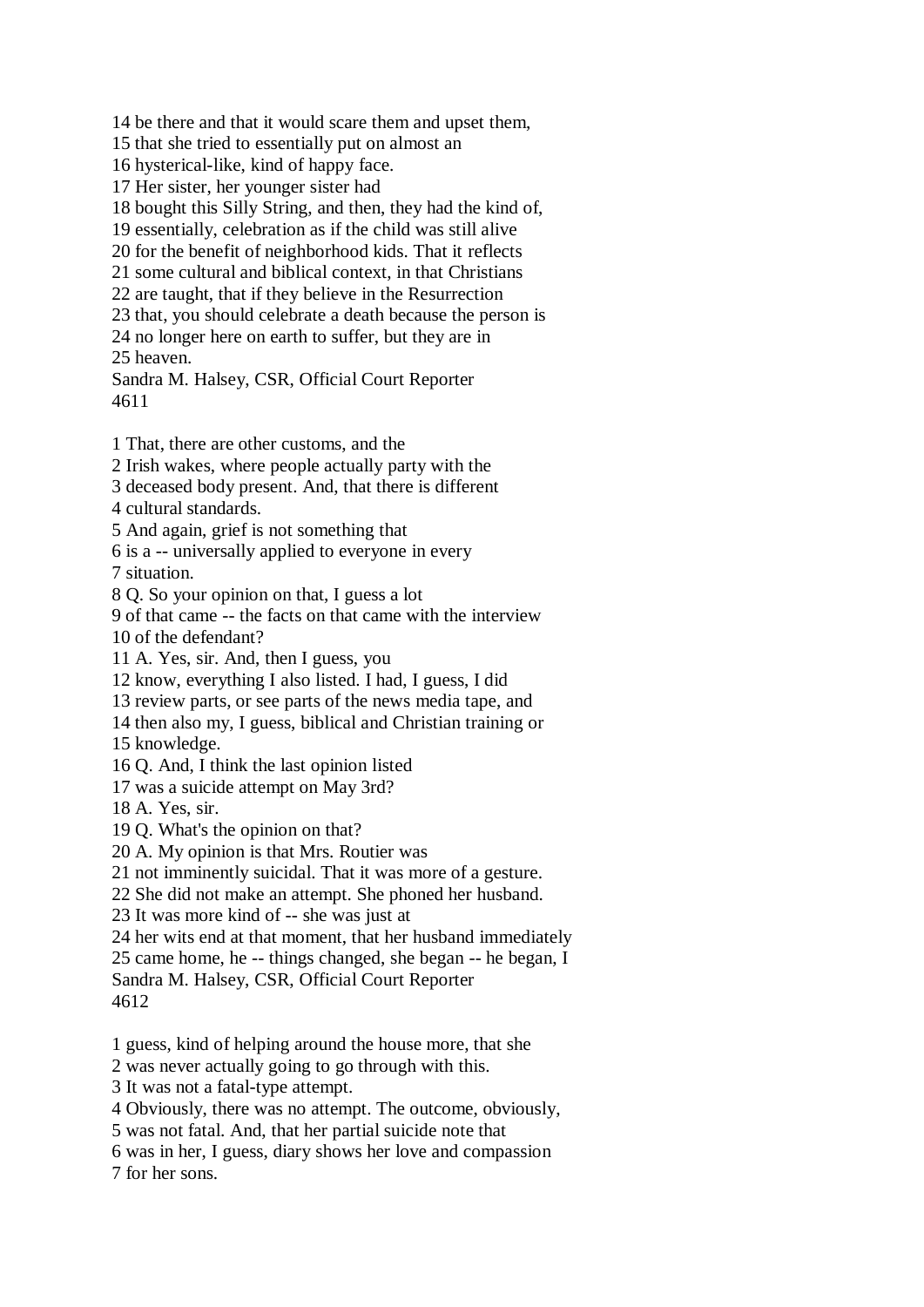8 That her, you know, depression or

9 dysphoria was related probably to not having her period

10 due to the fact that she was breast feeding. That she

11 had stopped breast feeding but still had not had her 12 period.

13 That within three to four days she

14 began her menstrual cycle again, and there was a dramatic

15 change in her mood, and that this was not some chronic

16 type of depression or postpartum psychosis that lasted

17 until the events on the first -- in the first part of

18 June.

19 Q. And, again, what are the underlying

20 facts and data that you rely on for that opinion?

21 A. I guess her suicide note, the diary,

22 my interviews with her. My interviews with the families,

23 family members. And again, I guess her statement, and

24 then various, again, psychiatric textbooks and articles

25 dealing with depression, suicide attempts and postpartum

Sandra M. Halsey, CSR, Official Court Reporter 4613

1 depression.

2 Q. Okay.

3

4 MR. TOBY L. SHOOK: If I could have

5 just one moment, please?

6 THE COURT: Yes. Do you have anything

7 else, Mr. Shook?

8 MR. TOBY SHOOK: No, sir. I believe

9 that is all the opinions; is that right?

10 THE WITNESS: Yes.

11 THE COURT: All right, thank you.

12 Bring the jury in, please.

13

14 (Whereupon, the jury

15 Was returned to the

16 Courtroom, and the

17 Proceedings were

18 Resumed on the record,

19 In open court, in the

20 Presence and hearing

21 Of the defendant,

22 As follows:)

23

24 THE COURT: All right. Let the record 25 reflect that all parties in the trial are present and the Sandra M. Halsey, CSR, Official Court Reporter 4614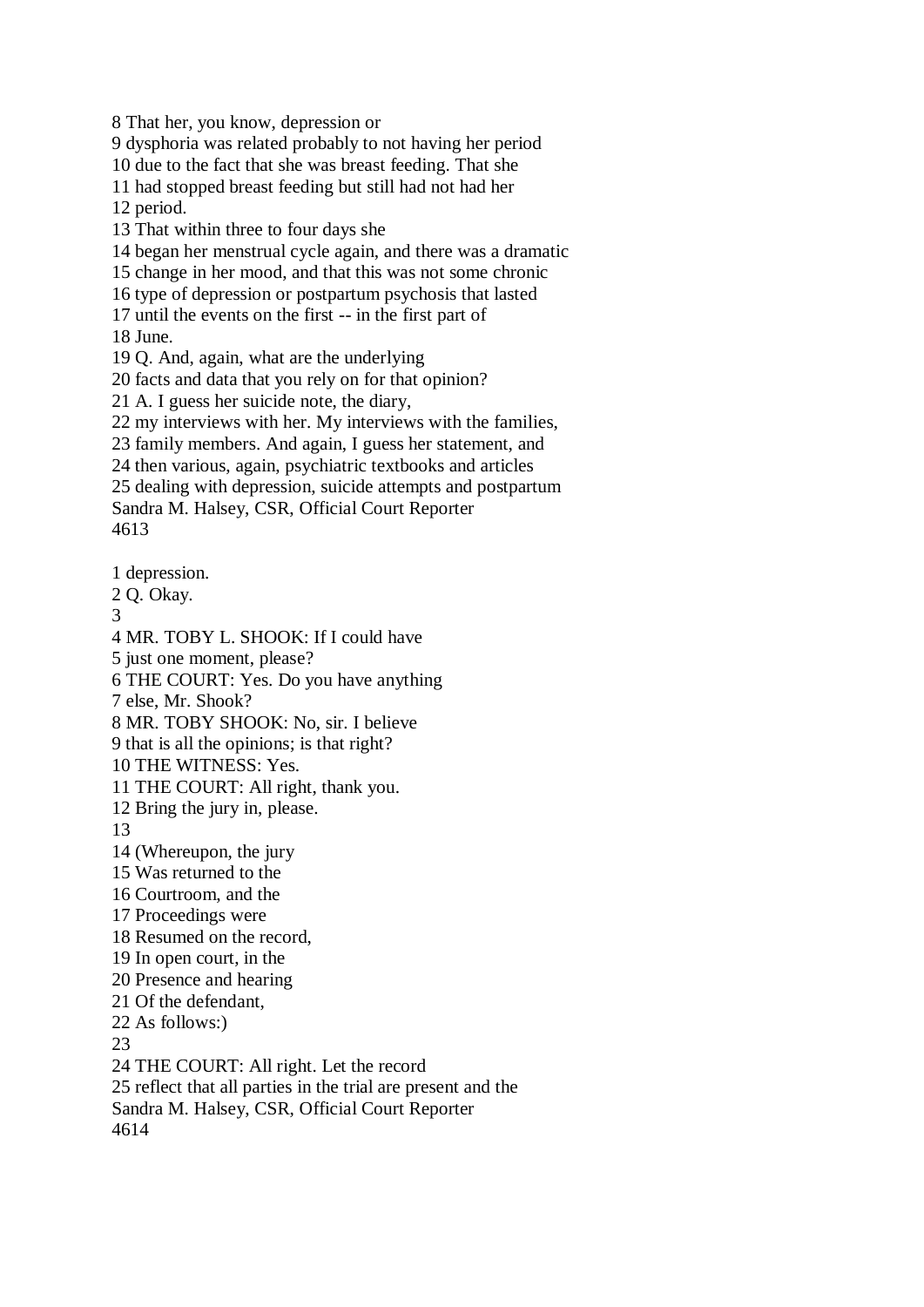1 jury is seated. 2 Ladies and gentlemen of the jury, this 3 witness has been sworn outside of your presence. 4 This is Dr. Lisa Clayton. C-L-A-Y-T-O-N. 5 Mr. Mulder. 6 7 8 9 Whereupon, 10 11 12 DR. LISA K. CLAYTON, 13 14 was called as a witness, for the Defense, having been 15 first duly sworn by the Court to speak the truth, the 16 whole truth, and nothing but the truth, testified in open 17 court, as follows: 18 19 20 DIRECT EXAMINATION 21 22 BY MR. DOUGLAS D. MULDER: 23 Q. Dr. Clayton, would you tell the jury 24 your name, please? 25 A. Dr. Lisa K. Clayton. Sandra M. Halsey, CSR, Official Court Reporter 4615 1 Q. And, you are a physician, a medical 2 doctor? 3 A. Yes, sir. 4 Q. Okay. Will you tell the jury your 5 educational background and experience that qualifies you 6 as a medical doctor? 7 A. Yes, sir, I received my Bachelor's 8 degree in psychology from the University of Oklahoma. I 9 was also a premed -- 10 11 THE COURT: Ma'am, you are going to 12 have to speak a lot louder than that so the last two 13 jurors can hear you. 14 THE WITNESS: Oh, okay. 15 I received my Bachelor's degrees in 16 psychology from the University of Oklahoma. I was also 17 premed at the time. 18 I applied, and was accepted into 19 medical school. Four years later, I graduated from Emory 20 University School of Medicine in Atlanta, Georgia. 21 During medical school you rotate 22 through your third and fourth years. You rotate through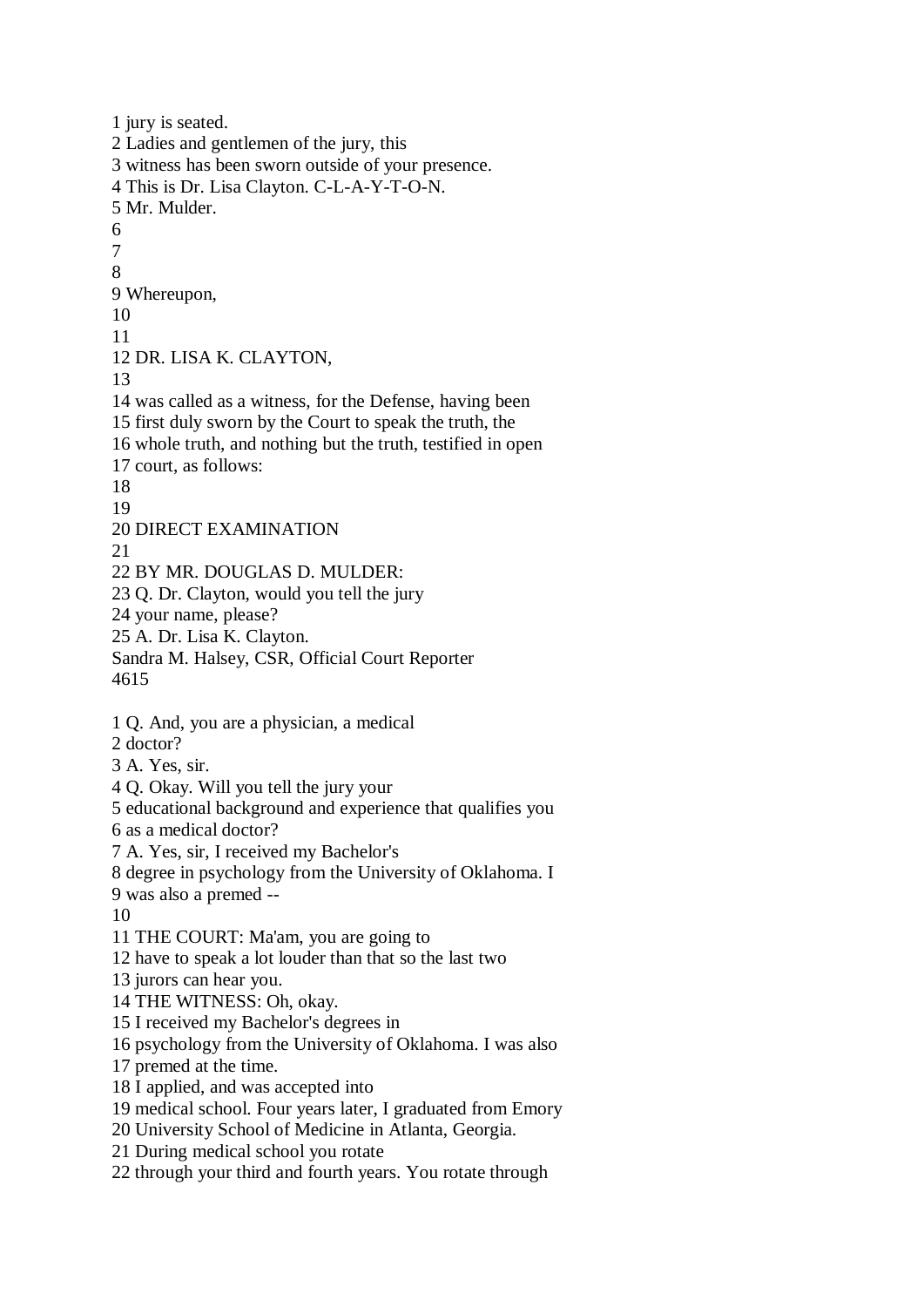23 the various specialties of medicine such as OB-GYN, 24 surgery, internal medicine, pediatrics, and psychiatry. 25 It was during these medical school Sandra M. Halsey, CSR, Official Court Reporter 4616

1 rotations that I decided that I wanted to specialize in 2 the medical field of psychiatry.

3 After I graduated from medical school,

4 I did a one year general internship at Emory in Atlanta.

5 This consisted of working in neurology, internal medicine 6 and psychiatry.

7 After I completed my internship, I did

8 two years of full time psychiatric residency training at

9 Emory in Atlanta. I then moved to Dallas, Texas, and

10 completed my fourth year of psychiatric residency

11 training at U.T. Southwestern Medical School in Dallas.

12 There is now a sub-specialty in the

13 field of psychiatry, called forensic psychiatry. It's

14 basically how psychiatry interacts with the law in both

15 civil and criminal matters, and also has to do with

16 taking care of and evaluating inmates who have either

17 been accused of a crime, or already convicted of a crime,

18 and are incarcerated, but have some sort of psychiatric

19 disturbance and need medication.

20 I did a one year -- after I did my

21 four years of residency -- internship and residency, I

22 did an extra year called a fellowship. This was a

23 specialization in forensic psychiatry. I did this at

24 U.T. Southwestern.

25 This consisted this year, of working

Sandra M. Halsey, CSR, Official Court Reporter 4617

1 solely in forensic psychiatry. I worked at the Dallas

2 County jail, I have worked at the federal prison in

3 Seagoville. I have worked under various other forensic

4 psychiatrists. I attended SMU Law School classes. I

5 also went to various conferences and workshops around the

6 country that had specialization courses in various

7 aspects of forensic psychiatry.

8 Since the time that I have completed

9 my forensic fellowship I have been in private practice in 10 the Dallas area.

11 My private practice consists of both,

12 general adult psychiatry and some forensic work.

13 I have an office by Baylor downtown, I

14 am on staff at Baylor and I see both in-patients at

15 Baylor Hospital, and I also see out-patients.

16 I also work at some senior centers at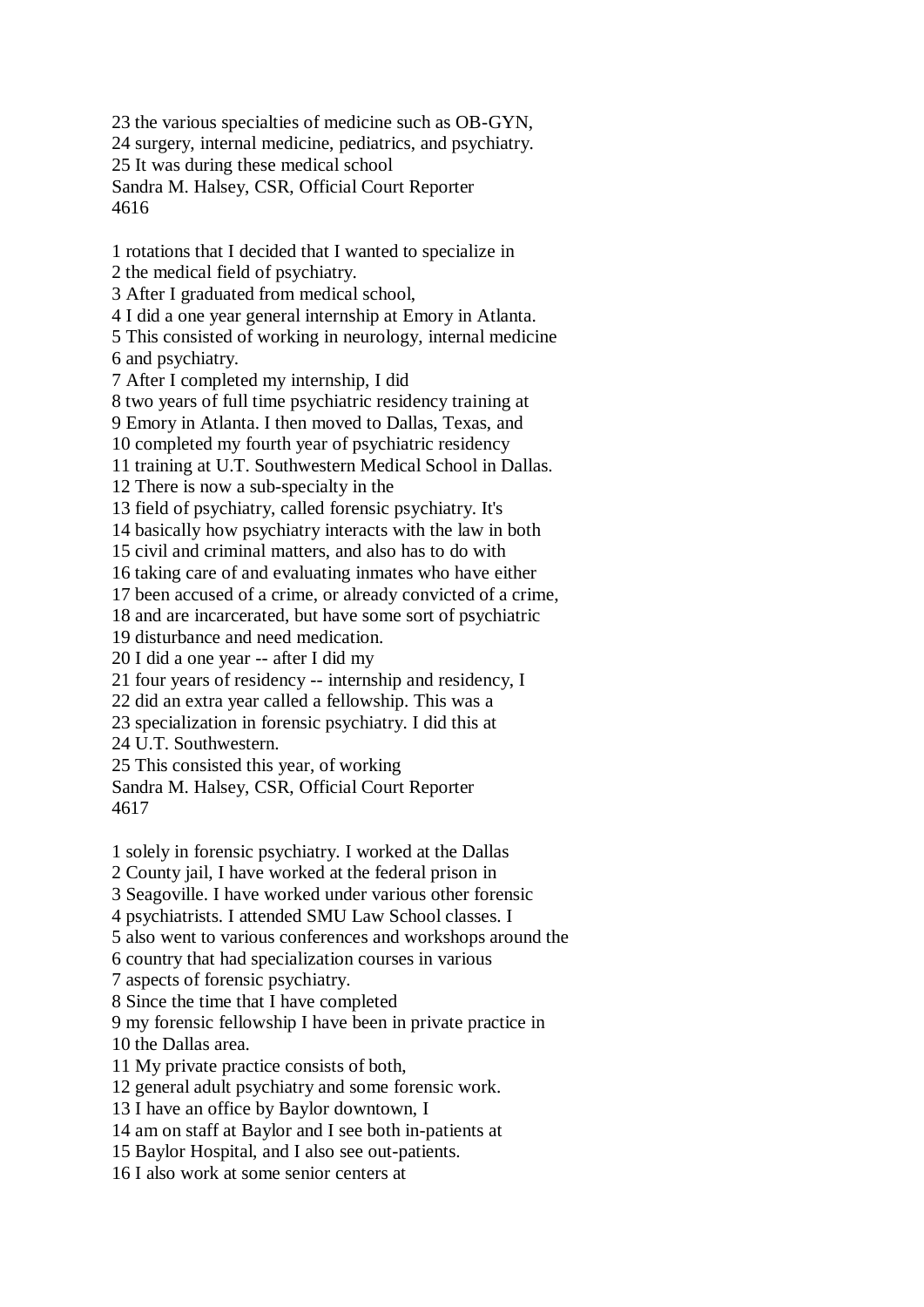17 Baylor and see geriatric patients. I work approximately

18 8 to 10 hours a week at the Dallas County jail, where I

19 see inmates who are accused of crimes or have already

20 been convicted, but they need psychiatric medication

21 evaluations or maybe to be put on suicide watch. But I

22 see them solely as a Dallas County psychiatrist.

23 I work one day a week at Corsicana,

24 residential youth treatment center, where I evaluate

25 juveniles who of been committed to TYC, but then have

Sandra M. Halsey, CSR, Official Court Reporter

4618

1 also been found to have some severe mental disturbance,

2 and they are sent to Corsicana.

3 I -- and also in part of my forensic

4 practice I evaluate criminal defendants, such as Mrs.

5 Routier, and then I also evaluate cases in civil

6 litigations also.

7 I evaluate people for competency,

8 sanity, dangerousness, that sort of thing. And, I also

9 am on the clinical teaching staff at U.T. Southwestern,

10 where I help out in the community oversee residents who

11 are in training, and, I think that is about it.

12 Q. Okay. Very good.

13 A. And, oh, I'm sorry. I'm licensed to

14 practice medicine in both the states of Texas and

15 Georgia.

16 Q. All right. Dr. Clayton, are you

17 frequently called upon to render a psychiatric opinion,

18 an expert opinion in court?

19 A. I guess I would call it frequently,

20 yes, sir.

21 Q. Okay. Have you testified in court

22 over one hundred times?

23 A. Yes, sir.

24 Q. And you have been qualified as an

25 expert?

Sandra M. Halsey, CSR, Official Court Reporter 4619

1 A. Yes, sir.

2 Q. All right. I'll ask you, Dr. Clayton,

3 approximately how many people have you examined who were

4 charged with criminal offenses?

5 A. Any type of criminal offense?

6 Q. Yes.

7 A. I'm sure over a thousand.

8 Q. Okay. Can you give the jury some idea

9 as to how many people you have examined who are charged

10 with either murder or capital murder?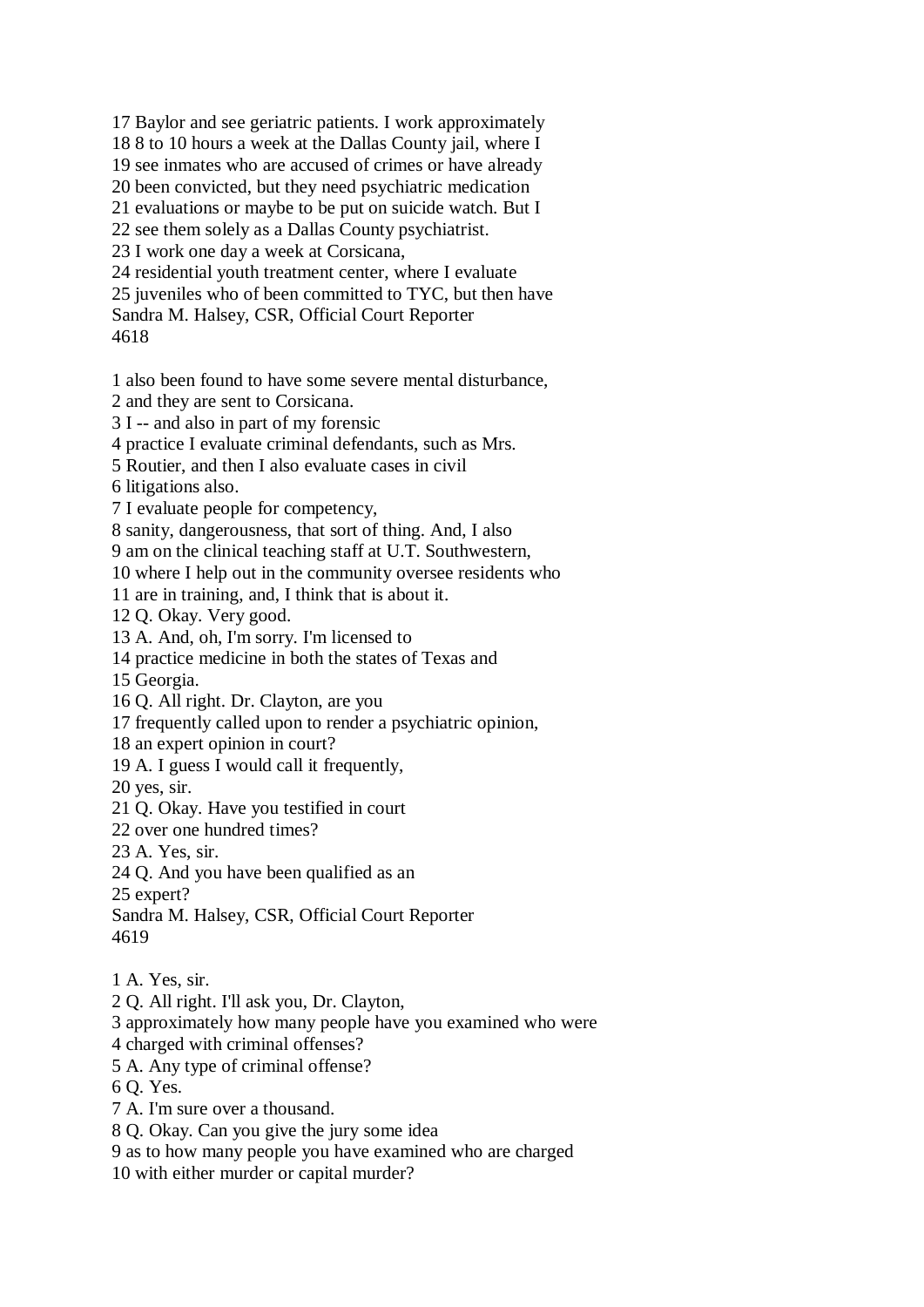11 A. Probably, I guess around seventy-five

12 to a hundred.

13 Q. Okay. Dr. Clayton, is there a

14 difference in examining someone who is charged with a

15 serious criminal offense as opposed to seeing someone who

16 is -- as an out-patient in your office?

17 A. Yes, sir.

18 Q. Okay. And what is that difference?

19 A. The difference is, is in an

20 out-patient or office, regular relationship it is a

21 therapeutic relationship. Psychiatrists are essentially

22 taught, in our training to be very accepting and

23 believing of what people tell you, until you find out

24 otherwise.

25 That is the reason that I did the

Sandra M. Halsey, CSR, Official Court Reporter 4620

1 extra year of forensic fellowship training. Because,

2 when you are working in the realm of criminals, you need

3 to be able to assess and confront that what they are

4 telling you, may in fact be not truthful, out and out

5 lies, and that sort of thing.

6 And so, I have received special

7 training in how to, I guess, confront, how to look for

8 people who are lying, are not telling the truth, and that

9 sort of thing. So, it's much more of an aggressive type

10 of evaluation and interview.

11 The, you know, -- I am not trying to

12 treat the person, I am just trying to evaluate and render

13 an unbiased opinion.

14 Q. Okay. Are there techniques, that you

15 as a physician would employ, to determine whether or not

16 the person you are examining is being truthful with you,

17 or whether they are fudging or lying, or being deceitful

18 or otherwise trying to influence the examination and your

19 ultimate evaluation of them?

20 A. Yes, sir.

21 Q. Okay. Would you tell the jury, just a

22 give them some example of how you do that?

23 A. Well, the best probable technique is

24 time, time, time, and the amount of time you spend with

25 someone, and have it be over different periods, not all

Sandra M. Halsey, CSR, Official Court Reporter 4621

1 like in one day, but maybe see them and then wait a

2 couple of weeks and then see them again.

3 You have them go over the story, and

4 first you have them talk about something that you know is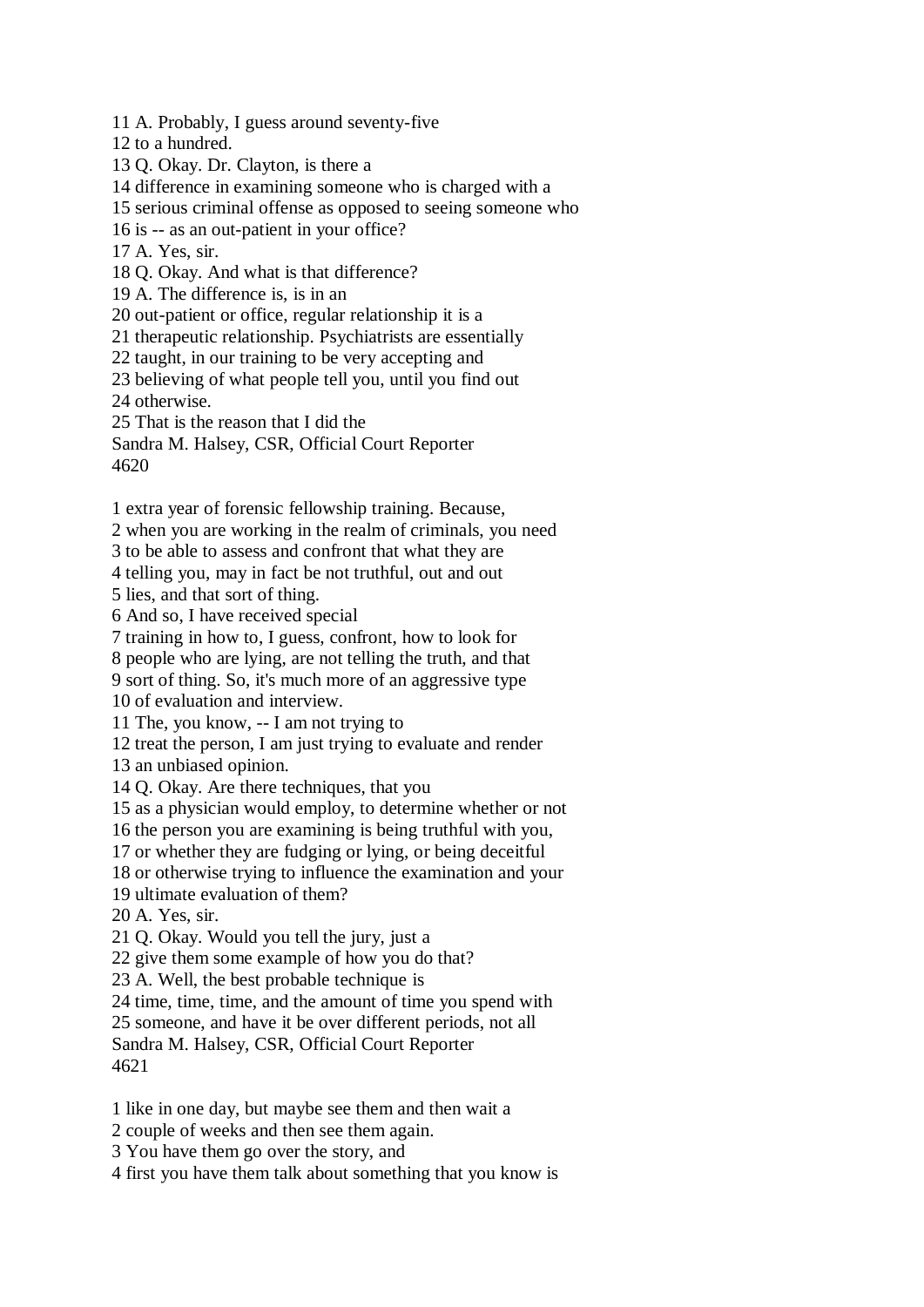5 true, such as their birthdate and where they grew up and 6 that sort of thing. Then you move on, after a period of 7 time, and you observe their body language, their 8 emotional state, their blink rate, their fidgeting, their 9 posture, the tone of their voice, the way they word 10 things, their, I guess descriptions, and just that sort 11 of thing. 12 Then you move on to the topic in 13 question, such as, the crime, the alleged crime. And 14 have you -- have them talk to you about that. 15 Again you observe to see if there is a 16 change in demeanor; and, again, their movements, their 17 voice, their eye contact, their blink rate. 18 A lot of times when people are lying 19 to you they will look you straight in the eye because 20 they have always heard that, you know, you don't -- if 21 you are not looking in the eye, so you look for such 22 things like that, and they will, you know, they will 23 start looking you straight in the eye, instead of kind of 24 the way they have been looking at you before. 25 You also look for the changes in their Sandra M. Halsey, CSR, Official Court Reporter 4622

1 voice, motion, the way they relate the story. And then 2 again, you go back and do this over again at a later 3 date.

4 You also are assessing when someone is

5 telling the truth. Most often, anybody relating any kind

6 of story there is slight discrepancies or changes, just

7 because of the way our memory works. So, you are looking

8 for that, versus someone that is telling a rote lie, they

9 tend to be very ridged, the wording is almost exactly the 10 same every single time.

11 So, you look for different kind of

12 nuances, about that In their description. And then

13 again, you do this again, over and over, to -- at

14 different times, if possible, to just assess, you know,

15 whether someone is telling you the truth.

16 Q. Okay. And in the course of your

17 psychiatric practice, are you frequently called upon by

18 prosecutors and defense lawyers, as well as requested by

19 judges, to examine someone and render a professional

20 opinion?

21 A. Yes, sir.

22 Q. Now, Dr. Clayton, are you familiar

23 with the psychiatric studies of Dr. Scott and Dr.

24 Resnick, concerning the categorization by them of women

25 who have killed their children?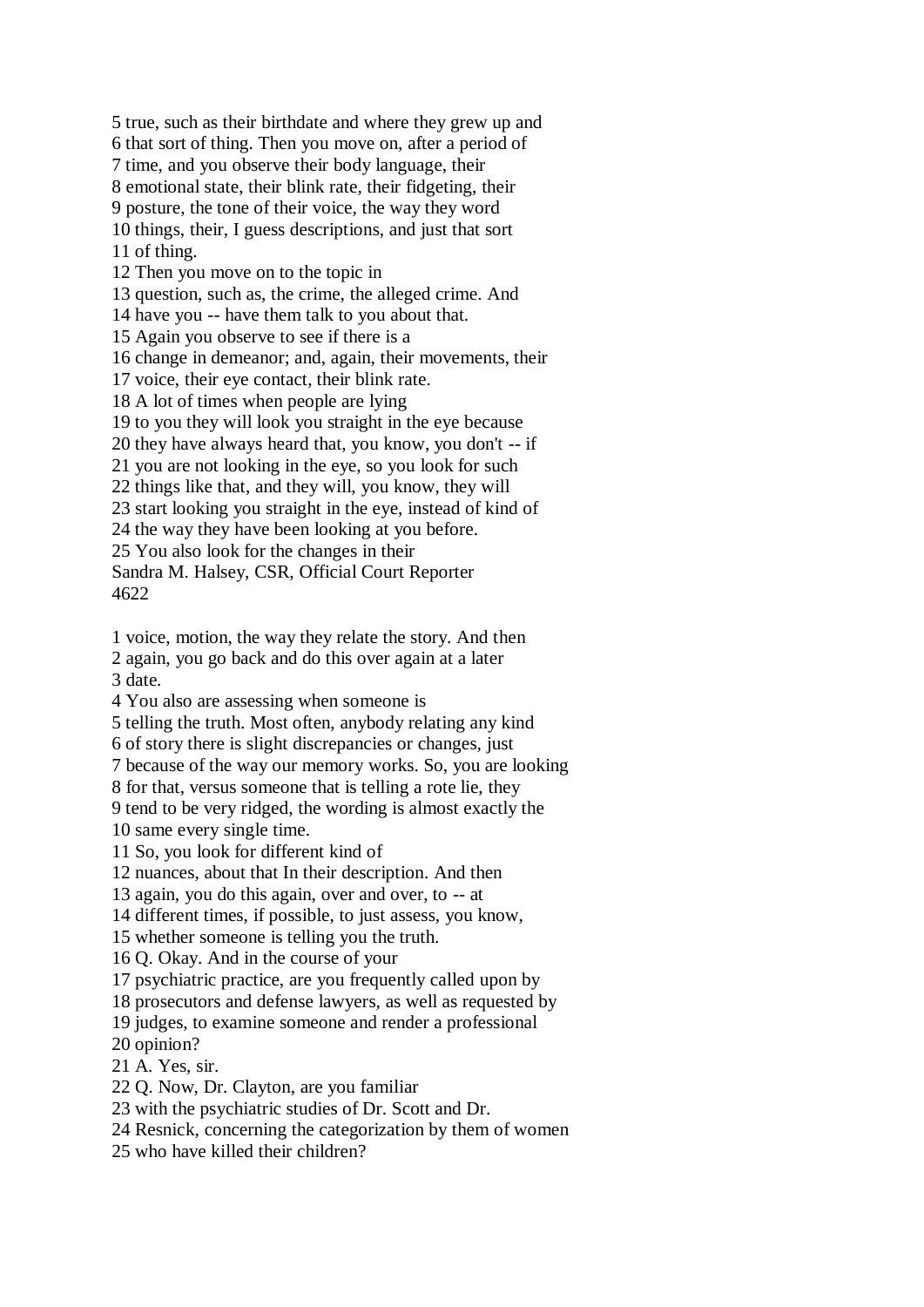Sandra M. Halsey, CSR, Official Court Reporter 4623

1 A. Yes, sir. 2 Q. Okay. And, I think one of the 3 physicians divides it into five categories; is that 4 correct? 5 A. Yes, sir, Dr. Scott has the five 6 categories, and then Dr. Resnick, he has -- his 7 categories pretty much coincide with Dr. Scott's, but he 8 added another category, and he has six categories. 9 Q. All right. Both of those physicians 10 are considered to be two of the leading authorities in 11 that field, are they not? 12 A. Yes, sir, they are. 13 Q. Do you personally know Dr. Resnick? 14 A. Yes, sir, I do. I had the luxury or 15 the pleasure of training under him during my forensic 16 fellowship. 17 Q. Okay. All right. Can you tell the 18 jury what those categories are? 19 A. Okay. Doctor -- you just want me to 20 list them out? 21 Q. Yes, if you would please? 22 A. Dr. Scott's categories are battering 23 mothers, retaliating mothers, mentally ill mothers, 24 unwanted children mothers and mercy killing mothers. 25 Dr. Resnick, he categorized them as Sandra M. Halsey, CSR, Official Court Reporter 4624 1 altruistic murderers, acutely psychotic murderers, 2 unwanted child murderers, accidental murderers and spouse 3 revenge murderers, and then his last category, which is 4 in addition, is neonaticide, which is the killing of an 5 infant within the first 24 hours of life. 6 Q. Okay. Would it be fair to say that we 7 could, I think Dr. Scott calls the first category the

8 battered child --

9 A. Yes.

10 Q. Or the battering mother?

11 A. Yes, and that kind of coincides with

12 Dr. Resnick's accidental.

13 Q. Okay. Could you explain to the jury

14 just what that is?

15 A. Well, both of them, are pretty much

16 the -- both of the doctors use pretty much the same

17 description. That it is a child who has experienced --

18 or a mother who has abused the child over a long period

19 of time, and then, actually doesn't mean to kill the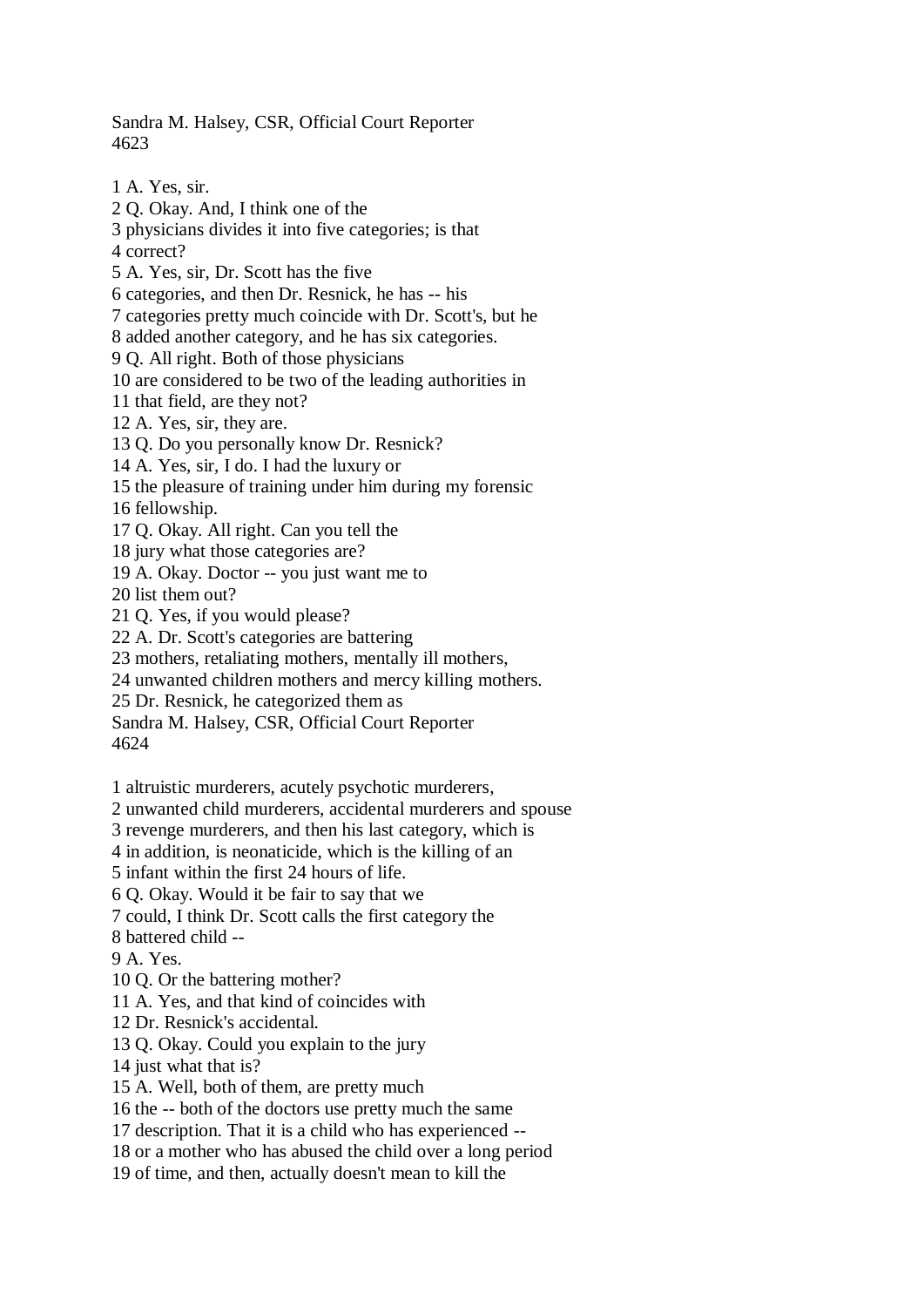20 child, but just the physical abuse finally does become 21 fatal.

22 And those children show long history

23 of, you know, bruising, broken bones, past injuries, and

24 then finally there is one injury that finally is fatal to

25 the child.

Sandra M. Halsey, CSR, Official Court Reporter 4625

1 Q. Okay. It is just where they have

2 gotten into a routine, and they just -- that last time,

3 they just went too far?

4 A. Yes, sir.

5 Q. And, many times is that not evident

6 when the pathologist x-rays the child, and can see the

7 broken bones that have mended, and things of that nature

8 that would alert the physician?

9 A. Yes, I mean, it's almost always

10 evident on autopsies that, not only by x-rays but just

11 the physical exam of old bruising, healed wounds and

12 scaring and then the history of the broken bones.

13 Q. Okay. Dr. Scott calls the next

14 category retaliation, or the retaliating mother, and

15 would that correspond to Dr. Resnick's revenge mother?

16 A. Yes, sir, those are the two that

17 correspond.

18 Q. Okay. And, could you acquaint the

19 jury with that category, please?

20 A. This is a category where it's a mother

21 who is usually very angry at the child's father, whether

22 it be her husband or not.

23 Most often the way they talk about it,

24 the mother has been -- is separated, or the father is not

25 living in the home, and it's getting back at the father.

Sandra M. Halsey, CSR, Official Court Reporter 4626

1 The father may be having an affair and

2 still living in the home. But basically the mother kills

3 the child in order to hurt her husband or the baby's 4 father.

5 Q. Okay. Dr. Scott's third category, is

6 what he calls the mentally ill mother, and I think Dr.

7 Resnick calls that the psychotic mother. Can you tell

8 the jury about that category, please?

9 A. Yes, this is a mother who becomes what

10 we call psychotic or grossly mentally ill. In that they

11 are hearing voices, they are delusional, they are

12 paranoid, they usually don't try to hide the fact that

13 they have killed the baby, they may kill a child that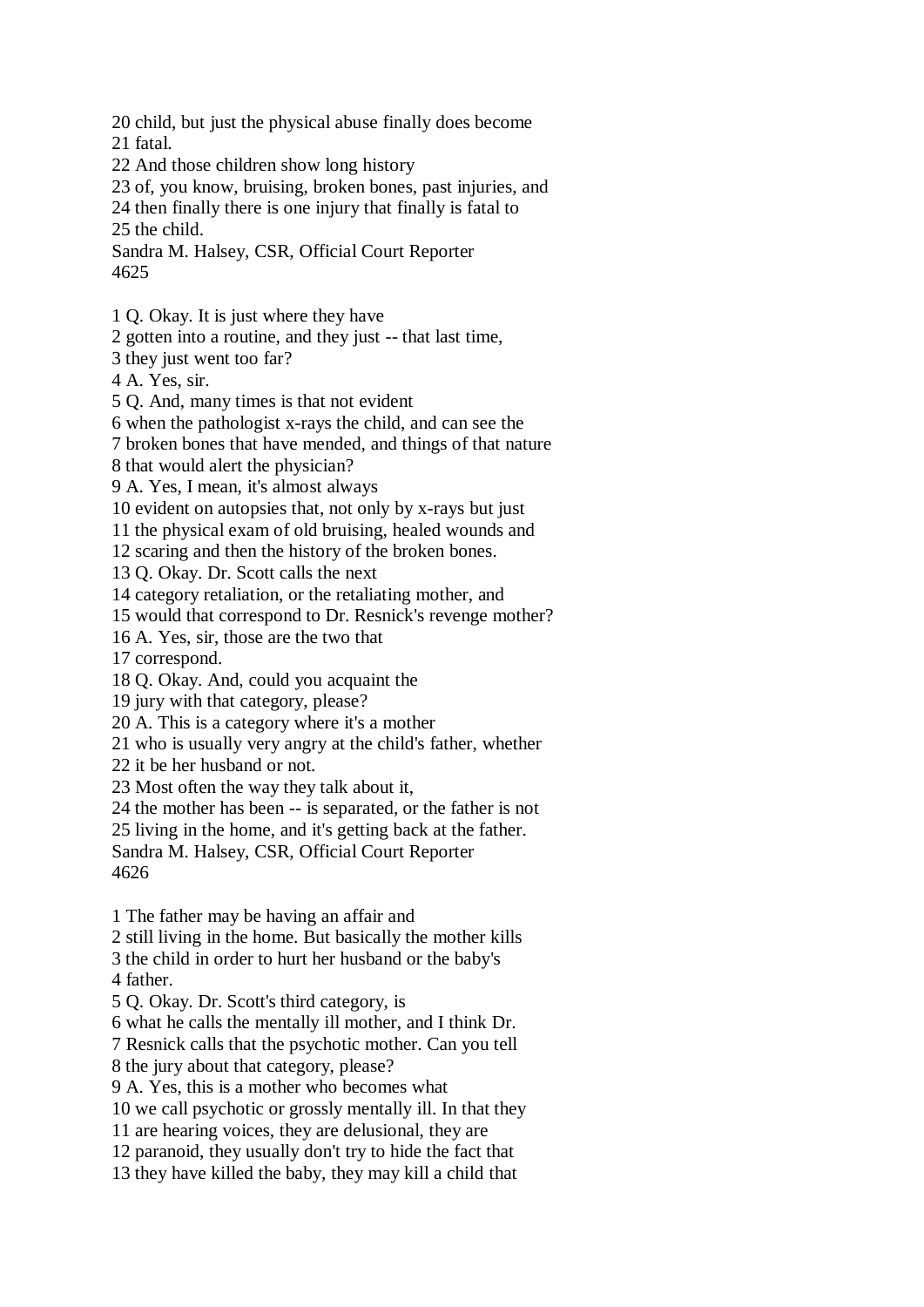14 they think is of the devil, or, that God has told them to 15 do this. That sort of thing. 16 They are very disorganized, usually 17 before and after the murders, they exhibit psychotic 18 symptoms that are very evident to even, usually, lay 19 people, before and after the murders and they are 20 basically just very crazy and mentally ill and that is 21 what causes them to kill their children. 22 Q. Okay. And they generally confess and 23 justify it in their own minds, don't they? 24 A. Oh, yes, they don't try to hide the 25 murder and they are very open about it usually. Sandra M. Halsey, CSR, Official Court Reporter 4627

1 Q. Okay. All right. And frequently,

2 the mentally ill and the psychotic category would exhibit

3 symptoms that the lay person could recognize readily?

4 A. Yes. Someone that is psychotic, you

5 don't just suddenly snap and for 10 minutes be acutely

6 psychotic and then snap back.

7 It may be a fairly brief psychosis in

8 that it, you know, might just last a few hours today, but

9 there has been -- usually there are symptoms where they

10 aren't able to keep their house, they may not be able to

11 keep themselves groomed.

12 They start saying weird things to

13 their family and friends. They might start talking about

14 hearing voices, they become paranoid.

15 They might have very rapid,

16 unexplained mood swings, where one minute they are

17 talking normally, and the next minute they are crying

18 hysterically and that is probably in response to the

19 voices and the delusions that they are having.

20 And again, it's not -- you don't just

21 go from being totally normal to 10 minutes or an hour of

22 psychosis. It's something that may be limited, but there

23 is a what we call prodromal, and then residual symptoms

24 before and after.

25 But usually it is much longer. I

Sandra M. Halsey, CSR, Official Court Reporter 4628

1 would say months to years, in these mothers that they are 2 talking about.

3 Q. It's not something that you could turn

- 4 on and off like a water faucet?
- 5 A. No, sir.
- 6 Q. Okay. How about the unwanted

7 category?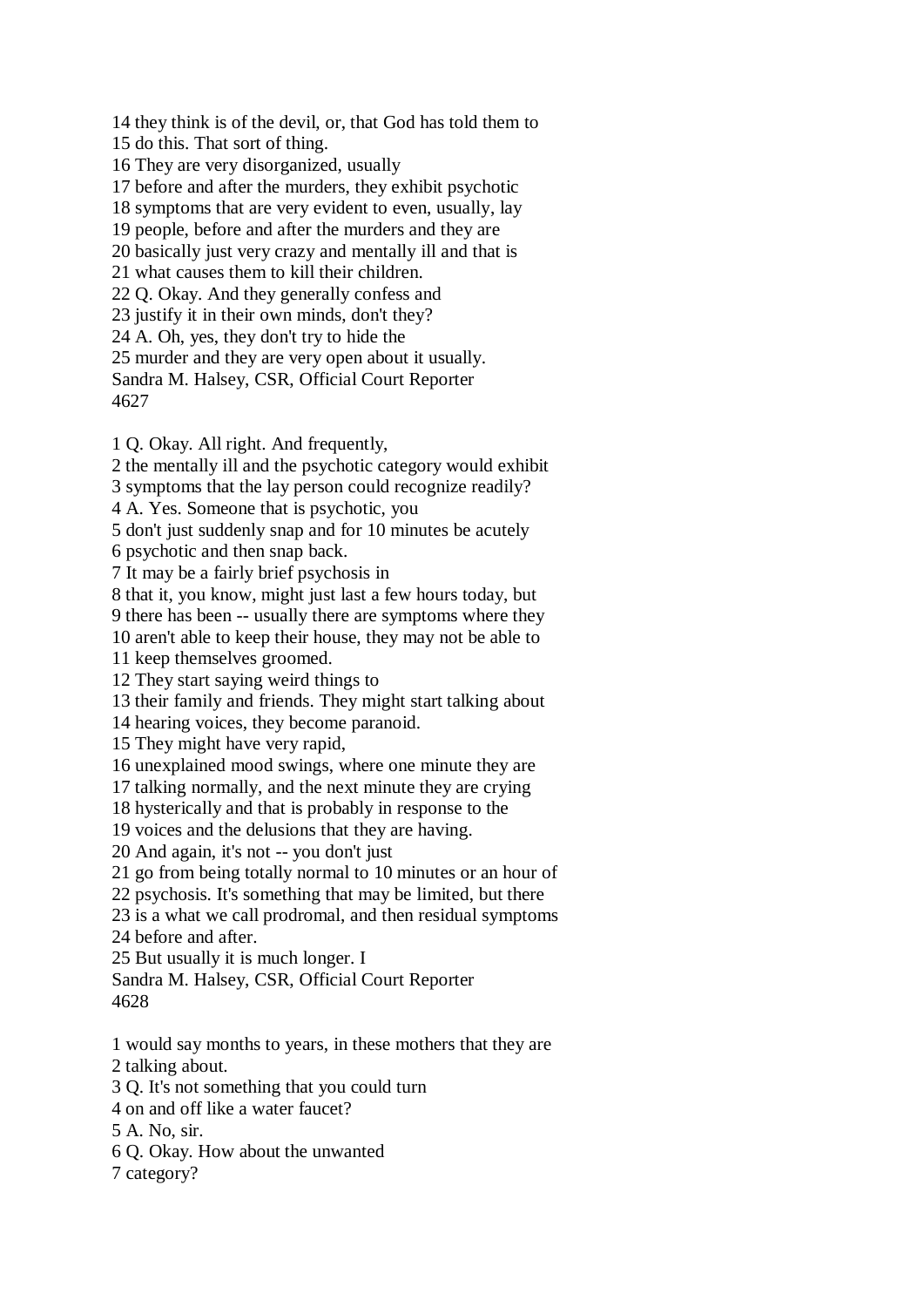8 A. There again, that is the same, in both

9 of the doctors' classifications, those are usually --

10 they are usually predominantly teen-age mothers who have

11 children out of wedlock, the majority of the children in

12 this category show signs and actually the majority,

13 pretty much predominantly all of them show signs of

14 neglect, meaning not being fed properly, they may be very

15 thin, they may have vitamin deficiencies, kind of dirty,

16 not being kept clean.

17 In the category of both of these

18 doctors, over 50 percent actually died from the neglect,

19 meaning that that was the cause on the autopsy was

20 malnutrition, that or untreated medical illness that

21 eventually led to their death.

22 So, again, it's not something the way

23 that you categorize it where it's a very sudden thing.

24 It's usually a long prodromal history of a mother

25 exhibiting signs of rejecting the child before the mother

Sandra M. Halsey, CSR, Official Court Reporter

4629

1 actually kills the child.

2 Q. Okay. And in Dr. Scott's last

3 category, I believe he calls it the mercy category, and

4 Dr. Resnick calls that category -- or his corresponding

5 category would be the altruistic?

6 A. Yes, sir.

7 Q. Is that correct?

8 A. Yes, sir.

9 Q. So could you explain to the jury that

10 category, please?

11 A. Well, this is the -- well, there is

12 kind of two different types. This is the mother who was

13 suicidal but sees that, you know, the child cannot live

14 without her, or she is afraid that the husband or

15 relatives, or there is no one to take care of the child,

16 and so there is no hope for the child, so, this is the

17 mother that kills her children, and then kills herself.

18 It also is the mother who may have a

19 mentally retarded, terminally ill, chronic illness child,

20 where the mother feels like that the child is "better off

21 dead," and that she needs to kill the child in order to

22 relieve the child's suffering.

23 So those are pretty much the

24 descriptions in that category.

25 Q. All right. That would be the final

Sandra M. Halsey, CSR, Official Court Reporter

4630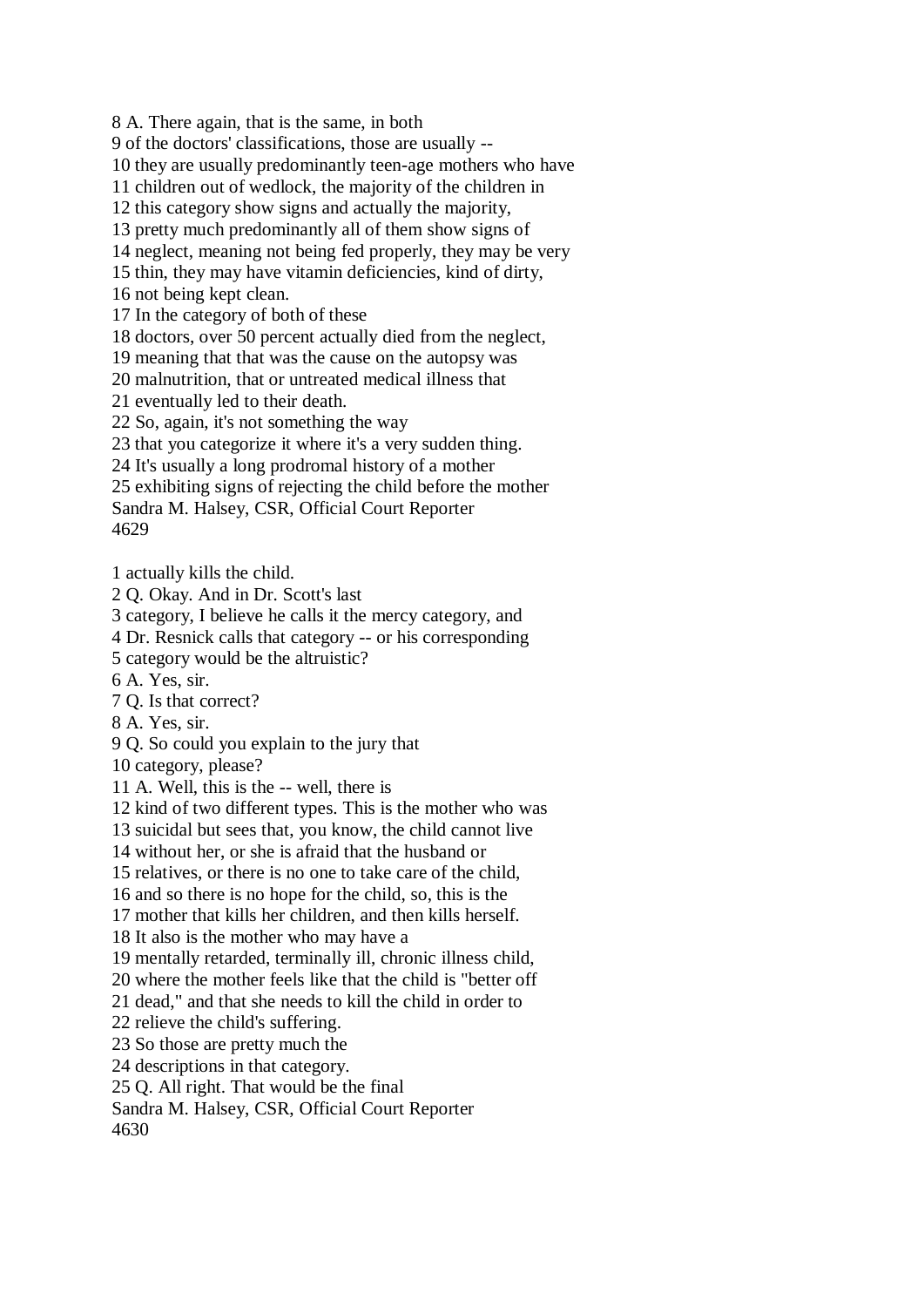1 category for Dr. Scott, and then I believe that Dr. 2 Resnick had a 6th category, did he not? 3 A. Yes, his was again neonaticide, which 4 is the mother who -- usually it's a mother who has the 5 baby at home, oftentimes the pregnancy has been hidden, 6 and what happens is within the first 24 hours of life, 7 the mother kills the infant. 8 Q. Okay. 9 10 THE COURT: All right. Thank you, 11 Ladies and gentlemen, members of the 12 jury, we're going to take a 15 minute break now. We're 13 going to break until 3:00 o'clock. And, members of the 14 viewing audience, it will be necessary at this time to 15 vacate the courtroom, please. 16 All right. Nothing dangerous, just a 17 housekeeping chore. 18 19 (Whereupon, a short 20 recess was taken, after 21 which time, the 22 proceedings were 23 resumed in open court, 24 in the presence and 25 hearing of the Sandra M. Halsey, CSR, Official Court Reporter 4631 1 Defendant, being 2 represented by her 3 Attorney, but outside of 4 the presence of the jury 5 as follows:) 6 7 THE COURT: All right, are both sides 8 ready to bring the jury back and resume with Dr. Clayton? 9 MR. DOUGLAS D. MULDER: Yes, sir, the 10 Defense is ready. 11 MR. GREG DAVIS: Yes, sir. 12 THE COURT: All right, bring the jury 13 back in, please. 14 15 (Whereupon, the jury 16 was returned to the 17 courtroom, and the 18 proceedings were 19 resumed on the record, 20 in open court, in the 21 presence and hearing 22 of the defendant,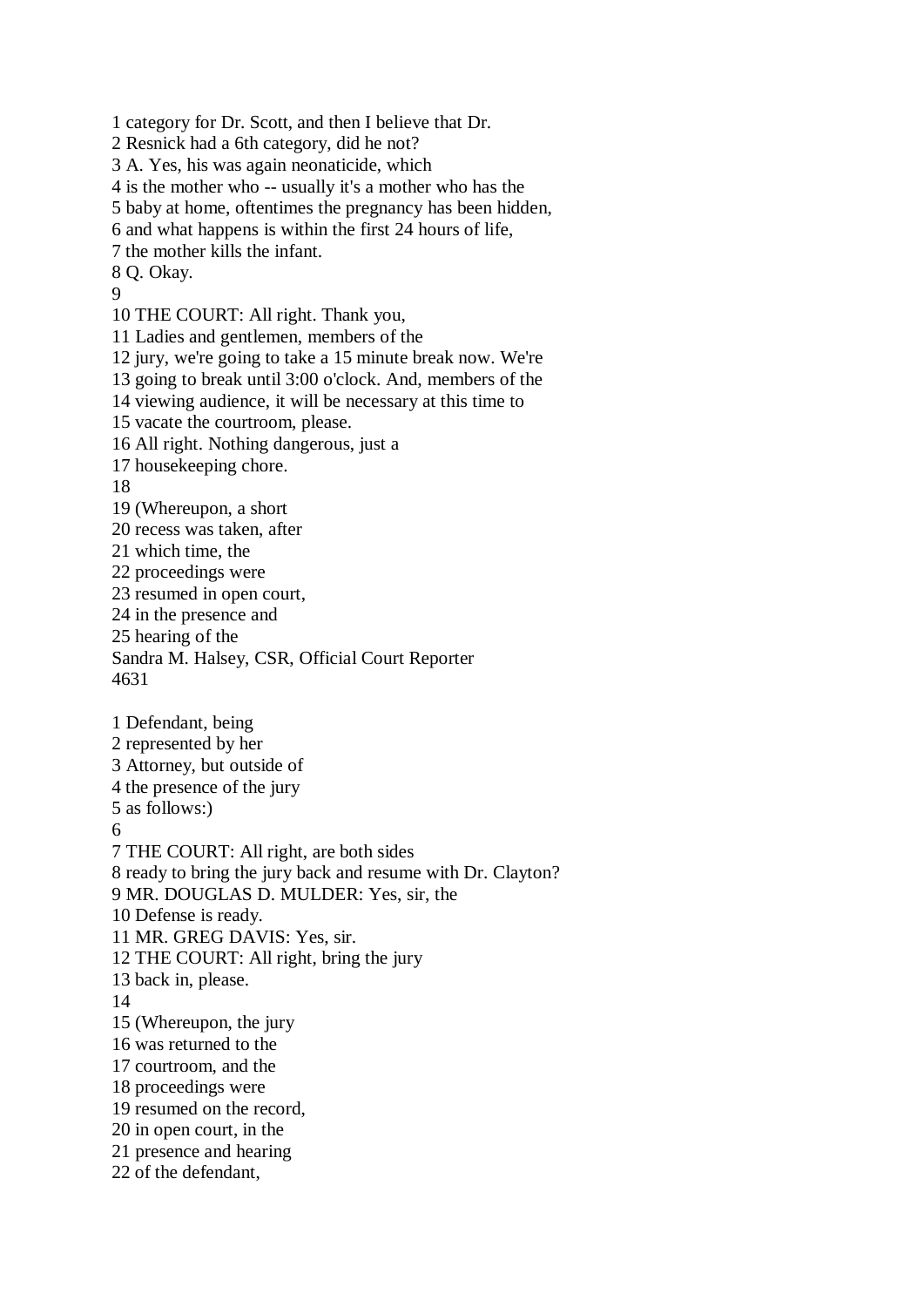23 as follows:) 24 25 THE COURT: Let the record reflect Sandra M. Halsey, CSR, Official Court Reporter 4632 1 that all parties in the trial are present and the jury is 2 seated. 3 Mr. Mulder. 4 5 BY MR. DOUGLAS MULDER: 6 Q. Dr. Clayton, you have been called here 7 to testify as regards to Darlie Routier. Do you know 8 her? 9 A. Yes, sir. 10 Q. Do you see her here in court on my 11 immediate left? 12 A. Yes, sir. 13 Q. Have you had occasion to examine her? 14 A. Yes, sir. 15 Q. And has she been made available to you 16 as you required? 17 A. Yes, sir. 18 Q. Can you tell the jury approximately 19 how many times you have seen her? 20 A. I have seen her for these -- this 21 evaluation approximately five or six times for over a 22 total of over 12 hours, probably about 12 and a half 23 hours total time that I have spoken with her in this type 24 of interview setting. 25 Q. Is that relatively long or is it Sandra M. Halsey, CSR, Official Court Reporter 4633 1 longer than you usually take to examine and evaluate 2 someone? 3 A. Yes, usually most evaluations are done 4 within an hour to two-hour period. On some other 5 previous capital cases, I have talked with the defendant 6 up to about four hours and usually it's between two to 7 three different times. 8 Q. Okay. 9 A. But yes, I have spent more time. 10 Q. Okay. And, have you likewise been 11 given access to, for example, the 911 tape? 12 A. Yes, sir. 13 Q. Okay. Have you had access to, and do 14 you have a copy of the statement that she made to the 15 police on June the 8th of 1996? 16 A. Yes, sir.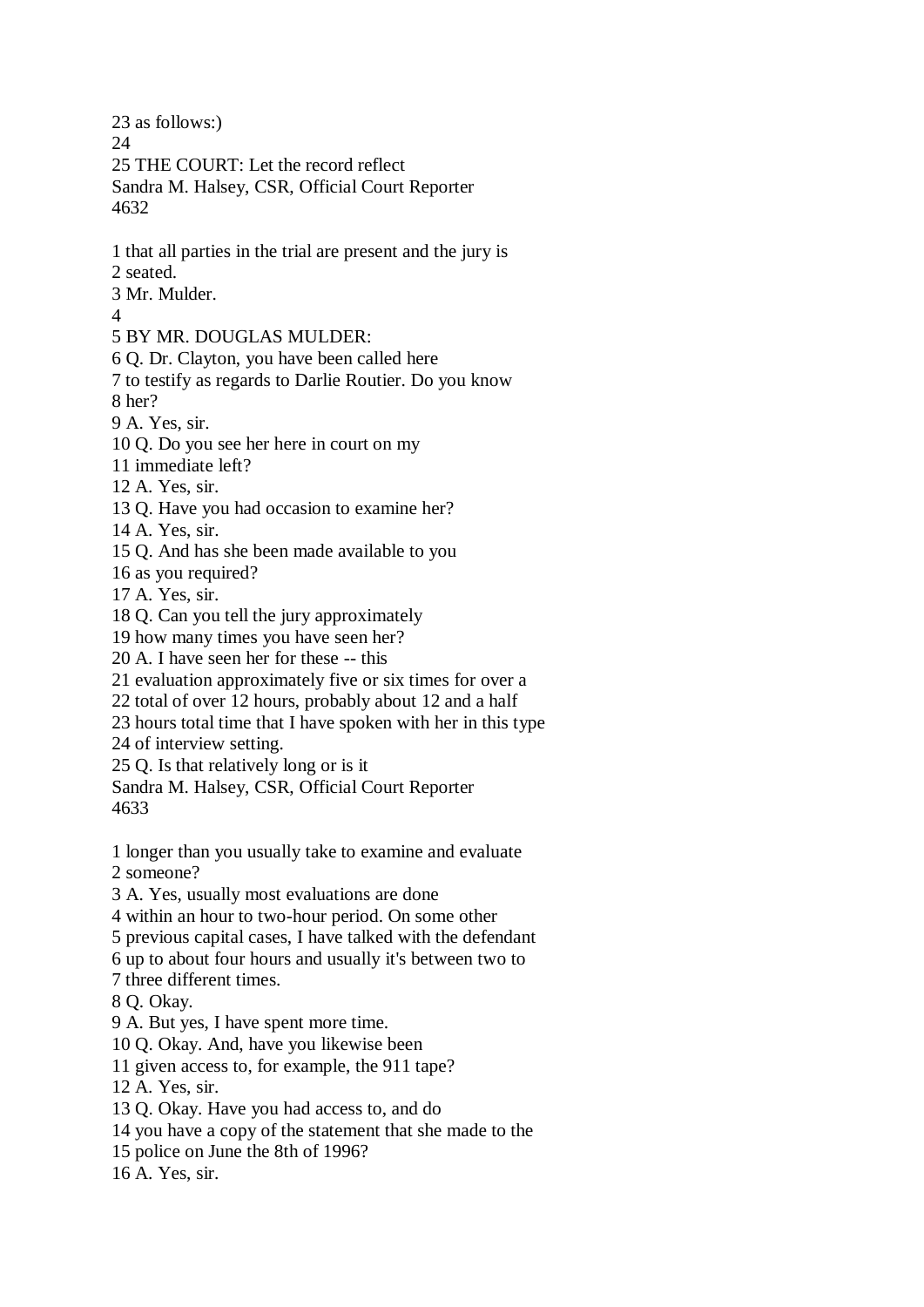17 Q. I'll ask you if you likewise have a 18 copy of the journal that contains a final entry on May 19 the 3rd of 1996 addressed to her three sons? 20 A. Yes, sir. 21 Q. Okay. That is the statement in which 22 she mentions ending it all or -- 23 A. Yes, sir. 24 Q. Or the so-called suicide note? 25 A. Yes. Sandra M. Halsey, CSR, Official Court Reporter 4634 1 Q. Have you also had occasion to visit 2 with family members of Darlie Routier's? 3 A. Yes, sir, I have. 4 Q. Now, Dr. Clayton, could you start with 5 the first category that we discussed, and tell the jury, 6 based on your examination and evaluation of Darlie 7 Routier, whether or not she fits in the first category 8 that we talked about that Dr. Scott and Dr. Resnick 9 defined on mothers who kill their children? 10 A. Yes, the first category would be 11 battering mothers, and under Dr. Resnick's classification 12 accidental deaths, again, those are mothers who have 13 physically abused their children for a long time, and 14 then finally one incident of physical abuse, is fatal. 15 Based upon my interviews with Mrs. 16 Routier and her family members, and I guess all of the 17 other things you mentioned, there is no history of any 18 type of physical abuse. 19 There was no history of any type of 20 physical abuse found on autopsy, in fact, it's been 21 reported by not only Mrs. Routier, but her husband, her 22 mother-in-law, and her mother is -- 23 24 MR. TOBY SHOOK:: Judge, I'll object 25 to hearsay. Sandra M. Halsey, CSR, Official Court Reporter 4635 1 THE COURT: Sustained, ma'am. Now, 2 Doctor, just testify as to what you know from your own 3 personal knowledge. 4 MR. DOUGLAS MULDER: Well, Judge, in 5 forming her opinion, she can consider all that. 6 THE COURT: Oh, by all means there. 7 Let's just rephrase your question the right way. 8 MR. DOUGLAS MULDER: Yes, you are 9 doing fine, Doctor. If you will just carry on. 10 THE WITNESS: That Mrs. -- well, it's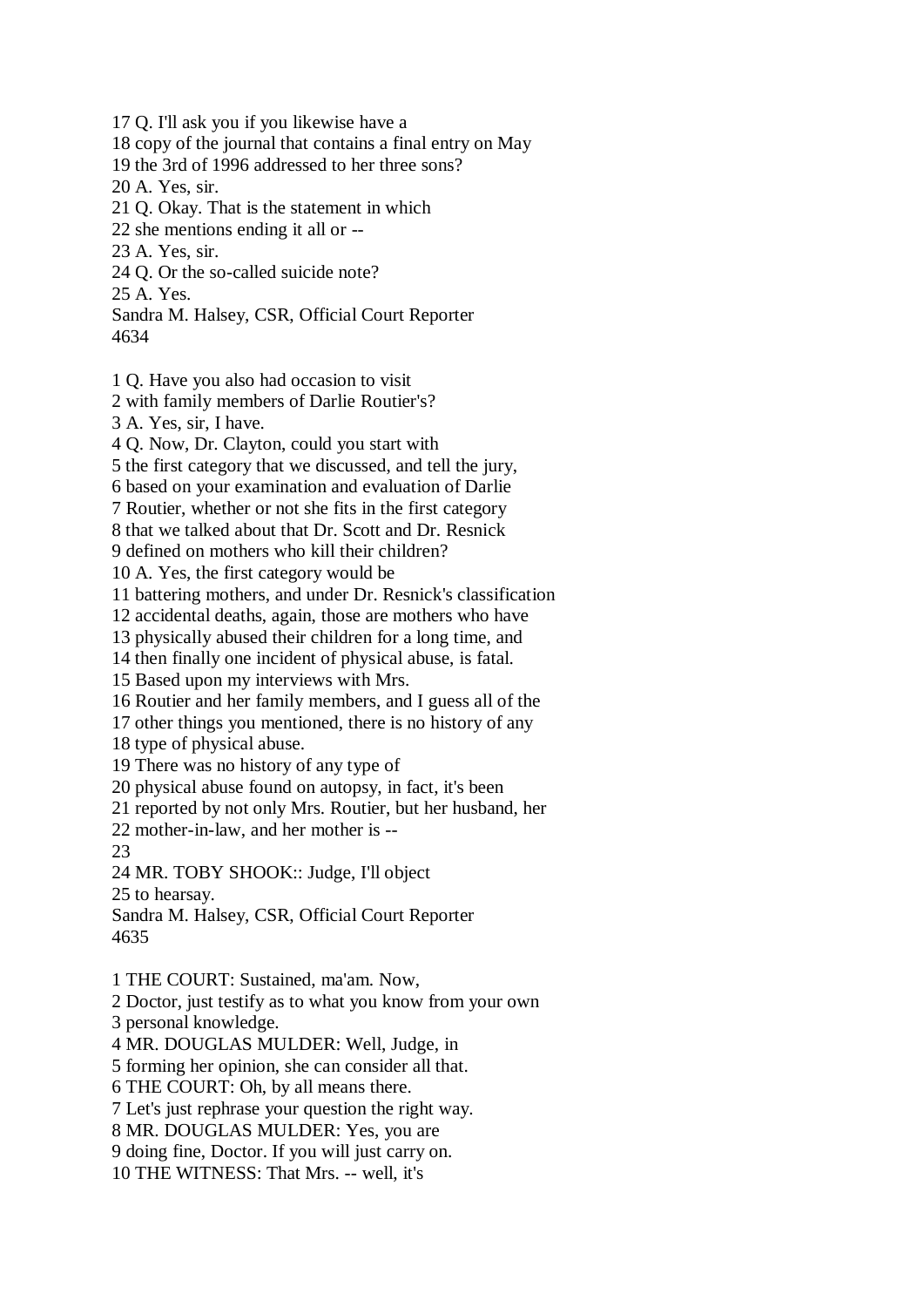11 my opinion, from those sources, that Mrs. Routier did not 12 even physically spank her children, on a regular basis, 13 maybe once or twice in their whole entire lives and that 14 she never used any kind of physical force, to any kind of 15 excess at all with her children in the history. 16 Q. Okay. So she doesn't fit in the 17 category 1 of Dr. Scott and Dr. Resnick's categories? 18 A. No. 19 Q. Okay. How about category 2, the 20 retaliating mother or the revengeful mother? 21 A. Well, again, those are usually mothers 22 who are separated from their spouse, or find out their 23 husband or the baby's father is being in some way 24 unfaithful to them, and kills the children out of 25 revenge. Sandra M. Halsey, CSR, Official Court Reporter 4636

1 Again, it's my opinion, from all of my

2 different interviews that Mrs. Routier and -- or Darlie 3 and Darin Routier had a very healthy, strong, marriage; 4 that they were very much in love with each other; that 5 they had what I would consider a normal relationship, in 6 that times they did argue, and maybe raised their voices, 7 there is -- over different matters however, there again, 8 there was a strong bond, and love between them. And that 9 there was, and I guess still is, no reason for any type 10 of retaliation or revenge-type killing. 11 Q. Dr. Clayton, Dr. Scott and Dr. 12 Resnick's third category, I would like to have you 13 discuss with the jury, is the -- under Dr. Scott the 14 mentally ill mother, and under Dr. Resnick the psychotic 15 mother. Would you explain to the jury whether or not 16 that is applicable based on your examination and your 17 evaluation of Darlie Routier? 18 A. Again, I do not think it is 19 applicable. It's my opinion that Mrs. Routier was very 20 much functional. She was performing regular household 21 chores, she was not saying any bizarre statements, or 22 showing any type of bizarre behavior. There was no 23 evidence that she had any type of psychosis prior to the 24 alleged offense. 25 And then, from hearing the 911 tape Sandra M. Halsey, CSR, Official Court Reporter 4637

1 again, that she is, I guess, performing -- or not 2 performing, she is reacting in a very appropriate manner. 3 You know, the distress, she is coherent, she is not 4 talking about, you know, the devil or evil, or some sort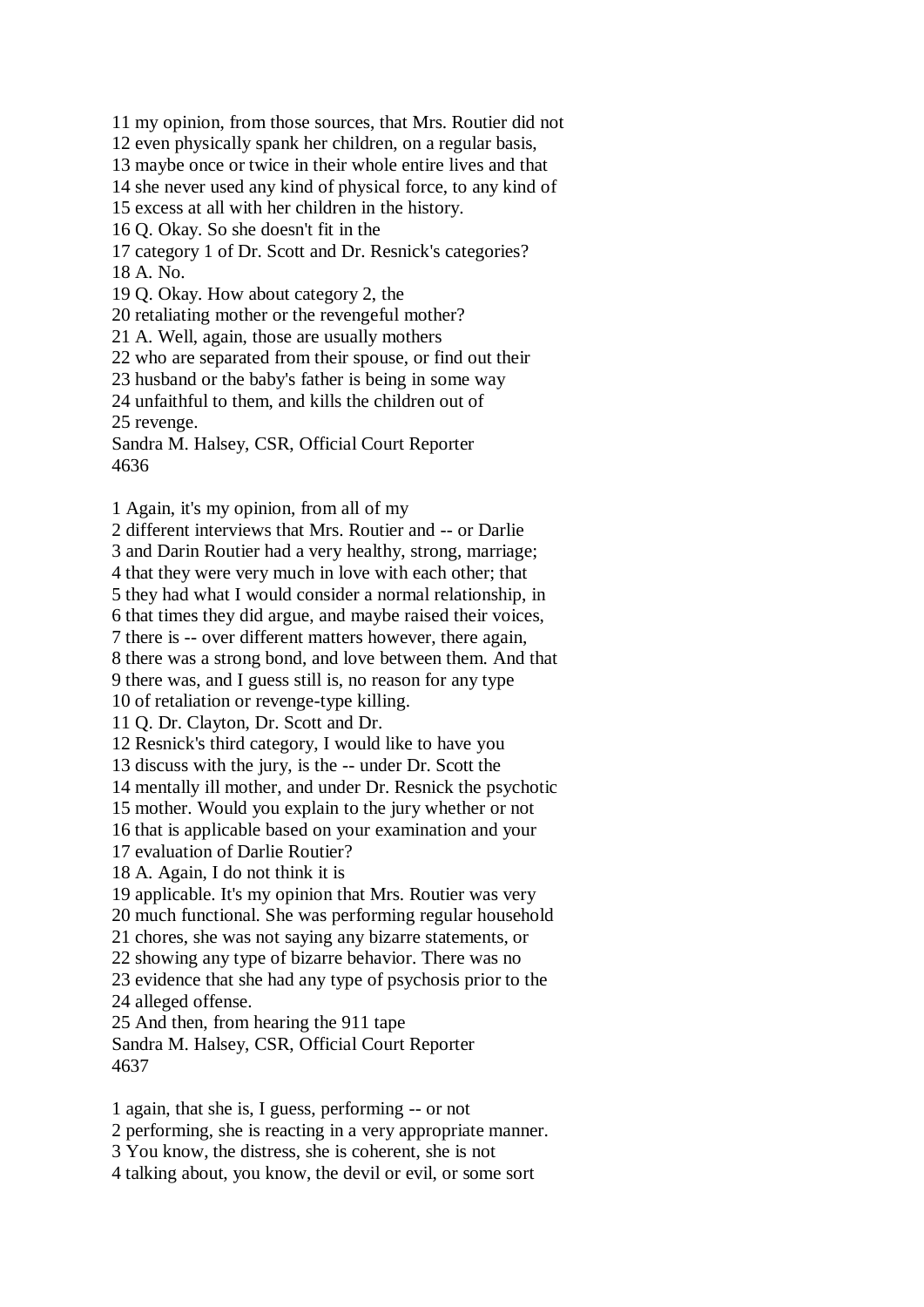5 of bizarre, psychotic delusion, that you would expect 6 from a mother who had just killed their children in a 7 psychotic state. 8 And then, even after the events she 9 was examined by other psychiatrists at the jail, and then 10 also by me, when I was functioning in my jail psychiatry 11 role, a few days after the arrest, and there has never 12 been any thought by any of these psychiatrists that she 13 had any evidence of any type of psychosis. 14 So, I do not think that she fits into 15 that category. 16 Q. Okay. And that would really be 17 covered by the postpartum psychosis? 18 A. Yes. 19 Q. What exactly is take, and what are 20 those -- I take it those are degrees? 21 A. Yes, they kind of -- they have 22 actually, depending on the textbook that you read, they 23 usually are divided into about three categories. One is 24 postpartum blues. 25 Q. Is that also called baby blues? Sandra M. Halsey, CSR, Official Court Reporter 4638 1 A. Yes. Um-hum. (Witness nodding head 2 affirmatively.) 3 Q. Okay. 4 A. And again, this usually happens within 5 two or three days after delivery, up until like about 6 three weeks, feeling just kind of down. Again, usually 7 these -- any type of postpartum problems usually happen 8 with the first baby more than any other pregnancy. 9 But again, it's usually somewhat -- 10 it's very close to the time of the delivery. It is more 11 of just kind of a period of dysphoria, that usually, you 12 know, resolves without any kind of treatment or anything. 13 They just start feeling better. 14 Q. Just kind of moody? 15 A. Yes.

- 16 Q. And for no reason?
- 17 A. Yes, but again, that is usually
- 18 within -- usually within the first month of the new
- 19 infant's birth.
- 20 Q. Okay.
- 21 A. And then the second category is
- 22 postpartum depression with major depression. Again, this
- 23 is kind of when the blues linger on, and they become what
- 24 we psychiatrists would call majorly depressed, meaning
- 25 that their sleep is disrupted, even if the baby is not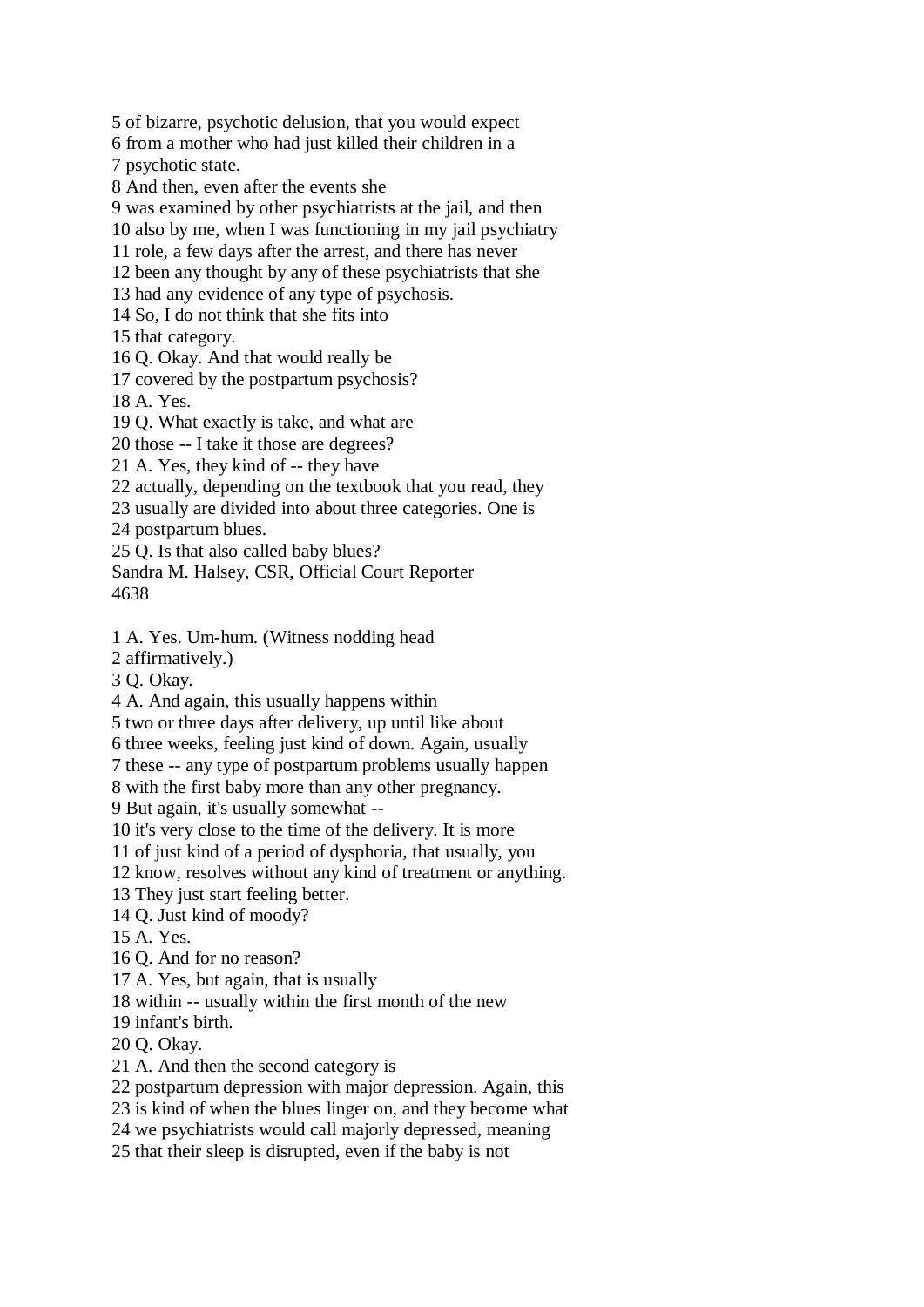Sandra M. Halsey, CSR, Official Court Reporter 4639

1 disrupting their sleep, again it's usually very 2 noticeable to family and friends. 3 Again, this usually happens -- most of 4 these happen within the first three months of the birth 5 of the baby. Then again, oftentimes, it resolves by 6 itself. Some people -- some women do seek psychiatric 7 help, and get put on some type of antidepressant 8 medication. 9 The third category is the postpartum 10 psychosis, where over a period of time, lasting up to one 11 year, the mother can become frankly psychotic. Usually 12 she progresses through the first two stages I told you 13 about, and then she starts becoming paranoid that, you 14 know, something is going to happen to the baby, or 15 somebody is going to hurt her, or she starts hearing 16 voices, she starts acting very bizarre. 17 Usually families report that she quits 18 caring for herself or the baby, housework doesn't get 19 done. Just regular, basic personal hygiene is totally 20 neglected, and these mothers, usually because there is an 21 infant in the home, and the family needs the mom there to 22 take care of the infant, but they usually come to the 23 attention of mental health people very quickly, because 24 of the high demands of caring for an infant, that if the 25 mother is not able to do so in the appropriate way, Sandra M. Halsey, CSR, Official Court Reporter 4640 1 family usually bring the mother in, and she receives

2 psychiatric treatment. And that usually does require

3 medication for it to resolve.

4 Q. Dr. Clayton, in the case of postpartum

5 psychosis, in postpartum psychosis, that is severe

6 enough, that it results in violence towards a child, is

7 not the child generally to whom and against whom the 8 violence is directed is the newborn?

9 A. Yes.

10 Q. Is that not practically always true?

11 A. Yes, that is, in I would say probably

12 from 90 to 95 percent of the time, is that it's focused

13 around the infant that has just been birthed by the 14 mother.

15 Q. All right. Doctor, the fourth

16 category would be the unwanted child category, it's the

17 same in both Dr. Scott and Dr. Resnick's research?

18 A. Yes, sir. This is the category that

19 is the majority are unwanted-type pregnancies, wherein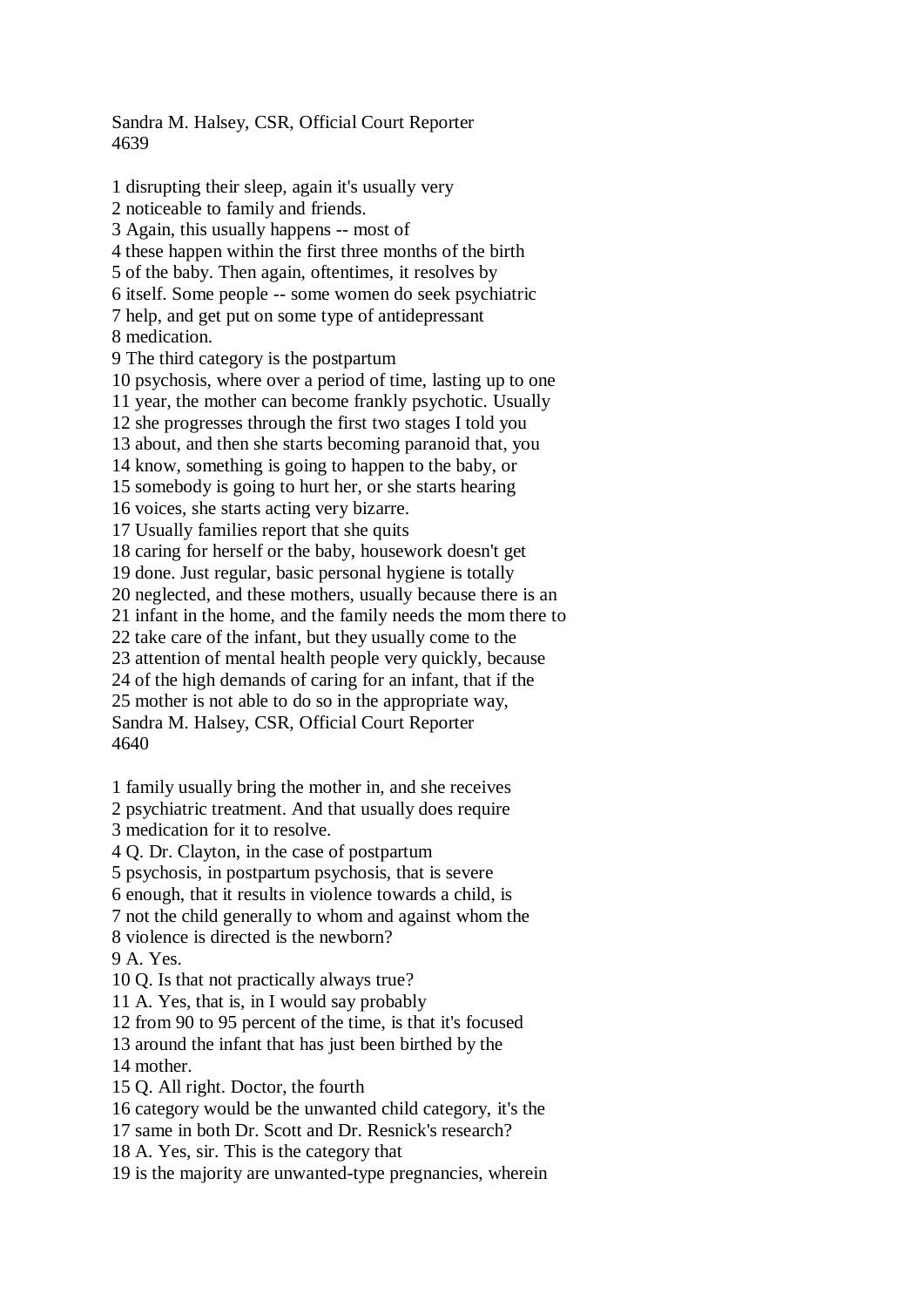20 the mother is usually teen-aged, there is no social

21 support, there -- from anybody. They may resent the

22 child that -- or the children, and sometimes they are of

23 another -- by another father that -- or they have got a 24 boyfriend who doesn't want children and that sort of

25 thing.

Sandra M. Halsey, CSR, Official Court Reporter 4641

1 Again, a majority of these children

2 are killed by actual neglect. Meaning that they are not

3 properly fed, they don't -- you know, they may be vitamin

4 deficient on autopsy and that they are actually on

5 autopsy, the reason they have been found to be dead is

6 because of either malnutrition or untreated medical

7 illnesses that the mother has just ignored. So, that is

8 how the majority of these children die.

9 The other ones that may not die

10 actually from the actual neglect do show symptoms of --

11 or evidence of neglect, such as unkept, dirty, not --

12 again the not being fed properly, that sort of thing.

13 So again, this is a very long -- I

14 guess or somewhat long process, in that the mother has

15 not wanted the child, and essentially has rejected the

16 child over a long period of time, and then culminates in

17 murdering the children or the child.

18 Q. And do you think that is applicable in

19 this situation?

20 A. No. Again it's my medical opinion,

21 from my evaluation, that Darlie Routier was a very

22 devoted mother, she went the extra mile as far as her

23 devotion to her children. She had a great amount of

24 social support. Support for her when she needed, I

25 guess, breaks from the children and that sort of thing.

Sandra M. Halsey, CSR, Official Court Reporter 4642

1 That, again, there is -- my opinion is

2 that there was no lover, or any reason why she needed to

3 rid herself of the two younger children.

4 Again, usually those type of murders

5 are -- you don't just, I guess, murder one of the

6 children, or some of them, it's usually the hole group of

7 children if the mother wants to be childless.

8 Or in the few situations, I guess,

9 where a child has been born by one father, and the mother

10 might kill the children that have been born by the father

11 who she is no longer with, and just want to keep the baby

12 by her newer husband or newer father.

13 So, it's my opinion that she does not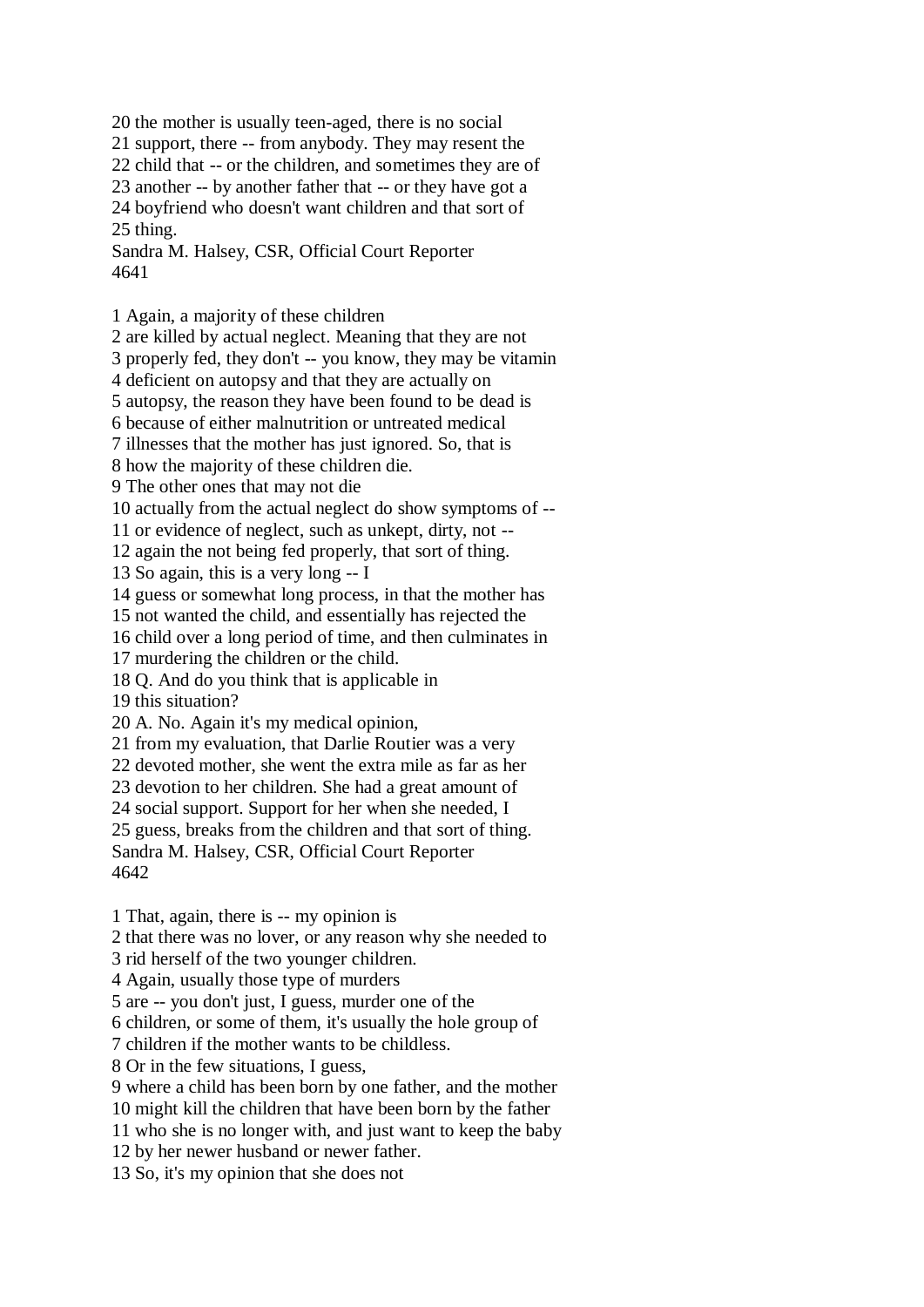14 fit in that category either. 15 Q. Okay. Doctor, the fifth and last 16 category for Dr. Scott, would be the mercy killing that 17 is the one that correlates to the altruistic for Dr. 18 Resnick, could you tell the jury, based on your 19 examination and evaluation of Darlie Routier, whether or 20 not you feel that is applicable to her situation? 21 A. Well, obviously neither one of the two 22 children had any type of fatal or significant, 23 long-standing chronic illness, where she would have felt 24 that she needed to relieve their pain or suffering. 25 I do not think at the time, that she Sandra M. Halsey, CSR, Official Court Reporter 4643

1 was suicidal. I think even when she contemplated or 2 thought about committing suicide, in May, that the note 3 showed -- that she wrote, or part of the note because she 4 stopped before she finished it. It showed a concern and 5 love for her boys, and a plan that she -- the boys were 6 going to be taken care of and would live on without her. 7 There was no evidence that she felt like they could not 8 survive without her, and there would be no one to care of 9 them, and that sort of thing. But all in all, I don't 10 think that she was suicidal at the time of the offense, 11 and I don't think that she killed the two boys and then 12 was trying to kill herself. 13 In the event where a mother kills her 14 children and then kills herself, it's very rare, 15 especially for women, to stab themselves as a method of 16 suicide. It's more likely some sort of asphyxiation, 17 even such as putting all of the kids in the car, and 18 putting them in the garage, and, you know, having carbon 19 monoxide kill everyone of them, including the mother, or 20 some type of gassing again in the home, or some type of 21 overdose, and if there is going to be a violent death, 22 it's usually a gun used. 23 But women, very rarely, kill 24 themselves with a knife. In fact, most -- in the 25 American culture, it's very rare, I guess, maybe common Sandra M. Halsey, CSR, Official Court Reporter 4644

1 with Japanese soldiers, but it's very rare for a woman to 2 try to kill herself with a knife.

3 Q. Okay. Doctor, that -- we have gone

4 through Dr. Scott's categories, and Dr. Resnick has one

5 more category, and that is the --

6 A. Neonaticide.

7 Q. Yes, neonaticide. And, can you tell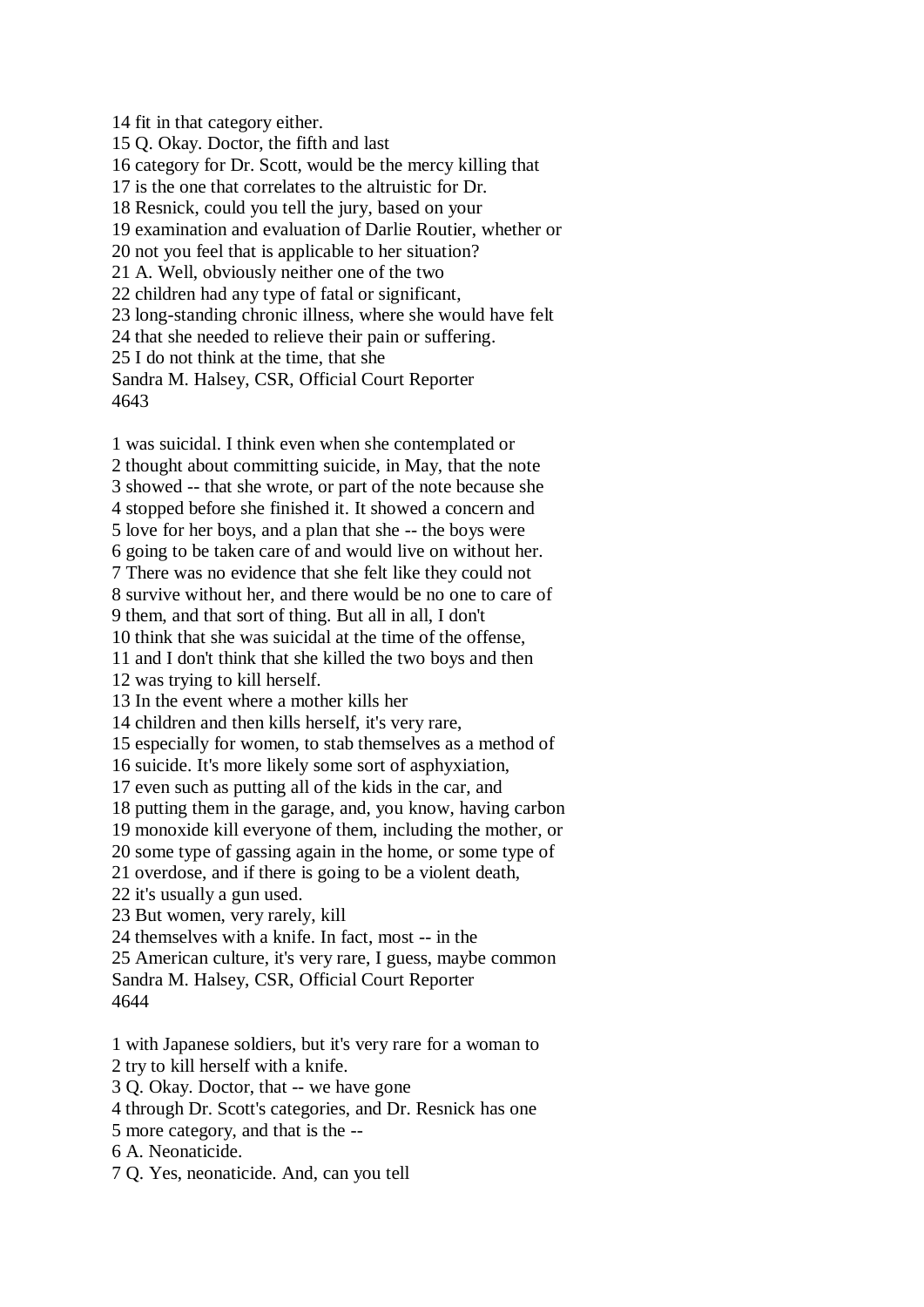8 us whether or not that is applicable to this situation?

9 A. Well, obviously it's not, because, she

10 did not -- again that is the category that Dr. Resnick

11 described, in that mothers who kill their infant within

12 24 hours of being born.

13 So obviously, by the fact that the

14 offense that the baby that she had was not harmed, and

15 was much older than -- all of the children were much

16 older than 24 hours old.

17 Q. Okay. Dr. Clayton, based on your 12

18 plus hours of examination and evaluation of Darlie

19 Routier, and based on your examination and evaluation of

20 her family members, and the review of the matters that

21 you have received, do you feel that Darlie Routier was

22 being truthful with you when you examined her?

23 A. Yes, I do.

24 Q. Okay. Now, Dr. Clayton, you are

25 aware that Darlie Routier was questioned by the Rowlett Sandra M. Halsey, CSR, Official Court Reporter 4645

1 Police Department on June 6th of 1996, shortly after she

2 came out of surgery for the injuries that she had

3 sustained?

4 A. Yes, sir.

5 Q. And had been given, as I recall, some

6 Demerol and some Phenergan?

7 A. Yes, sir.

8 Q. She was questioned on other occasions

9 again, on June 8th of 1996, and again on June 10th of

10 1996, while she was under sedation and under medication.

11 Can you, as a psychiatrist, tell the

12 jury what effect that medication and sedation and the

13 medications that I have described to you would have on 14 her?

15 A. Yes, those medications, the Demerol to

16 Phenergan then later on the other painkillers, and,

17 benzodiazepine, or sedatives that she was being given,

18 over that time period, have the effect on a person to

19 disinhibit them, much like, somewhat like alcohol.

20 Meaning that they are almost in some

21 cases like a truth serum. There is a fairly famous

22 psychiatric-type interview, called an Amytal interview,

23 where a person is actually given a medication, an IV,

24 that is very short acting, a barbiturate, and, they are

25 asked questions and it is found that people that are

Sandra M. Halsey, CSR, Official Court Reporter 4646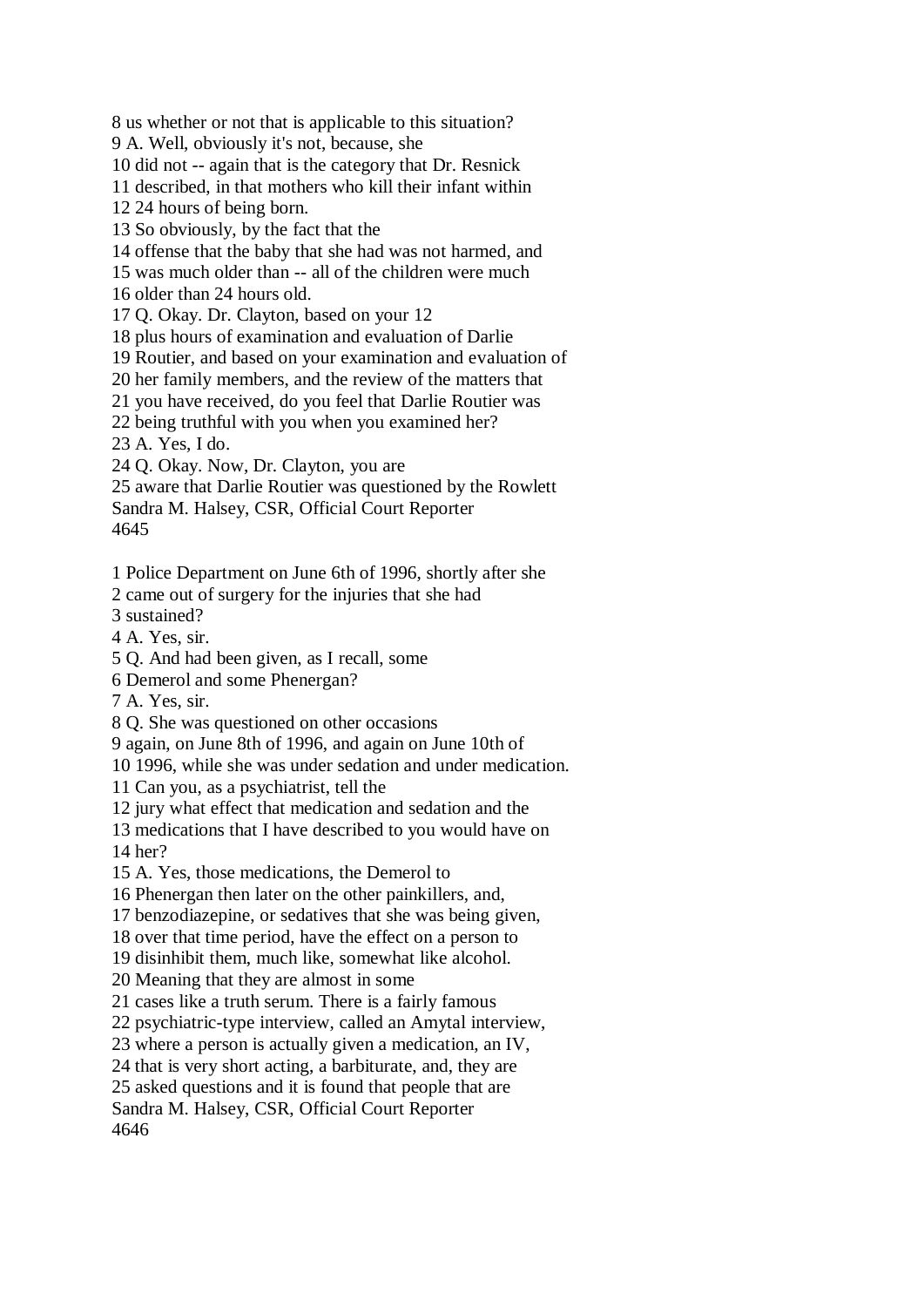1 lying, their inhibitions are dropped and they tell the 2 truth.

3 So, if someone is making up something,

4 they are -- because they are essentially somewhat

5 intoxicated by the medication, their ability to lie is

6 decreased and they more often tell the truth.

7 By the fact that Mrs. Routier was on

8 these medications over this time period, and was

9 questioned extensively, if she were lying, it would be,

10 usually at that point, under those conditions, where she

11 would -- where the truth would come out. Meaning that,

12 if she had done this she would have confessed, that sort

13 of thing. By the fact that she was on these medications

14 and did not change her story within any amount of, you

15 know, I did it, versus I didn't, it's my medical opinion

16 that she was being truthful.

17 Q. When she denied it?

18 A. Yes, sir.

19 Q. Okay. A good police strategy is to

20 question someone when they come out of surgery, isn't it?

21 A. Yes, or when they are under some type

22 of sedating-type medication, yes.

23 Q. Okay. Doctor, can you tell the jury

24 whether or not you are familiar with the term psychic

25 numbing?

Sandra M. Halsey, CSR, Official Court Reporter 4647

1 A. Yes, I am.

2 Q. All right. And will you tell the jury

3 what that is?

4 A. Well, it's a term that has been coined

5 by some psychiatrists, also it's called -- there is a

6 thing or another phrase call psychic shock, and it's used

7 to describe someone's emotional lessness or their

8 decrease in emotional reactivity when they have witnessed

9 some sort of traumatic, tragic event.

10 Either whether they have been

11 assaulted or attacked, or they have witnessed something.

12 There is -- essentially their body may not be in shock,

13 but their emotional reactivity is somewhat decreased. It

14 may fluctuate, meaning that they may kind of go in and 15 out.

16 With different people it's different,

17 but it's something that is recorded in the literature and

18 part of any kind of traumatic stress that people again

19 may, to others seem very cold and not really having any

20 emotions over it, whereas what is probably happened is

21 because of the trauma, on -- to use the psychiatric term, 22 ego, their mind has kind of blocked it off and separated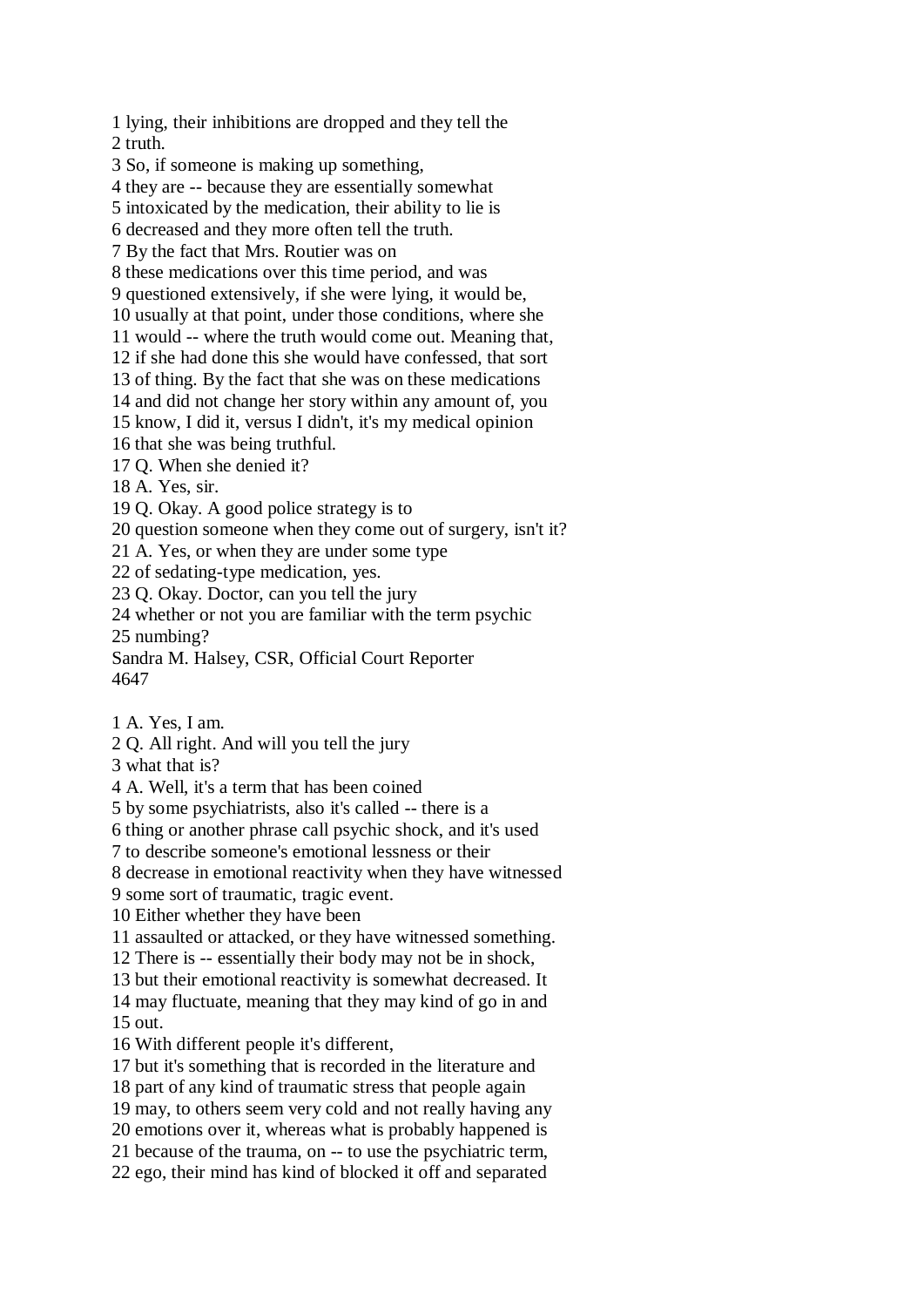23 it out, that the emotions from the event. And at times 24 they can appear very emotionless and essentially just be 25 in a shock kind of state. Sandra M. Halsey, CSR, Official Court Reporter 4648

1 Q. Okay. Doctor -- Dr. Clayton, are you

2 familiar with the grieving process that went on with

3 Darlie Routier, and with grieving in general?

4 A. Yes, sir.

5 Q. Okay. And, can you express to the

6 jury whether or not you feel her grieving was appropriate

7 or inappropriate given the circumstances?

8 A. I feel like her grieving was

9 appropriate.

10 Q. Okay. Do people grieve in different

11 ways?

12 A. Yes, sir, grieving is a very

13 individual response. I guess I wouldn't -- if I were

14 going to label grieving I wouldn't label grieving either

15 appropriate or inappropriate, because who is to say?

16 Every one is different. We all handle things in

17 different ways.

18 If I were going to categorize it, I

19 would categorize it to healthy and unhealthy grieving.

20 Some people are very stoic and don't elicit a lot of

21 emotion, and more private people, sometimes that is

22 cultural, sometimes it's individual.

23 Other people are more, I guess loud,

24 wailing and sobbing, you know, kind of throw their body

25 over the caskets and that type of grieving. And again,

Sandra M. Halsey, CSR, Official Court Reporter 4649

1 it's somewhat of an individual and somewhat of a cultural 2 response.

3 Some people, kind of, I guess what I

4 would call wax and wane, meaning that at some points they

5 are very in touch with grieving and emotion, and at other

6 points they aren't. Again, I think some of that has to

7 do with medication, when -- you know, when someone is

8 very, very upset, the family and friends respond, and

9 again, it's my opinion that this is what happened in

10 Darlie's case, is to give her medication to sedate her.

11 Some that wasn't prescribed for her, and probably was

12 given in too strong of doses, where it can almost make

13 someone zombie-ish (sic) like because they are so

14 sedated.

15 Again, I think from my evaluation that

16 Mrs. Routier's grieving was within normal grieving and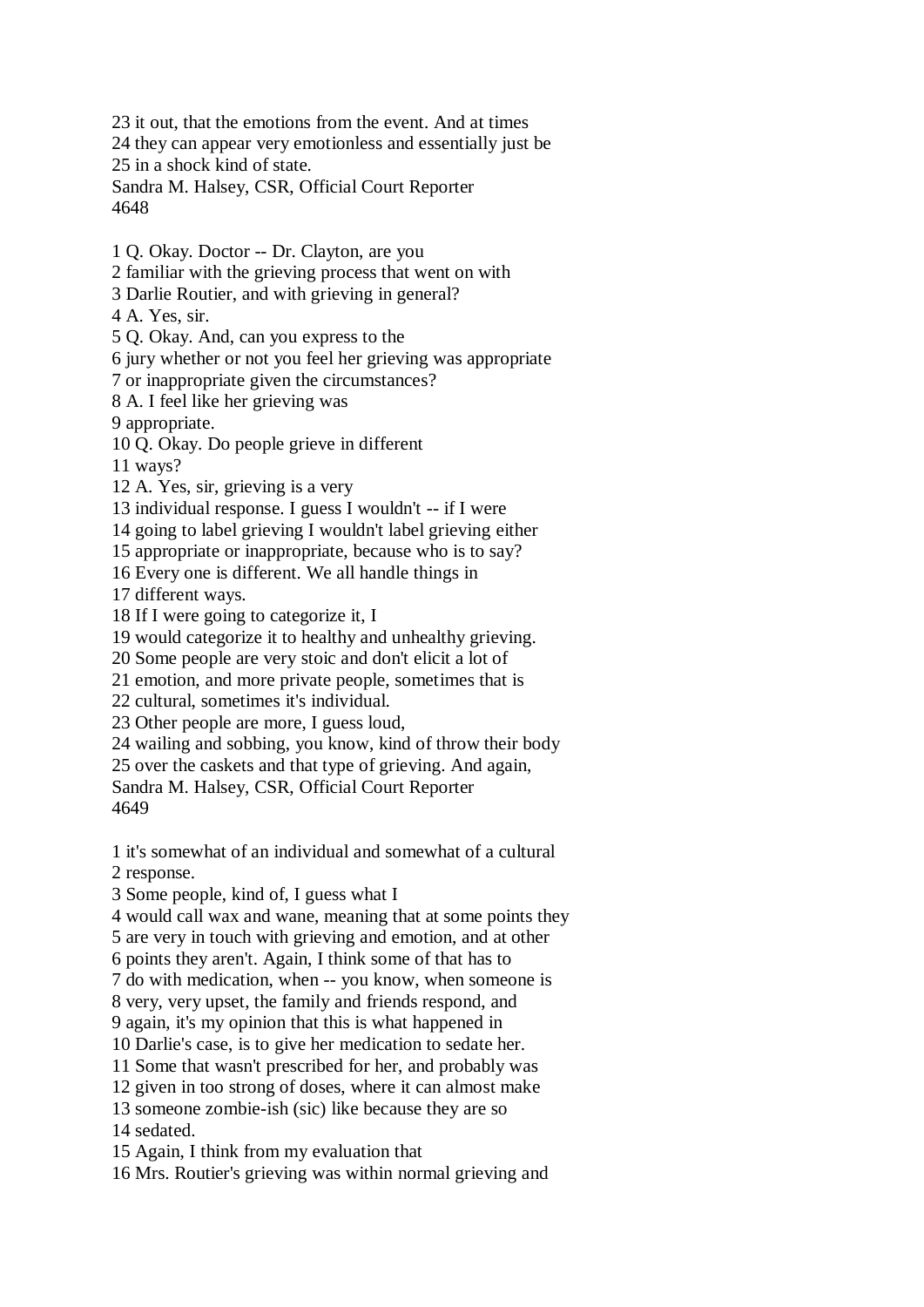17 appropriate. 18 Q. So it was healthy? 19 A. Yes, sir. 20 Q. Okay. Dr. Clayton, are you familiar 21 with the term traumatic amnesia? 22 A. Yes, sir. 23 Q. And what is that, and how does that 24 apply based on your examination and evaluation of Darlie 25 Routier? Sandra M. Halsey, CSR, Official Court Reporter 4650 1 A. Again, that is a term that is used in

2 various psychiatric textbooks. To describe when someone

3 is a victim or witnesses something very traumatic. I

4 guess, psychicly, and for the most part they have no

5 memory of the event.

6 I guess in literature there is

7 several -- you know, someone being shot at point blank

8 range, and not remembering what happened right before, or 9 someone being raped, and basically having no memory of

10 it. It is basically a type of disassociation where the

11 person walls off the memory in another spot in their

12 brain and has no connection.

13 Again, there is -- at times, sometimes

14 these memories can later resurface. Again, these are

15 kind of -- a lot of times you are seeing this with the

16 sexual abuse kind of stuff. People literally don't

17 remember things, and then later on, bits and pieces kind

18 of come back.

19 I believe that this is probably the

20 case in Mrs. Routier's accounting of the events.

21 And, lack of, I guess, consistent

22 memory throughout the whole offense.

23 Again, it's -- I wouldn't say, I guess

24 it's not common, because most people don't go through

25 hopefully those kind of traumatic events that these other

Sandra M. Halsey, CSR, Official Court Reporter

4651

1 individuals have, but within victims of traumatic events,

2 there are most definitely memory lapses that there is no

3 real explanation for.

4 Q. And that is not unusual?

5 A. No, not with victims of traumatic

6 events.

7 Q. Dr. Clayton, I believe you have

8 already stated that you did not think that Darlie Routier

9 was suicidal on May the 3rd of 1996, despite any entry in

10 her journal?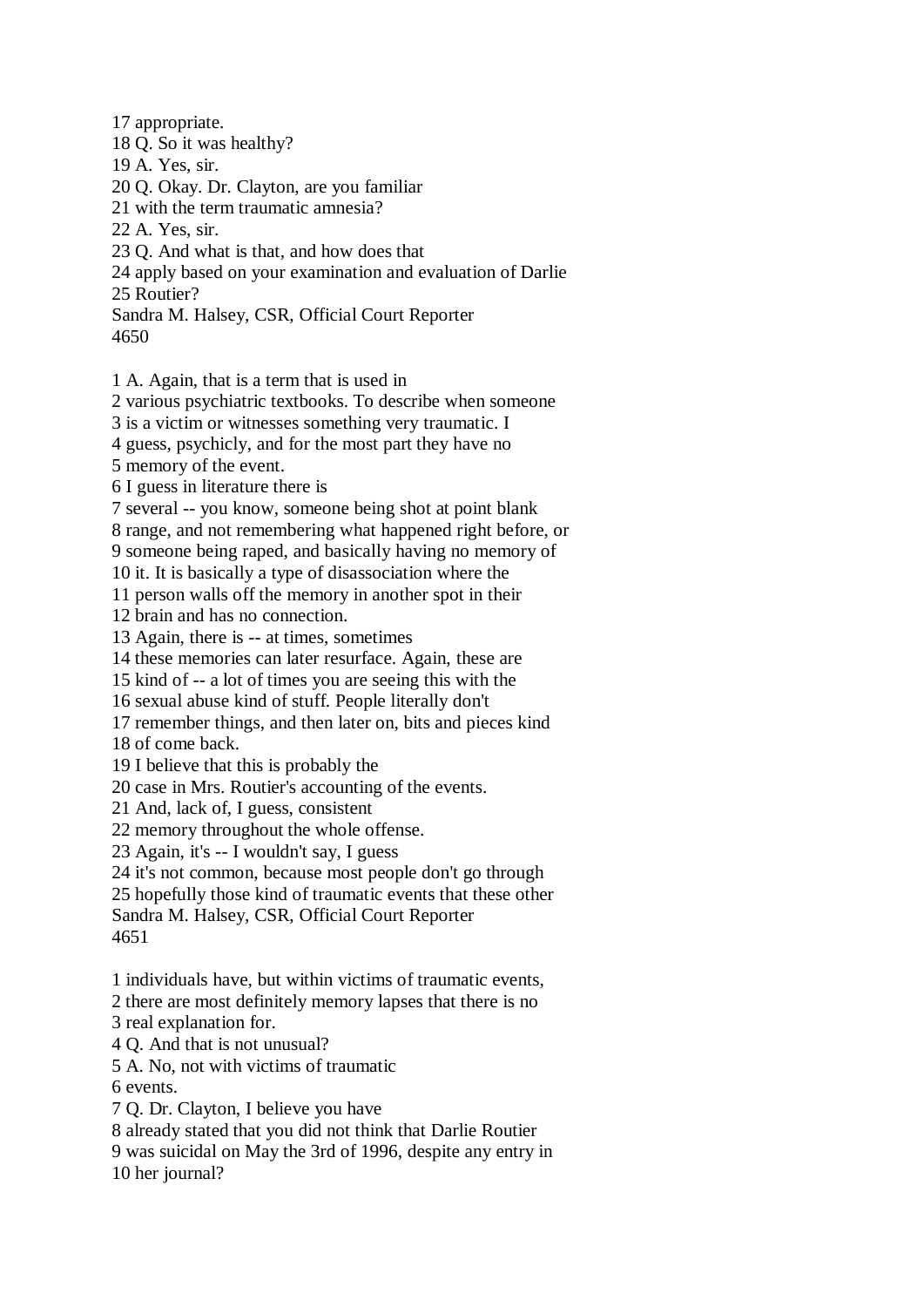11 A. Yes. I guess when I say suicidal, and 12 when I am dealing with it with people and patients, 13 meaning everyone, I think, or most people have thought of 14 what would it be like to just have it all over, or I 15 would like to go to sleep and not wake up, and just be 16 away from here. 17 I think that is very different, and I 18 don't consider that suicidal versus someone who has a 19 plan, is going to -- they, are for sure going to act on 20 it, and they usually do not tell family members. They 21 are secretive because they want their plans to be 22 successful. From my evaluation of Mrs. Routier, it's my 23 opinion that she had suicidal ideation. 24 I think it was more of a cry for attention 25 and help from her husband. She did not complete the Sandra M. Halsey, CSR, Official Court Reporter 4652

1 note. She called her husband and told him how bad she

2 was feeling. Again, these are not the acts of someone

3 who was really going to kill themselves. It's more of

4 someone, I want you to realize how bad I am feeling and 5 how I need some help.

6 I think that was the case in -- with

7 Mrs. Routier on May the 3rd.

8 Q. And I believe you said in three or

9 four days, she had the menstrual cycle and things perked 10 up?

11 A. Yes. And again, I think hormonally

12 she was very vulnerable to feeling kind of anxious and

13 dysphoric, and that she would have been classified as

14 P.M.S. And then also, the fact that she had not had a

15 menstrual cycle, since over a year, she had not had one

16 since the birth of her baby.

17 So, by the accounts that she -- once

18 she had, you know, her period, that she felt much better,

19 and I also think that not only that, but just the fact

20 that her husband acknowledged that she was having stress,

21 and responded appropriately, and came home and the

22 situation was remedied.

23 Q. Well, three boys could be a stressful

24 situation for any mother, couldn't it?

25 A. Yes, sir.

Sandra M. Halsey, CSR, Official Court Reporter 4653

1 Q. And that is not unusual, is it?

2 A. No, sir. I think that most mothers

3 and especially mothers that stay at home with their

4 children, either full time or most of the time, every now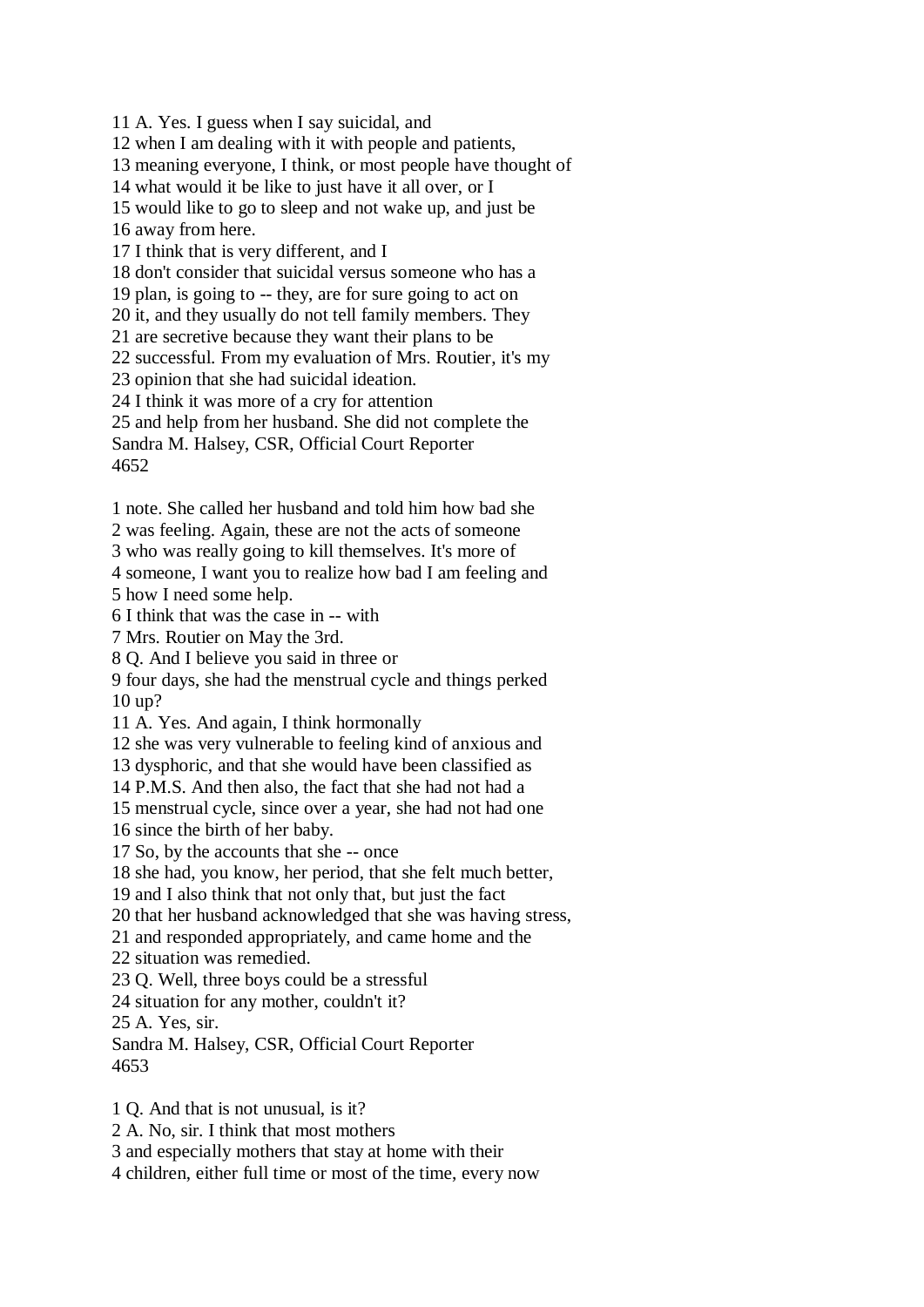5 and then, you know, tell their husbands or, you know, 6 other family members -- 7 Q. "I need a break." 8 A. "I need a break. Help me out." And I 9 think that is very common. People just may do it in 10 different ways. 11 Q. Sure. Dr. Clayton, are you familiar 12 with the prayer service at the cemetery, and the birthday 13 party or celebration that followed that? Are you 14 familiar with that? 15 A. Yes, sir, I am. 16 Q. Okay. And, could you give us your 17 professional opinion as to whether or not that was 18 appropriate based on your examination and evaluation of 19 Darlie Routier? 20 A. Well, again, I don't think that I can 21 necessarily say what is appropriate or inappropriate with 22 any family that is grieving over someone that has died. 23 I think it is in the realm of normal grieving, and thus 24 in that way, I guess it would be appropriate, in that 25 there was a prayer service. Sandra M. Halsey, CSR, Official Court Reporter 4654

1 Mrs. -- Darlie was tearful, her mother

2 essentially told her that she needed to stop crying 3 because of the birthday party and the neighborhood 4 children being present after the prayer service and that 5 the children were already fearful and having nightmares. 6 And that this was to be a celebration, it was to reassure 7 the children that the little boys were with God, and in 8 Christian cultures, Christianity, in and of itself, talks 9 about the resurrection, and how someone is better off, 10 once they are dead, in that they are with the Lord, and 11 that they are no longer here on the earth. And the 12 Routiers were of the Christian faith, and I think they 13 were trying to, I guess, portray this to the other 14 children. And also, that it was not planned, the party, 15 or the way it was -- the Silly String and the party was 16 not planned by Mrs. Routier, it was her younger sister 17 who bought the Silly String and wanted to kind of -- 18 basically, I think the family in some ways were acting in 19 kind of hysterical, almost a pathetic way in acting like 20 the two children were not dead. And trying to almost, I 21 guess, deny the fact that they were dead, in a way, and I 22 think especially what her younger sisters were trying to 23 do was that. 24 Again, different cultures have, you

25 know, grief or have funerals in different ways. What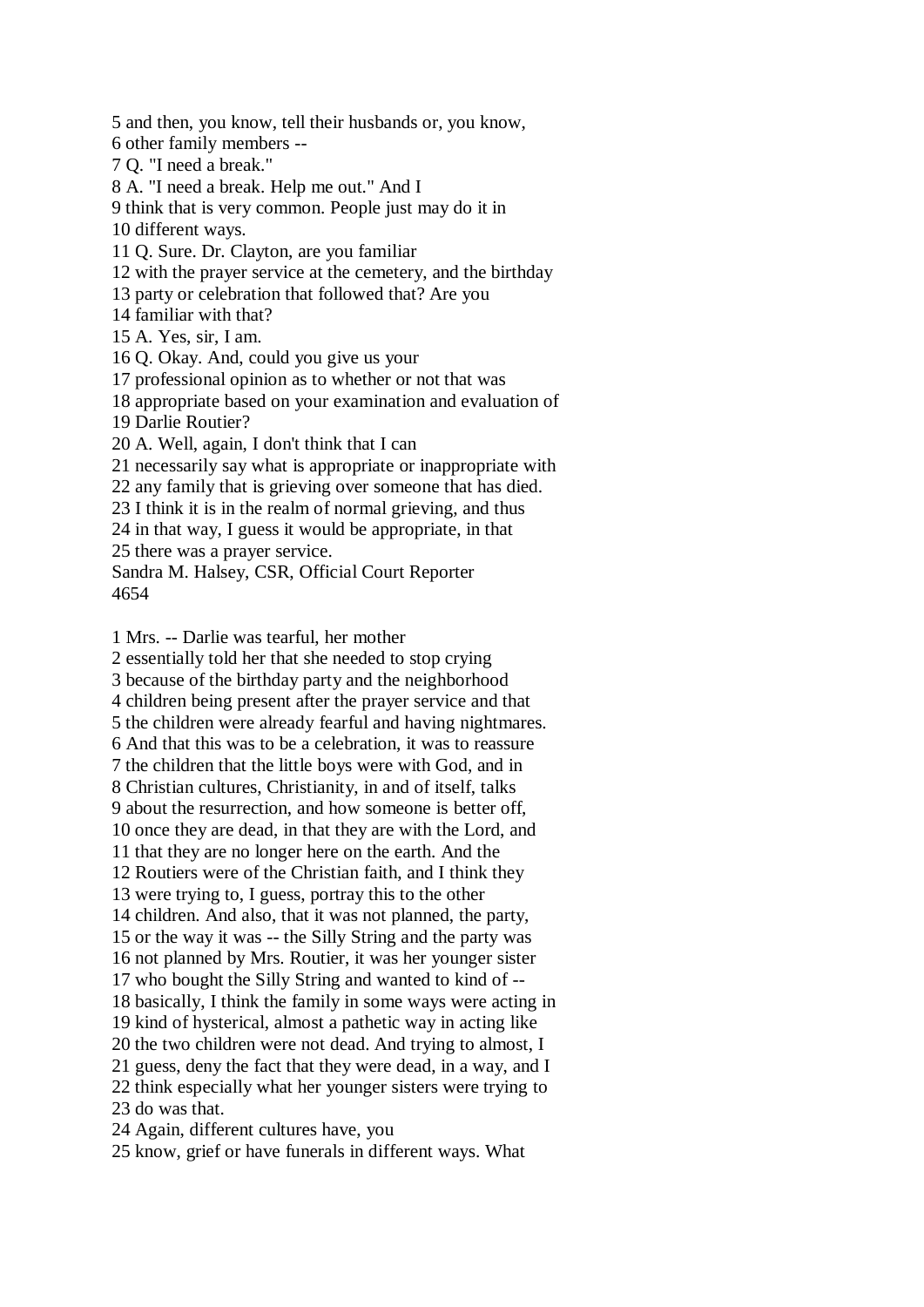Sandra M. Halsey, CSR, Official Court Reporter 4655

1 comes to mind is the wakes, or the Irish-Catholic type 2 wakes, where people actually have parties, and are 3 drinking and partying around the body of someone in a 4 casket. 5 And so, I think different cultures and 6 different people grieve in different ways, and personally 7 I don't feel like any -- no one can say what is 8 appropriate or not appropriate for a family grieving over 9 someone. 10 Q. Okay. 11 12 MR. DOUGLAS MULDER: Thank you. Dr. 13 Clayton. One of the prosecutors will have some questions 14 for you. 15 THE COURT: All right. Mr. Shook. 16 MR. TOBY SHOOK: Thank you, Judge. 17 18 19 CROSS EXAMINATION  $20$ 21 BY MR. TOBY L. SHOOK: 22 Q. Dr. Clayton, I believe the first time 23 you met Mrs. Routier was part of your regular duties, in 24 the Dallas County jail, when you see people that have 25 been put in isolation; is that right? Sandra M. Halsey, CSR, Official Court Reporter 4656 1 A. Yes, sir. 2 Q. Okay. And, the time you saw her I 3 believe was back on June the 20th of 1996? 4 A. Yes, sir. I mean, I don't have those 5 notes, but, I think you do. 6 Q. Okay. I think I have got a copy of 7 them here. 8 A. Yes, sir. 9 Q. Okay. 10 A. And I know we have gone over those 11 notes, and yes, I would say that is the date. It was 12 just a few days after her arrest at some point. 13 Q. Okay. 14 15 BY MR. TOBY SHOOK: Mark this, please. 16 17 (Whereupon the next exhibit was 18 marked for identification as 19 State's Exhibit No. 145.)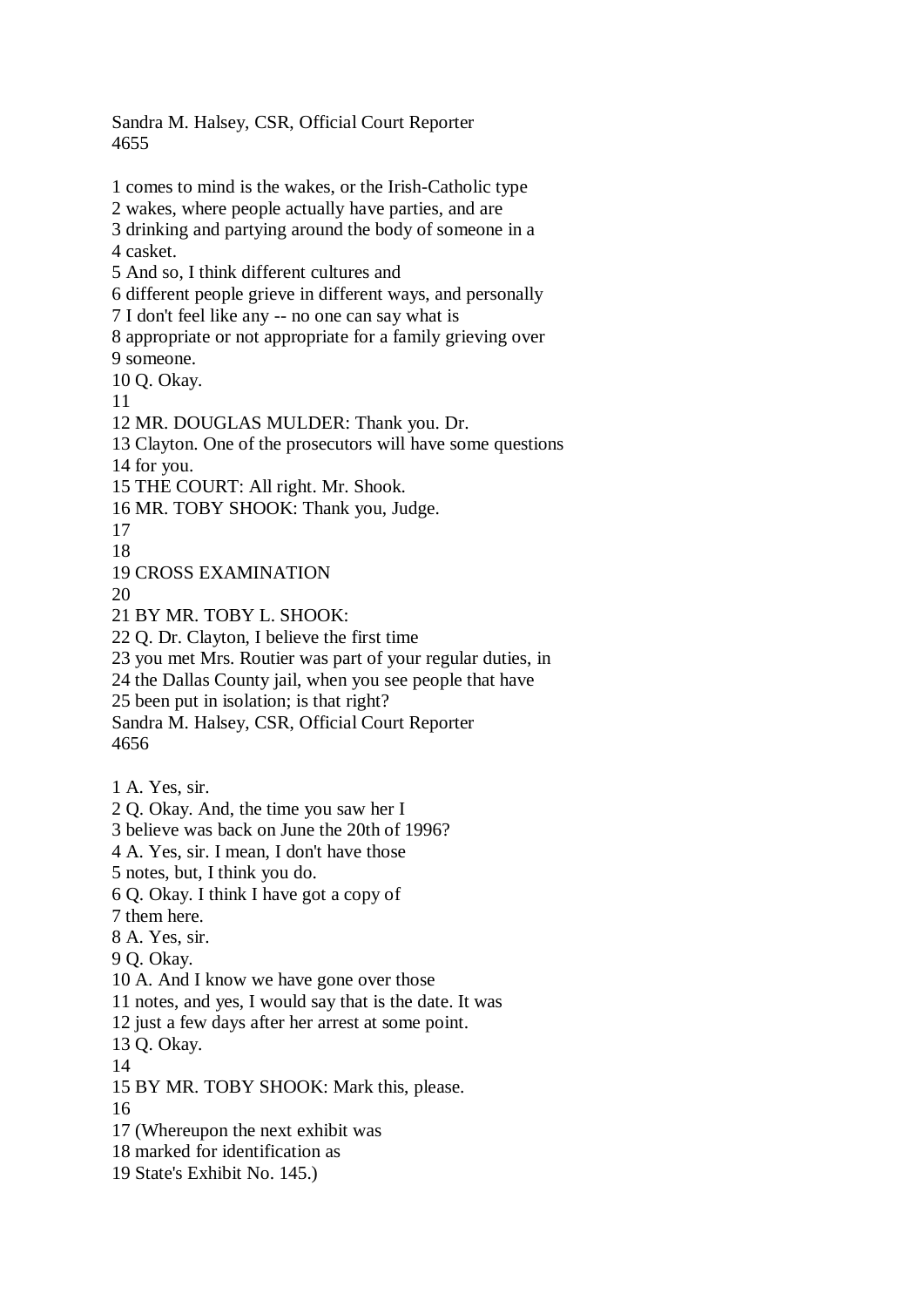20

21 BY MR. TOBY L. SHOOK: 22 Q. Dr. Clayton, let me show you some 23 copies, I believe, of the Dallas County Medical Records, 24 marked as State's Exhibit No. 145, and if you could look 25 through those and see if you recognize those as being Sandra M. Halsey, CSR, Official Court Reporter 4657

1 records kept by the jail in regards to Darlie Routier?

2 A. Yes, sir.

3 Q. And I believe some of your notations

4 will be in there, is that right?

5 A. Yes, it looks like the first one was

6 on 6-20-96.

7 Q. Okay. Let me see it just a second.

8 I'll give it back to you in a minute.

9

10 BY MR. TOBY L. SHOOK: Your Honor, at

11 this time we will offer State's Exhibit 145.

12 THE COURT: Any objection?

13 MR. DOUGLAS MULDER: Well, Judge, I

14 don't think she is the person who can sponsor some Dallas

15 County jail medical record.

16 THE COURT: Well, she said --

17

18 BY MR. TOBY L. SHOOK:

19 Q. You recognize those, don't you, Dr.

20 Clayton?

21 A. Well, I mean, I don't know if that is

22 the full one. I can recognize my writings on that.

23

24 MR. DOUGLAS MULDER: All right. Okay.

25 I am not finished with it, but --

Sandra M. Halsey, CSR, Official Court Reporter 4658

1 THE COURT: Any objection?

2 MR. DOUGLAS MULDER: Well, Judge, I

3 don't know. I have not read it. I would like to see it

4 first, if the Court doesn't mind.

5 THE COURT: All right. Well, let Mr.

6 Mulder read it.

7 MR. DOUGLAS MULDER: Judge, this is a

8 20 page deal that has many entries in different 9 handwritings.

10 THE COURT: Well, I think this is the

11 one that the Doctor said she reviewed; is that correct?

12 You reviewed this document; is that correct?

13 THE WITNESS: Well, I don't know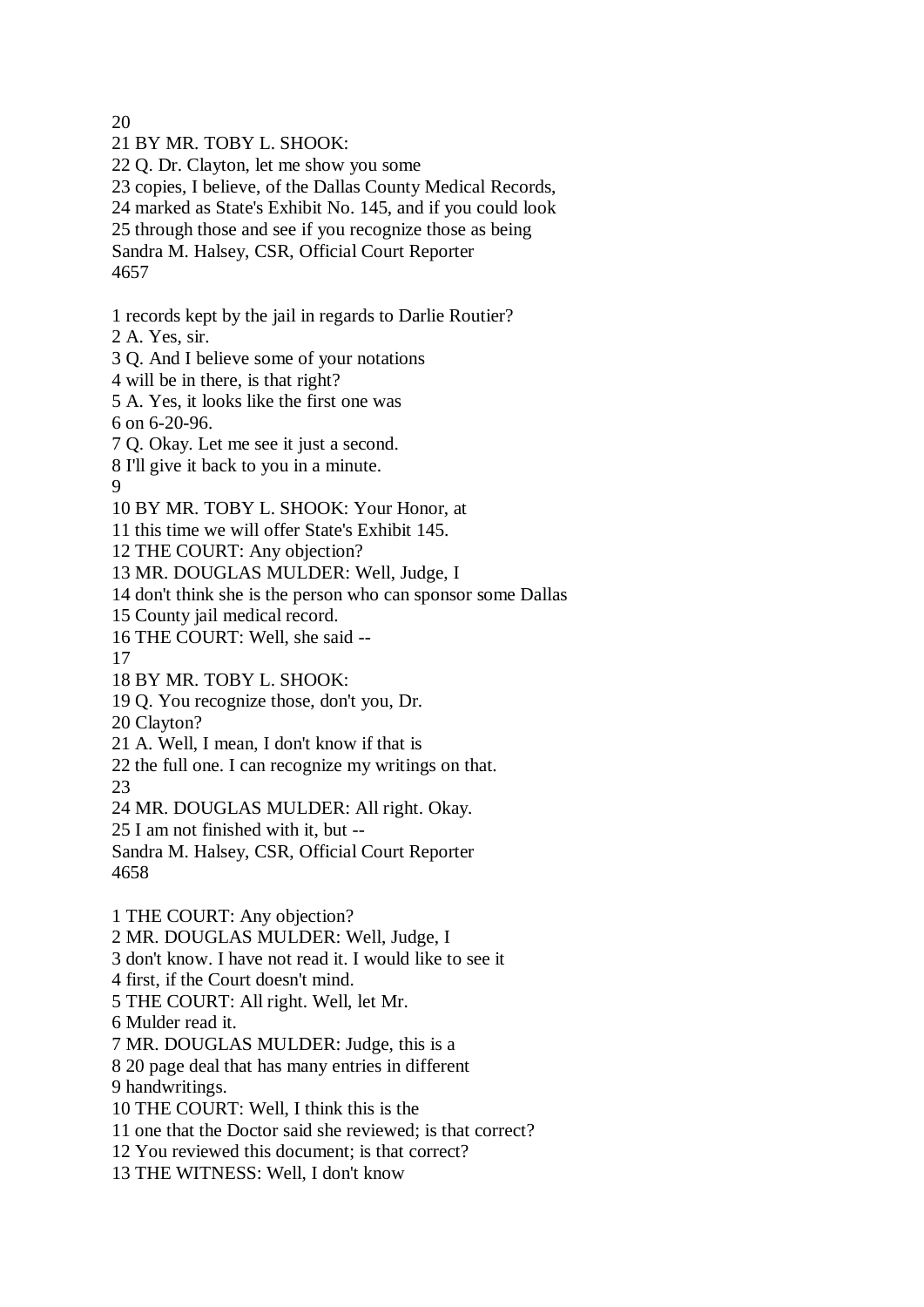14 specifically if that is the one. 15 THE COURT: Well, perhaps you might 16 want to look at it and see if that is the one that you 17 reviewed. 18 Mr. Shook, hand it to her. 19 THE WITNESS: But I have reviewed her 20 medical records. They are actually in the jail medical 21 record file, they are on blue paper. 22 THE COURT: I understand, I think that 23 would be -- 24 THE WITNESS: And they are the 25 physicians notes. Sandra M. Halsey, CSR, Official Court Reporter 4659 1 THE COURT: Okay. Mr. Shook. 2 MR. TOBY SHOOK: Do you want me to 3 show it to her? 4 THE COURT: Just show it to her again. 5 MR. DOUGLAS MULDER: Well, we want to 6 see it again. 7 THE COURT: Oh, by all means. 8 MR. DOUGLAS MULDER: Well, Judge, I 9 just hate to sit here for 20 minutes just to read this 10 thing. 11 THE COURT: Well, you know, I have 12 nothing better to do. I might as well sit here. 13 MR. DOUGLAS MULDER: All right. 14 THE COURT: I am very comfortable, and 15 I don't mind waiting. 16 MR. DOUGLAS MULDER: Well, it's fine 17 with me, if it's all right with you. 18 THE COURT: All right. Very fine. 19 THE WITNESS: Do you want me -- 20 I haven't specifically -- there are 21 some notes in here that wouldn't have been on the blue 22 paper, they would have been on another color paper 23 because they are not on the physicians. 24 THE COURT: But you recognize that as 25 a document that you have reviewed? Sandra M. Halsey, CSR, Official Court Reporter 4660 1 THE WITNESS: Well, I have not 2 reviewed the ones that are not on the blue paper, but the

3 ones -- I did recognize my writing.

4 THE COURT: All right. That is fine.

5 Anything else? Any objection now?

6 MR. DOUGLAS MULDER: Yes, Judge. I

7 would still like to read it, if the Court wouldn't mind.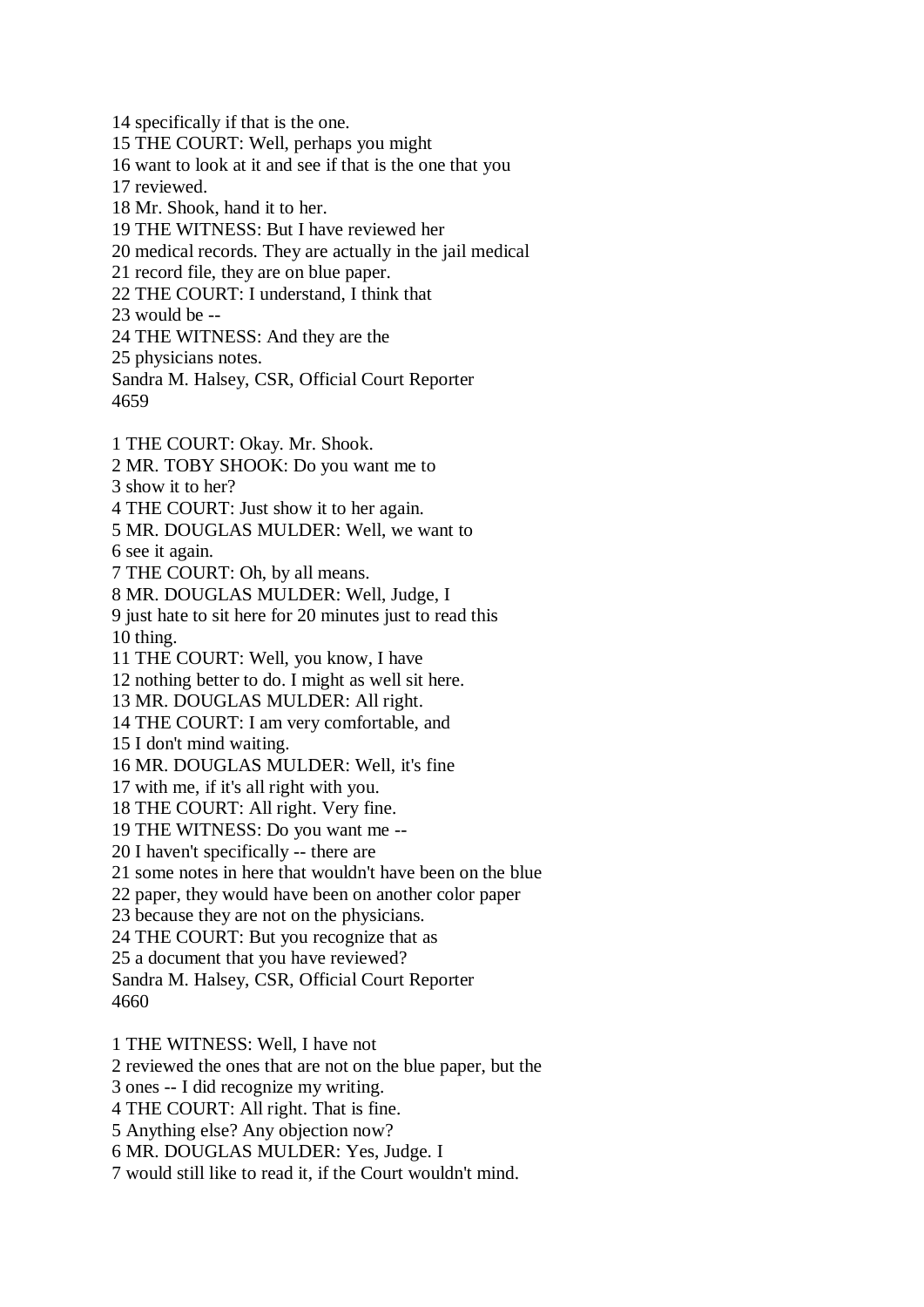8 THE COURT: All right. Well, let Mr. 9 Mulder continue to perusing the documents. 10 THE WITNESS: Well, let me just be 11 sure that they have pretty much gotten all my notes. 12 MR. DOUGLAS MULDER: Judge, that 13 happens to be a number of different people's handwriting 14 on there.

15 THE COURT: I understand that. Thank

16 you. All right.

17 MR. DOUGLAS MULDER: And, may I just

18 take the witness on voir dire and ask her something?

19 THE COURT: You may.

20

21

22 VOIR DIRE EXAMINATION

23

24 BY MR. DOUGLAS MULDER:

25 Q. Did you consider what is on these --

Sandra M. Halsey, CSR, Official Court Reporter

4661

1 what is contained in these records in forming your 2 evaluation and opinions? 3 A. No, we didn't discuss any -- I was 4 seeing her under the guise of being the jail 5 psychiatrist. At that point I was -- I see -- the way it 6 works in the Dallas County jail is I see the women that 7 are in the north tower. I see the women that are on 8 suicide, specifically because of the clothing issues they 9 are on paper drapes and that sort of thing. 10 So, I was seeing her because when 11 someone is in a high profile case they are automatically 12 placed on suicide precautions. And I was not there, I 13 guess, the first day she was arrested, but then I was -- 14 and two other male psychiatrists saw her, I guess, in 15 some sort of hold-over cell or something, and then once 16 she was transferred I saw her. 17 And it's rules by the sergeant that 18 women that are housed in a single cell in the Dallas 19 County jail be seen by the psychiatrist every two weeks, 20 every one to two weeks. And so, I was, at that point 21 just basically checking in with her. I guess obviously, 22 my notes talk about how she didn't appear psychotic and 23 the other psychiatrist thought she was not psychotic, so 24 I guess in some sense, I did possibly use -- not those 25 notes, but just some of my first impressions. Sandra M. Halsey, CSR, Official Court Reporter 4662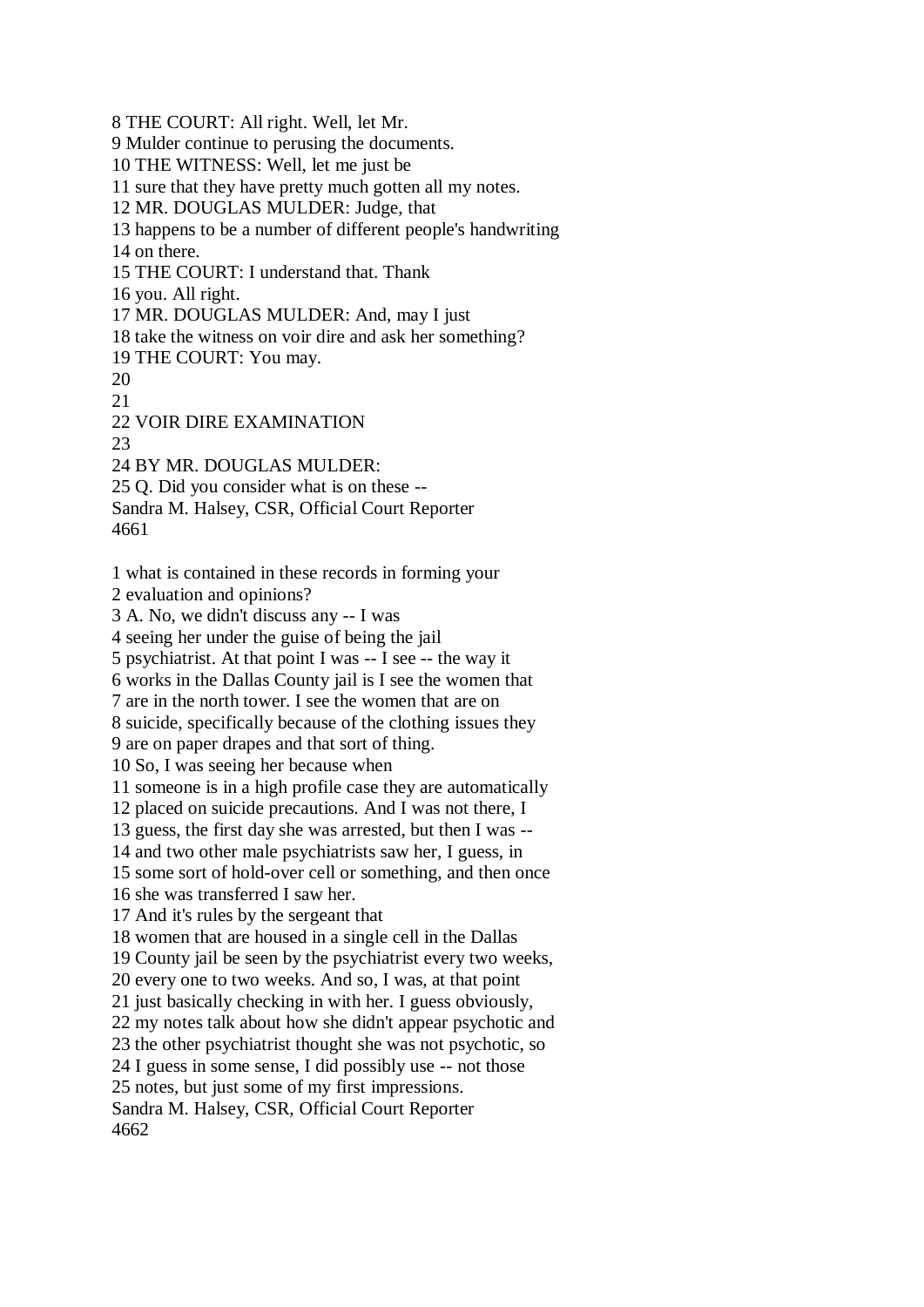1 But for the most part, I mean, in all 2 I did not interview her anything about her childhood, or 3 her -- the events or anything. It's basically a here and

4 now, how are you doing, I talk to these inmates about 30

5 seconds to a minute. Because, we go along and they open

6 up their little door, their feeder port, and I talk to

7 them through the door with the jailer right there. So,

8 it's basically just: How are you doing? Are you

9 sleeping? Are you suicidal?

10 Again, about a minute interview

11 because I am writing the whole time, and then I move on

12 to the next one, and that was all that those assessments

13 consisted of.

14 Q. Okay. But it is the policy of the

15 Sheriff's office, the policy of Sheriff Bowles of Dallas

16 County to put someone who comes in in a high profile case

17 on a suicide watch?

18 A. Yes, sir, that is usually what

19 happens.

20 Q. It doesn't make any difference whether

21 it is a man or a woman.

 $22$ 

23 MR. TOBY SHOOK: Judge, are we going

24 back to direct, or --

25 THE COURT: Well, let's authenticate

Sandra M. Halsey, CSR, Official Court Reporter 4663

1 Exhibit 145. I believe the witness has stated that --

2 Dr. Clayton has said that she did review some pages in

3 there, and her signature or notes appear thereon; is that

4 correct, Doctor?

5 THE WITNESS: Yes, sir, that's

6 correct.

7 THE COURT: Okay.

8 MR. DOUGLAS MULDER: Well, Judge, I

9 obviously had -- I don't have any objections to any

10 entries that she has made.

11 THE COURT: Well, fine. Then State's

12 Exhibit 145, the entries made by this witness are

13 admitted. We will excise the other portions that she

14 cannot recognize.

15

16 (Whereupon, the above

17 mentioned item was

18 received in evidence

19 as State's Exhibit No. 145,

20 for all purposes

21 after which time,

22 the proceedings were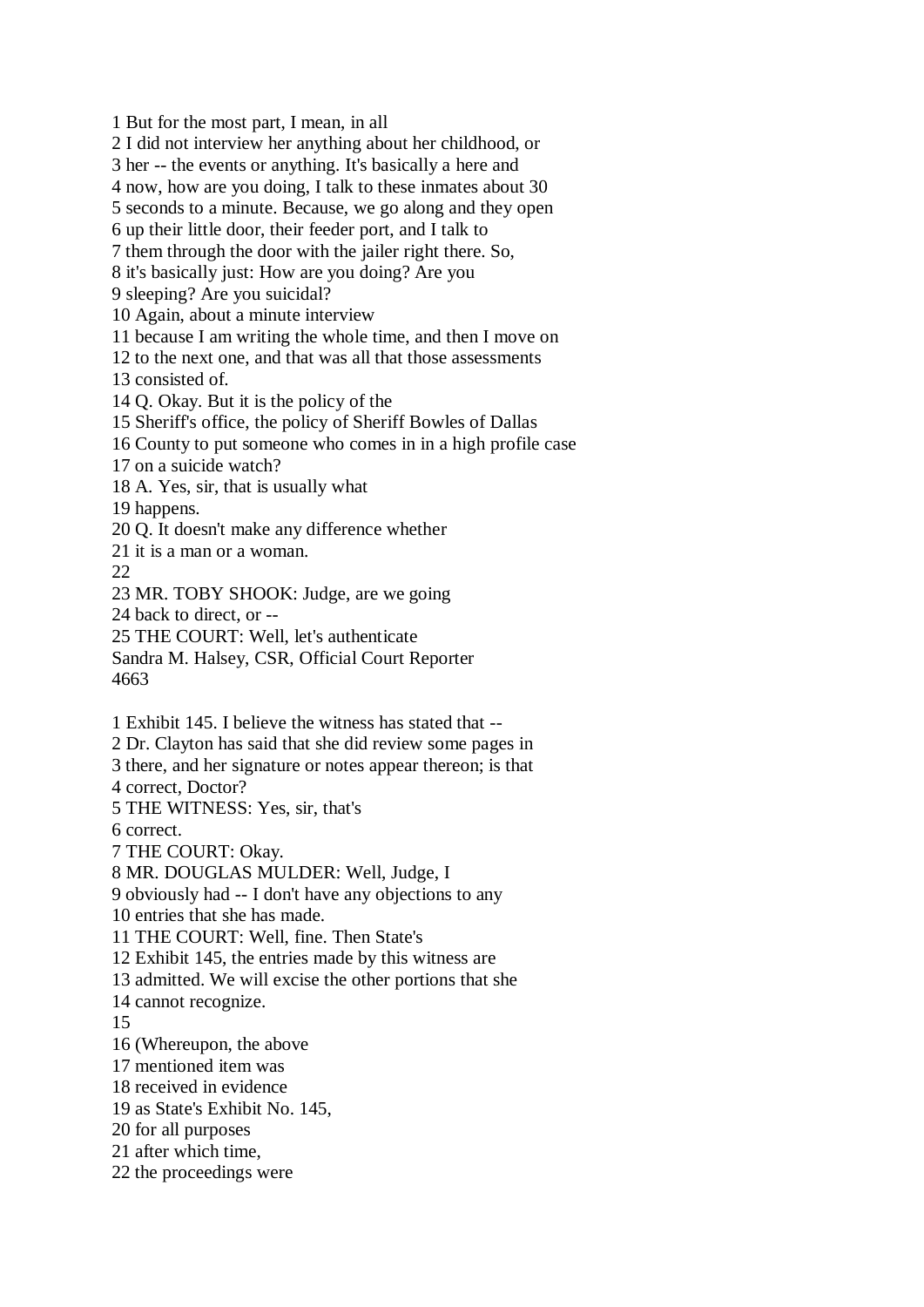23 resumed on the record, 24 as follows:) 25 Sandra M. Halsey, CSR, Official Court Reporter 4664 1 MR. DOUGLAS MULDER: Well -- or that 2 she did not author. 3 THE COURT: Did not author, that's 4 correct. I think that the pages that her notes appear 5 on, they are in. The rest of it is out until it's 6 authenticated. Thank you. Let's excise those pages and 7 get on with the trial. 8 And since that document will 9 eventually be excised. You will question Dr. Clayton 10 only on those portions of that exhibit that she has 11 personally reviewed, and I believe your signature or some 12 note of recognition appears on them. Okay? 13 THE WITNESS: Yes, sir. 14 THE COURT: Thank you. 15 16 17 CROSS EXAMINATION (Resumed) 18 19 BY MR. TOBY SHOOK: 20 Q. Okay. Thank you. So the first time 21 you saw the defendant would be on the 20th of June of 22 '96; is that right, Doctor? 23 A. Yes, sir. 24 Q. Okay. And that was part of your -- 25 part of your duties as part of your employment with the Sandra M. Halsey, CSR, Official Court Reporter 4665 1 Dallas County jail system; is that right? 2 A. Yes, sir. 3 Q. Okay. And, when was it that you 4 became hired as an expert in this case for the defense? 5 A. I think I was contacted sometime 6 around the first of November. 7 Q. Okay. Who contacted you? 8 A. Mr. Mulder's paralegal, Carol. 9 Q. Okay. And, did they -- what were you 10 asked to do at that time? 11 A. I was asked to do a psychiatric 12 evaluation on Mrs. Routier. 13 Q. Okay. Any particular type of 14 psychiatric evaluation? 15 A. No. 16 Q. Okay. I mean, were any goals told to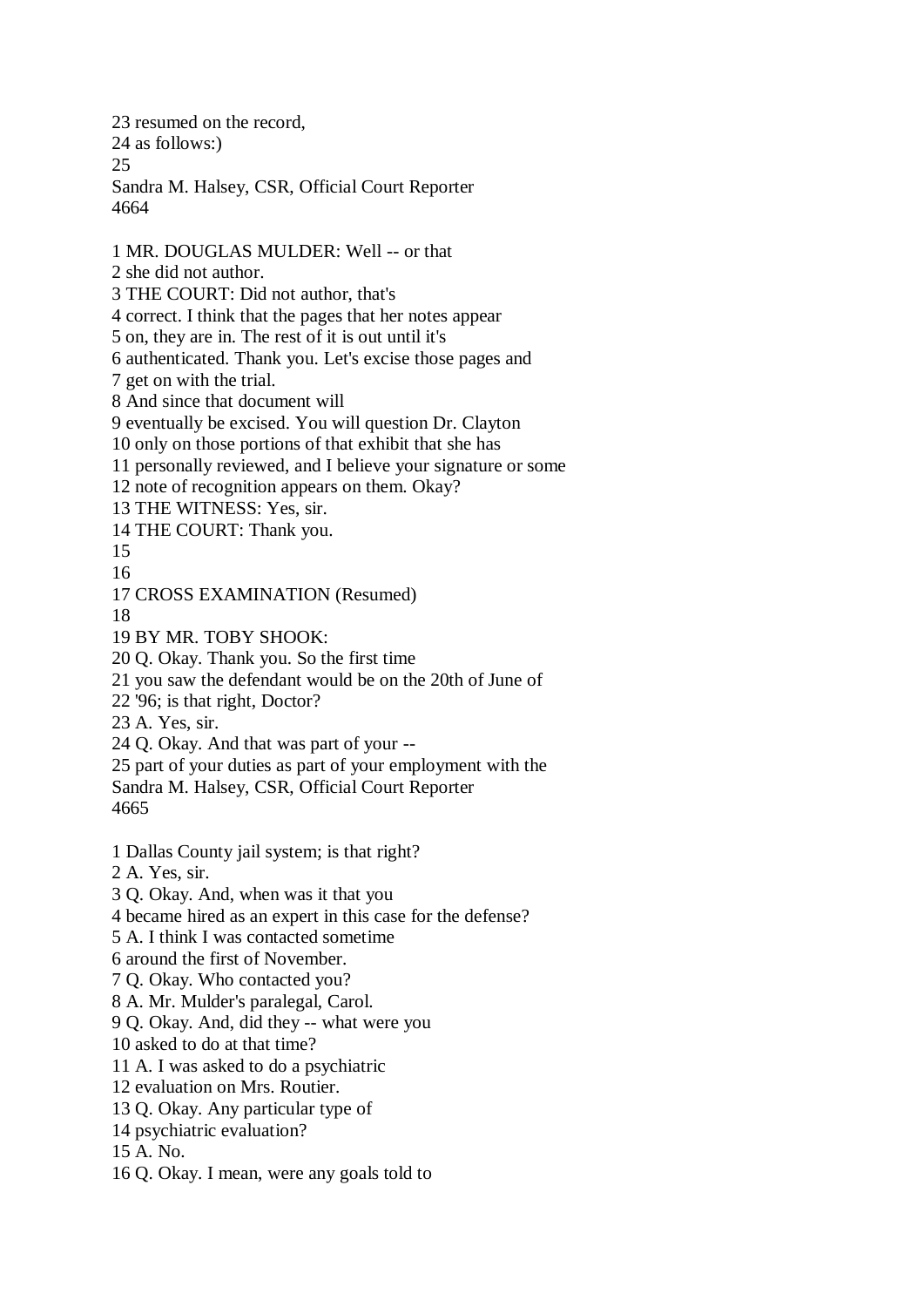17 look for this, or look for that, and that kind of thing?

18 A. No, he just -- Carol just said that

19 they wanted to hire me to do a psychiatric evaluation.

20 Then I -- and I would have to look at my notes at what

21 day, but I flew down to Kerrville, and when I met Mr.

22 Mulder for the first time, he asked me just to go in and

23 interview her, and that was basically all he said, and

24 that was on 11-15-96.

25 Q. How long was that interview?

Sandra M. Halsey, CSR, Official Court Reporter 4666

1 A. That interview was two and a half

2 hours.

3 Q. Okay. Who was present during that

4 interview?

5 A. Just Darlie and I.

6 Q. Was Mr. Mulder ever in there in the

7 interview?

8 A. No, it's my -- I don't, when I do a

9 psychiatric evaluation of someone, in either a criminal

10 or a civil matter, I just want the person and me in the

11 room.

12 I did, essentially, tell her about her

13 rights and told her that I would tell the truth about

14 what happened in our interview.

15 Q. Okay. Now, so you have interviewed

16 her for a total of 12 hours; is that right?

17 A. Well, actually I think 12 and a fourth

18 to 12 and a half.

19 Q. Okay. And you reviewed the 911 tape?

20 A. Yes, sir.

21 Q. And, her voluntary statement, I

22 believe; is that right?

23 A. Yes, sir.

24 Q. Okay. What other materials have you

25 reviewed?

Sandra M. Halsey, CSR, Official Court Reporter 4667

1 A. The diary.

2 Q. Okay.

3 A. Which included the partially finished

4 note --

5 Q. Right.

6 A. The suicide note.

7 Q. Right.

8 A. That is all.

9 Q. Okay. Have you reviewed any video

10 tapes?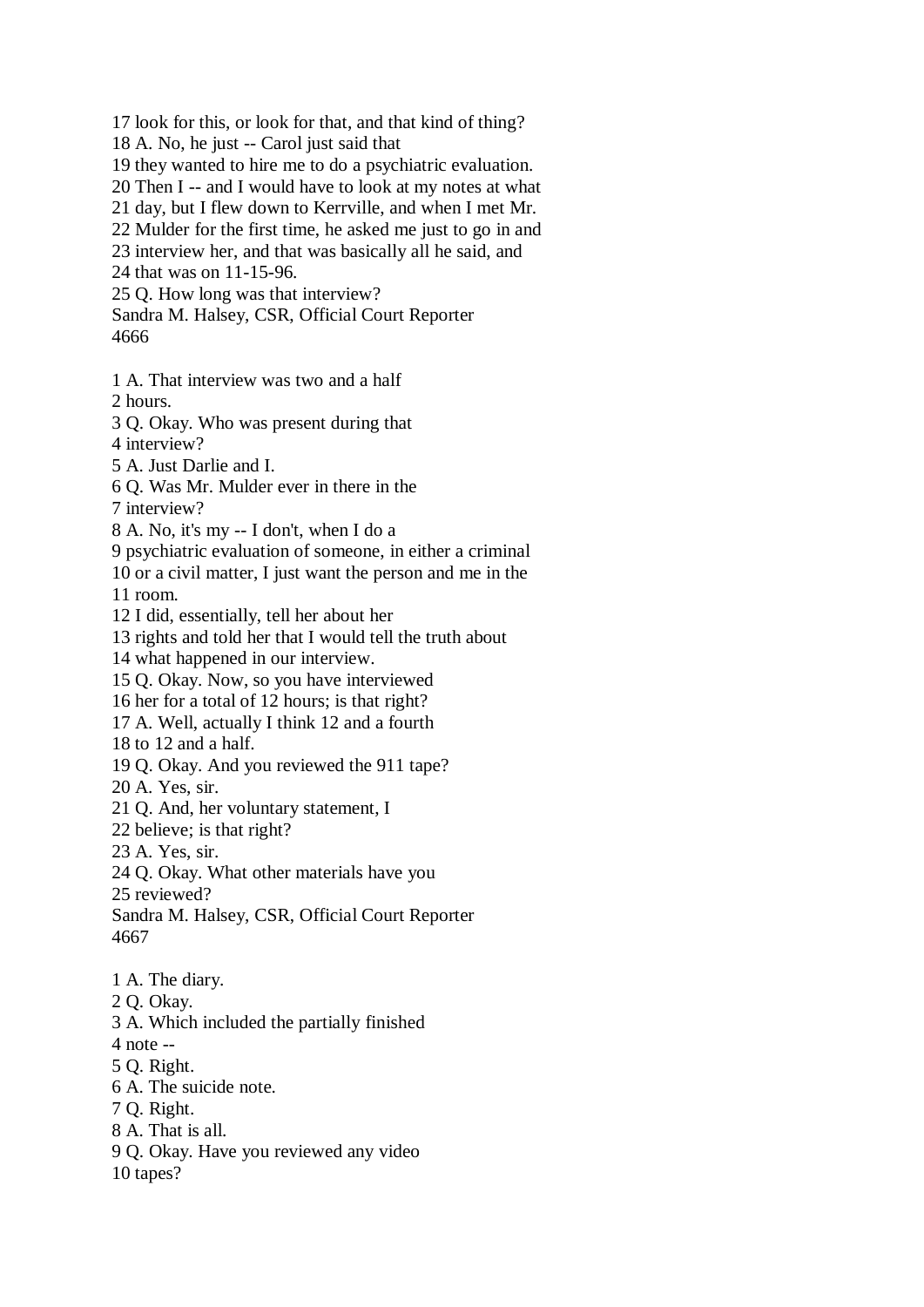11 A. Not specifically. When -- I guess 12 when the video tape of the -- 13 Q. Of the Silly String party? 14 A. Yes, I caught part of that just in 15 watching the nightly news. 16 Q. Okay. 17 A. I didn't even see all of that. 18 Q. Okay. So you have only -- the only 19 part of the Silly String tape you have seen, is what part 20 of it that might have been shown on T.V.? 21 A. Yes, sir. 22 Q. Okay. And, you have interviewed some 23 people besides Darlie; is that right? 24 A. Yes, sir. 25 Q. Who was that? Sandra M. Halsey, CSR, Official Court Reporter 4668 1 A. I interviewed her mother-in-law, Mrs. 2 Routier, for about an hour and a half. I interviewed her 3 mother, Mrs. Darlie Kee, for approximately three hours. 4 I interviewed her husband, Darin, for approximately three 5 and a half hours. 6 Q. Okay. Is that all of the people you 7 have interviewed? 8 A. Yes, sir. 9 Q. Any friends, have you interviewed any 10 friends? 11 A. No. 12 Q. Okay. But that is the sum total of 13 people you have interviewed in coming here? 14 A. Yes. I was told by Mr. Mulder and the 15 Routier family, that they would make anybody and anything 16 I wanted available, or any other things, and I did not 17 feel like, after talking to all of the above people I 18 have already talked about, I didn't feel like I needed to 19 talk to more friends and family members. 20 Q. Okay. Now your opinions, I guess, 21 that you have given here today, well, I guess like you 22 would at any time, are only as good as the accuracy of 23 the information you are given; is that right? 24 A. Well, I guess -- no, in that, I guess 25 somewhat in part, but also if someone is sitting there Sandra M. Halsey, CSR, Official Court Reporter 4669 1 lying to me, and I get my opinion from what I see, and 2 observe and hear, whether they are being truthful or not.

3 So in that sense, someone I can have

4 an opinion that is not -- it's based on whether -- what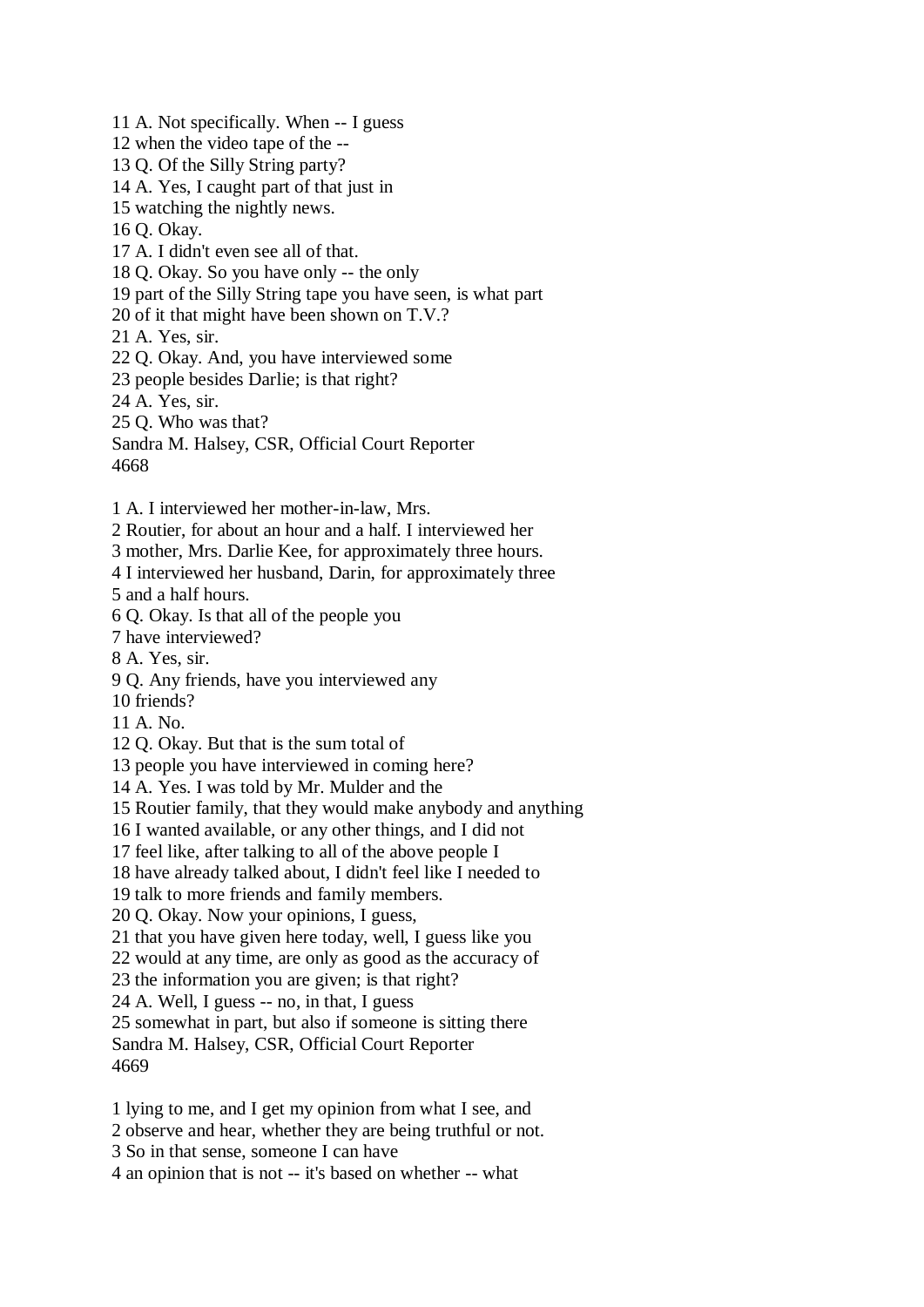5 the person is telling me is accurate or not.

6 Q. Well, if your other information is

7 inaccurate, your opinion might be inaccurate?

8 A. I'm sorry, could you --

9 Q. Are you saying that if you are given a

10 bunch of inaccurate information, you are going to have

11 good opinions?

12 A. Well, again, what I am saying is part

13 of what I was trained to do, was to assess whether

14 someone is telling the truth or not. So, in that sense,

15 I don't need to -- you know, someone can sit there and be

16 telling me inaccurate information and, I can still make a

17 valid assessment.

18 Q. Are you always going to know when they

19 are telling you the truth?

20 A. I don't think any person can know 100

21 percent of the time, but I think I am within reasonable,

22 medical certainty.

23 Q. And you believe Darlie Routier told

24 you the truth?

25 A. Yes, I do.

Sandra M. Halsey, CSR, Official Court Reporter 4670

1 Q. Okay. And how about the other people

2 you interviewed? Did you believe they were telling you

3 the truth? Darin Routier?

4 A. I believe that -- yes, that he was

5 telling the truth.

6 Q. Okay. Would you agree, Dr. Clayton,

7 that the more information you have, the more accurate

8 your opinion can be?

9 A. Again, I felt like I had enough

10 information for my opinion to be accurate.

11 Q. I know you felt that you had enough,

12 but would you agree that the more information you have,

13 the more accurate your opinion can be?

14 A. What are you -- as far as --

15 Q. It's kind of a general statement. I'm

16 not trying to trick you or anything.

17 A. Well --

18 Q. Wouldn't you agree that it is good to

19 have as much information as possible when you are forming

20 an opinion?

21 A. Yes.

22 Q. Okay. And so, the more information

23 you get, usually the better your opinion would be, the

24 more accurate it could be?

25 A. Yes, that could be the case.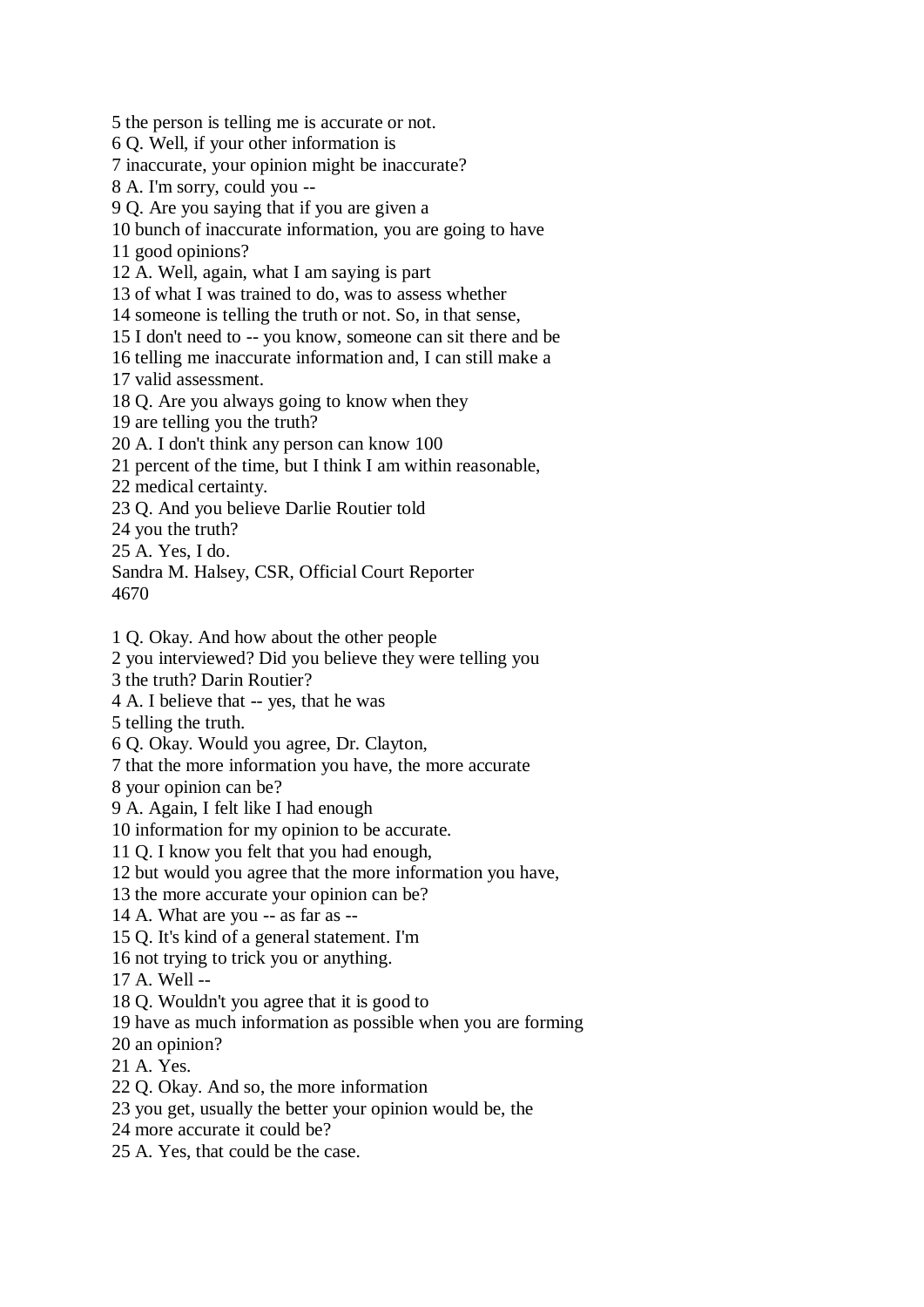Sandra M. Halsey, CSR, Official Court Reporter 4671

1 Q. Okay. Now, how many people -- what 2 exactly is wrong with Mrs. Routier? What condition is it 3 that she has? Is it traumatic amnesia? 4 A. Well, I said that it's my opinion that 5 she has traumatic amnesia for the events. 6 Q. Okay. And, how many times have you 7 treated someone that has this traumatic amnesia? 8 A. I guess I would say I have treated 9 probably, again, 5 to 10 cases, but again, in that sense 10 the goal of treatment is not necessarily to bring back 11 the memory. Oh, I would say probably 10 plus cases. I 12 have evaluated people or observed that they have had that 13 probably in about the same amount. 14 Q. Okay. And, how many murder defendants 15 have you evaluated that have traumatic amnesia or claimed 16 to have had traumatic amnesia? 17 A. Probably out of that 10 about 5 to 7, 18 for some -- again, it's -- there's spots of memory loss, 19 for the events. 20 Q. Okay. Now--- 21 A. I guess you said murder victims? 22 Q. No, I said people accused of murder? 23 A. Yes. 24 Q. Okay. Looking at it from Mrs. 25 Routier's point of view, you are talking about a victim Sandra M. Halsey, CSR, Official Court Reporter 4672 1 that would have traumatic amnesia? Is that right? 2 A. Yes, sir. 3 Q. It can cut both ways, can't it? 4 Murderers can have traumatic amnesia also? 5 A. Yes, they can. 6 Q. Okay. A person can commit murder, and 7 just won't remember what they did? 8 A. Yes, I guess in my experience of 9 interviewing murderers that is most predominantly not the 10 case. 11 Q. Right, in fact, I guess you talked 12 about it, what you have to be careful with as a 13 psychiatrist in this situation where someone that is 14 accused of a crime, is that -- I believe your term for it 15 malingering; is that right? 16 A. Yes, sir. 17 Q. Basically in plain English, that means 18 people will lie to you to try to get out of something? 19 A. Yes, sir.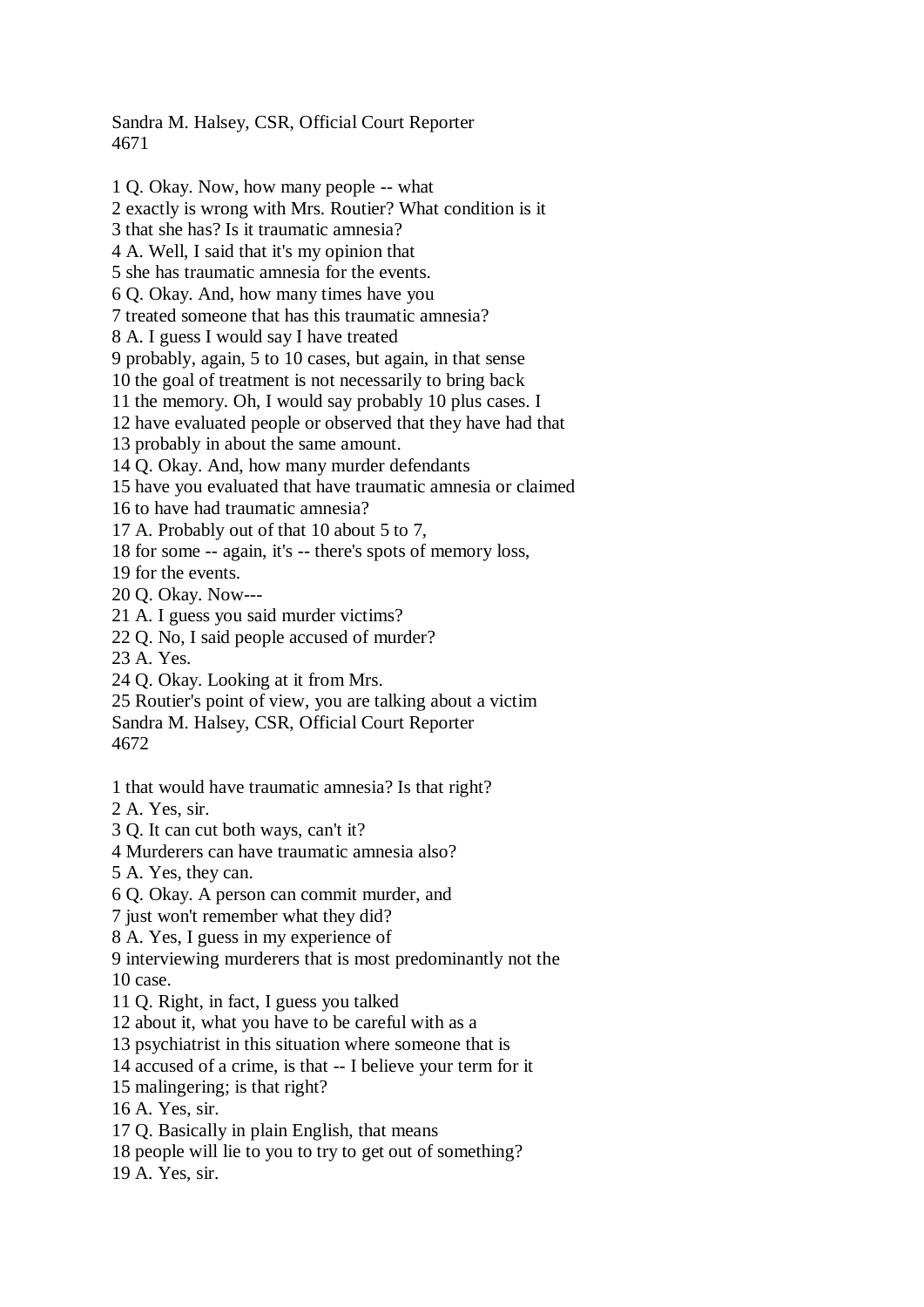20 Q. Okay. Fake a condition?

21 A. Yes, sir.

22 Q. Lie about their symptoms, that kind of

23 thing?

24 A. Yes, sir, people try to do that.

25 Q. And in this type of situation, you

Sandra M. Halsey, CSR, Official Court Reporter

4673

1 have to be extremely careful of people doing that, don't

2 you?

3 A. In what type of situation?

4 Q. Well, in a situation where a person is

5 charged with a crime and --

6 A. Yes, sir.

7 Q. Okay.

8 A. That is the reason I did the forensic

9 fellowship and had the extra training, was to be able to 10 assess that.

11 Q. Okay. Now, let me ask you this, is

12 her traumatic amnesia, is that part of what y'all believe

13 some of the disorders y'all go over -- well, let me ask

14 you this: This is DSM-IV, which is the book y'all use in

15 talking about mental disorders and that sort of thing;

16 right?

17 A. Yes, it's used in classification of

18 mental disorders and for filing insurance claims, and

19 that sort of thing.

20 Q. Is that anywhere in here? Traumatic

21 amnesia?

22 A. I don't think it's listed as a

23 diagnosis in and of itself. I think it's under -- they

24 talk about it some under post-traumatic stress disorder.

25 Q. Okay. It can be part of

Sandra M. Halsey, CSR, Official Court Reporter 4674

1 post-traumatic stress disorder?

2 A. Yes it can.

3 Q. And, in your opinion, is Darlie

4 Routier suffering from post-traumatic stress disorder?

5 A. Again, I haven't -- I think she had

6 some of the symptoms. She is not -- because of her

7 incarceration, she is not -- she is kind of somewhat

8 removed from real life in order to meet the criteria of

9 post-traumatic stress disorder, but yes, I do think she

10 meets some of qualifications.

11 Q. Does your training tell you that in

12 situations where -- well, I think it's as far as

13 malingering goes, y'all are trained that in situations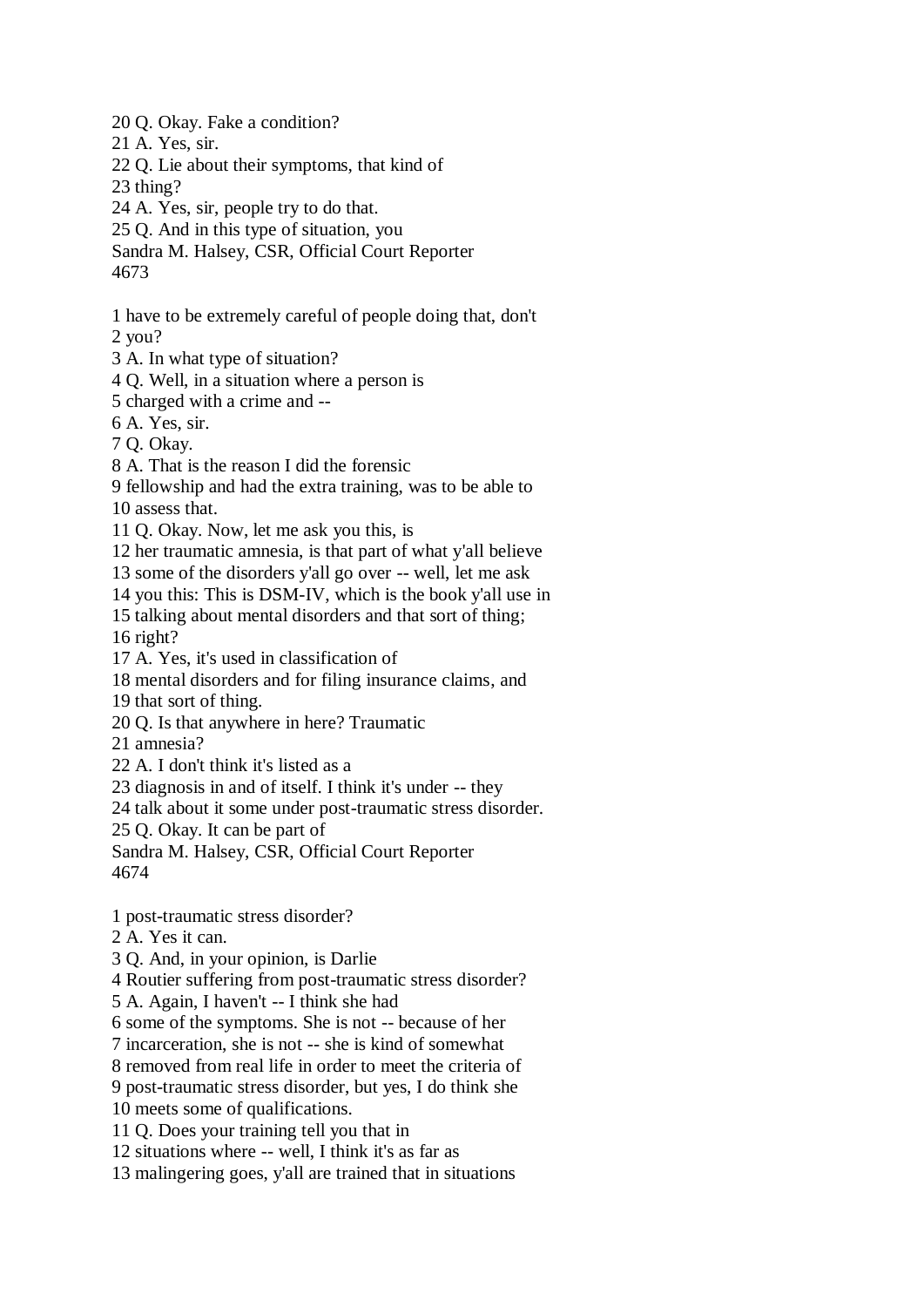14 where a lawyer refers the client to you, you have to be

15 extra careful about malingering or lying; is that right?

16 A. That is the case.

17 Q. Okay. And any time a person has a

18 motive, they are under some legal accusation, obviously,

19 you want to be careful of that?

20 A. Yes, I am very careful.

21 Q. And obviously, the more serious the

22 legal accusation the more motive there is for a person to

23 possibly want to get out of it; is that right?

24 A. Yes.

25 Q. Okay. Now, have you talked to the

Sandra M. Halsey, CSR, Official Court Reporter 4675

1 defendant about what she does remember about what

2 happened that night?

3 A. Yes, sir.

4 Q. Okay. What has she told you?

5 A. Again, it pretty much -- I have talked

6 to her on several different occasions about it.

7 Q. You have gone over this more than once

8 with her?

9 A. Yes, sir.

10 Q. Okay.

11 A. Her descriptions of the events follow,

12 but with more detail, her -- the written statement that

13 she gave to the Rowlett detectives. I mean, do you want

14 me to just go through that, or --

15 Q. You are saying that the statement she

16 gave to Rowlett was more detailed than what she told you?

17 A. No, no, I went over in very minute

18 details.

19 Q. Just tell us what she remembers about

20 that night, please?

21 A. Do you want me to start with when, in

22 the evening?

23 Q. Well, I guess the evening hours when

24 the family got together there.

25 A. Okay. Because we kind of -- the

Sandra M. Halsey, CSR, Official Court Reporter

4676

1 way -- the way it worked is she -- she first, again, that

2 is one of the techniques that you start at different

3 places in the events, in the sequence of events because,

4 it's harder if someone is lying for them to lie out

5 sequence.

6 Q. Right.

7 A. So on my first interview, we started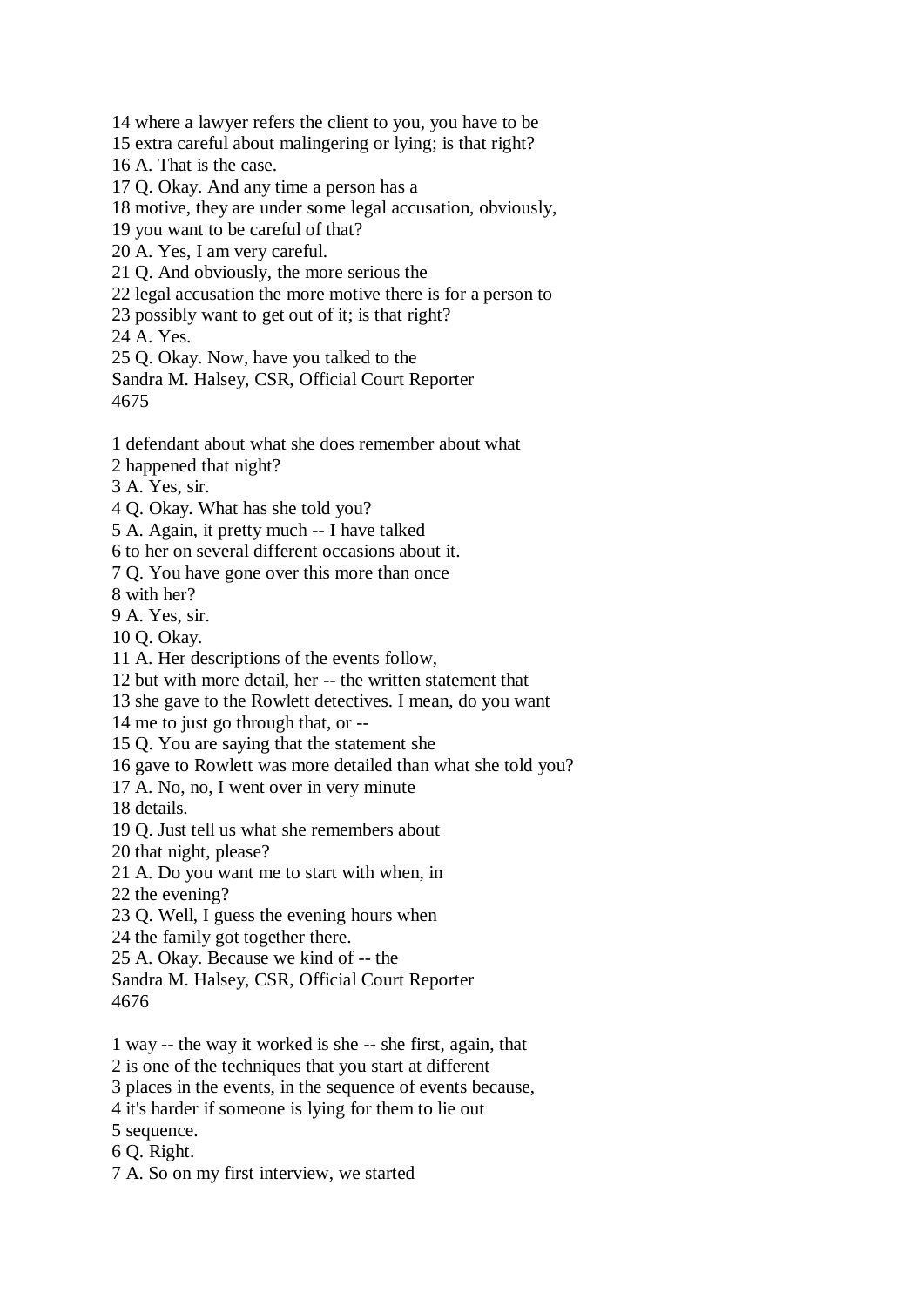8 actually when she starts having memories of the offense. 9 And so, could I start there? And then later -- 10 Q. Yes, go ahead. 11 A. Then later, I had her go back to talk 12 about what led up to that. 13 Q. Well, the best way you feel that you 14 can explain it to the jury, you go that way. 15 A. She talks about hearing and feeling, I 16 guess Damon, on her right shoulder, as she was lying on 17 the couch. She saw a man and stood up and saw him run 18 into -- kind of followed him into the kitchen. 19 She said she put her arm on Damon's -- 20 around Damon, and -- or on his chest, and then it dawned 21 that the lights were turned off. And, she describes 22 going over to the island, I guess, in the kitchen, and 23 seeing a knife lying on the floor. Kind of in that, she 24 also describes not really knowing what happened. She 25 kind of felt like her gown, when she woke up, was up to Sandra M. Halsey, CSR, Official Court Reporter 4677

1 her waist, but she wasn't sure if that was actually true 2 or not.

3 She said that Damon -- she kind of --

4 she pushed him up against the wall, she ran over and

5 grabbed the knife. And at that point, she realized that

6 there was blood on her night gown. She saw blood kind of

7 dripping down. She said solid blood. And she put the

8 knife on the counter, and she looked across the room,

9 because now she had turned on the light and she saw

10 Devon, I guess who was laying over, back in the living 11 room, and he had no shirt on. And she said that she saw

12 that his eyes were completely open, and he wasn't moving,

13 and she saw, one wound and her mind started -- she

14 describes it as her mind started spinning, she kind of

15 was running around, she describes it as running all

16 around. Didn't feel anything.

17 She looked at the other little boy,

18 Damon, and he was standing there looking at her, and she

19 said there was nothing on the front, so she turned him

20 around and that is when she saw the stab wounds through

21 his shirt. And she told him to lay down, and said hang

22 on, and she said, that the last thing he said to her was,

23 "Okay, Mommy."

24 She runs to the hall, yelling for her

25 husband. She was just screaming at that point. He comes Sandra M. Halsey, CSR, Official Court Reporter 4678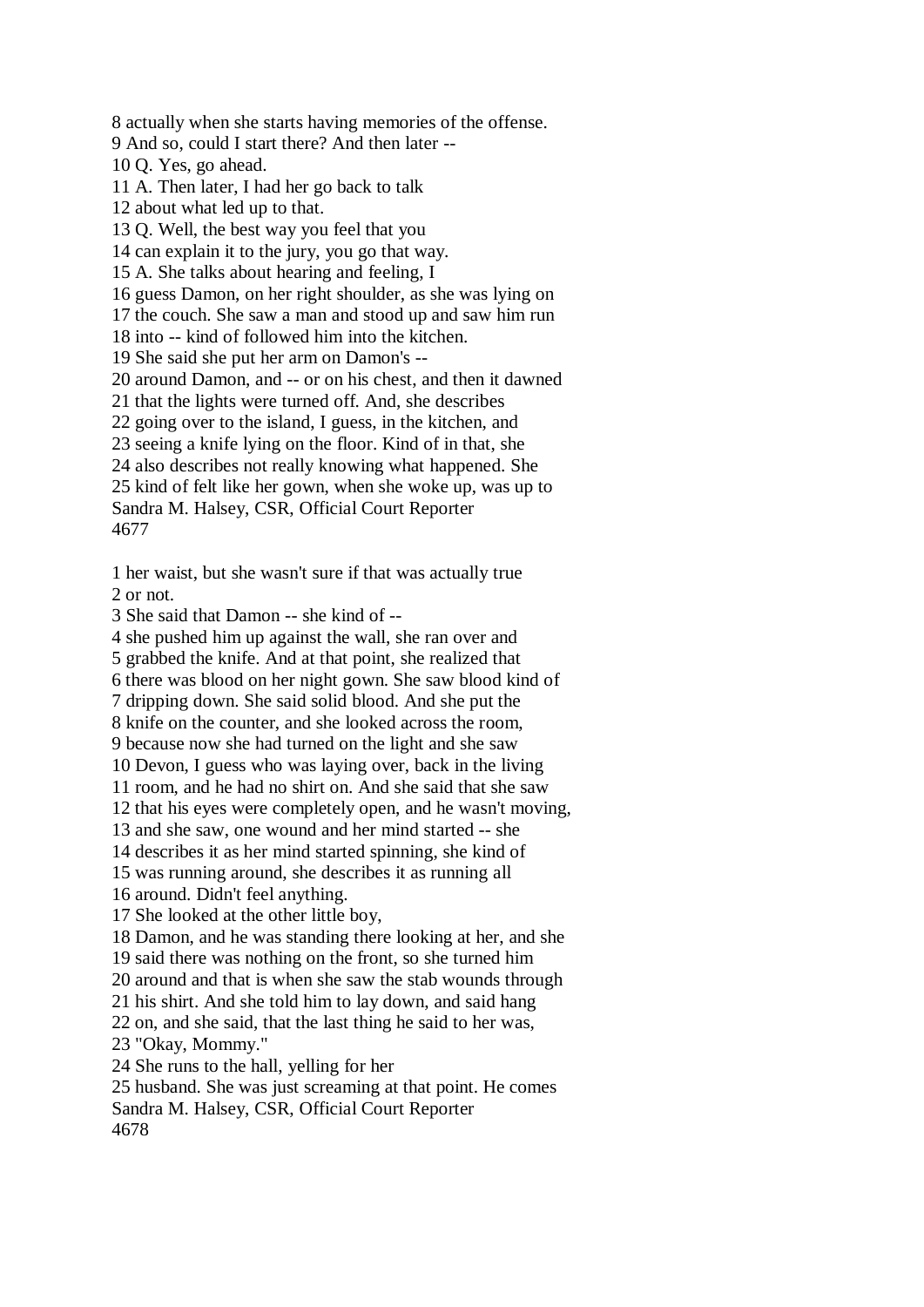1 down running down the stairs, and he had his jeans on. 2 He says he had his glasses on, but she didn't report 3 that, she wasn't -- she didn't remember the glasses. 4 She said that was, that, "Okay, 5 Mommy." Was the last thing that Damon said to her. 6 She said that she ran -- they ran 7 through the hallway together, and then, that he went to 8 Devon, and she grabbed the phone to the right and called 9 911, and she had the phone I guess it was a portable 10 phone and she had it on her shoulder. And she also 11 grabbed a handful of towels, and went over and started 12 wetting them as she was talking to the 911 operator. 13 I had asked her kind of specifically 14 why wetting towels, and she thought that, in retrospect, 15 she said she wasn't conscious of it at the time, but she 16 thought that she had seen something like that on one of 17 the 911, or emergency shows that they have. 18 So, she said that she wasn't -- had no 19 training in, first aid or CPR but Darin did. And so, she 20 grabbed the towels, and that is when she saw, in some 21 mirror -- she was running somewhere, and she still had 22 the phone, I guess, she describes talking to 911, and she 23 saw her neck for the first time, and said something like, 24 "Oh my God, he got my neck." 25 And then she runs in the living room, Sandra M. Halsey, CSR, Official Court Reporter 4679

1 and starts putting the towel on Damon's back and Devon

2 (sic) is giving CPR. She reported kind of thinking, at

3 that point, that she didn't know what to do, she didn't

4 know any kind of first aid like Darin did.

5 And, she said she walked back, she

6 laid the towels down and then walked back to Damon, and

7 then she was kind of running around, "I don't know CPR, I 8 felt helpless."

9 Then she ran to the door, and she

10 remembered her friend Karen, I guess, who is a nurse, and 11 she screamed for the neighbor. She said she remembers

12 talking to the 911, and again this is something that most

13 traumatic victims will tell you, is that it seems like it

14 takes forever for the emergency help to get there, and

15 she told me that she goes, "I thought, what is taking

16 them so long," in that help wasn't arriving quick enough.

17 She states that she remembers seeing

18 the vacuum cleaner, seeing the knife again. And she said

19 something about the 911 operator was telling her, you

20 know, "Don't touch anything." And then her response was

21 something like, "I have already touched the knife." And

22 she was crying to her husband, and talking to him about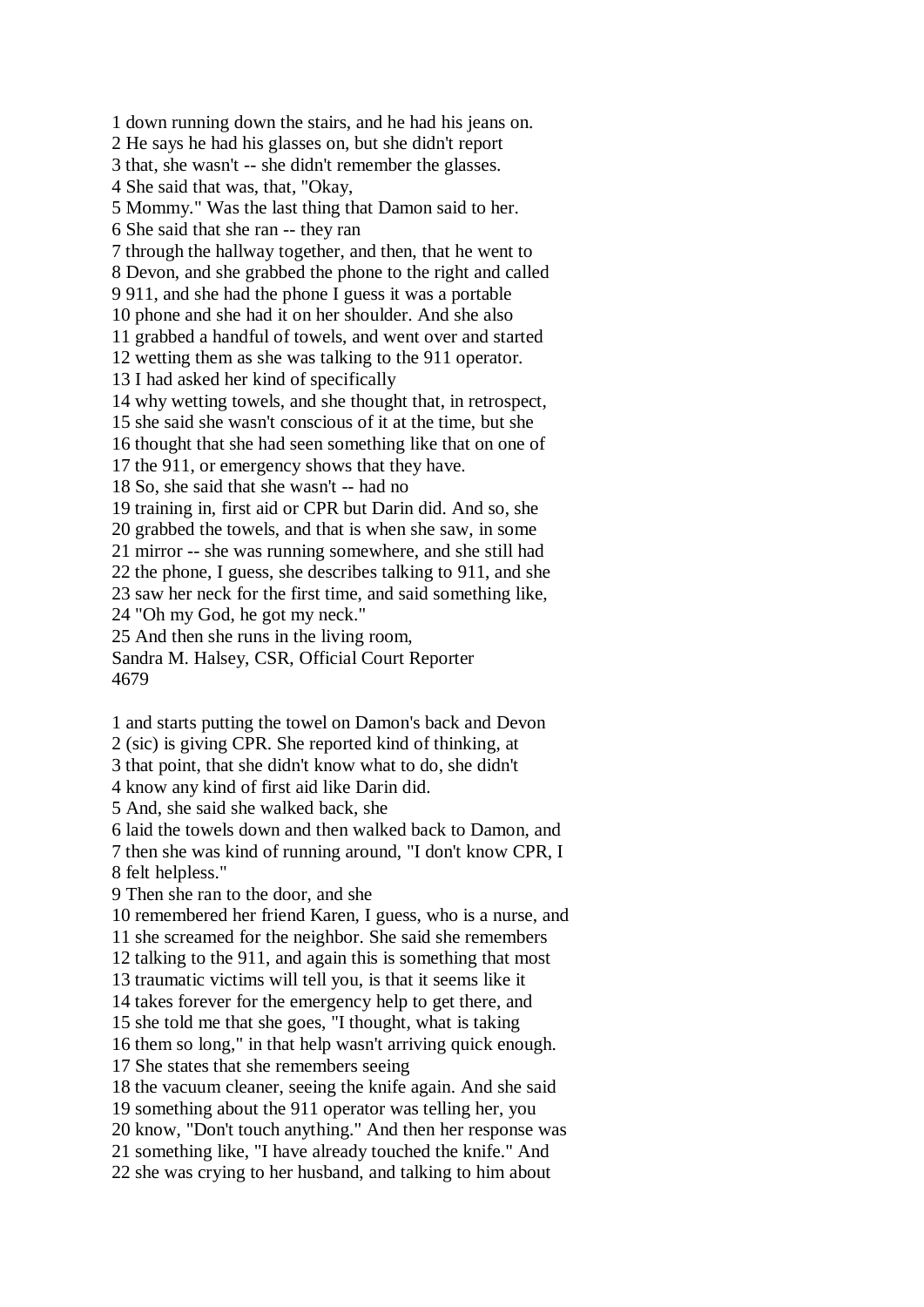23 that she shouldn't have touched the knife, they told me 24 not to touch it. 25 She is crying and screaming she says, Sandra M. Halsey, CSR, Official Court Reporter 4680 1 and, I guess, thinking and saying my babies are dead, she 2 said that -- Darin said there was no pulse after working 3 on, I guess, Damon. 4 She said, then an officer got there, 5 and he just walked in, and he looked scared and did not 6 move, he just kind of stood there, she said. He didn't 7 do anything. 8 She describes then other people 9 started kind of coming in, and talking and she couldn't

10 think. She describes feeling dizzy, that she couldn't

11 get her breath, that she felt like she was dizzy. And

12 the officer said: "Where did he go?" And she, I guess,

13 told the officer, "Out that door." She said that the

14 officer didn't go out there.

15 And then she said the two officers

16 went to the kitchen and then the paramedic comes in. She

17 remembers seeing -- she described remembering -- she said

18 that the police said that Karen wasn't in the house, but

19 she remembers Karen coming on over, and being there, kind

20 of in -- and she describes a very chaotic scene, where

21 everybody is running around and screaming and everything.

22 She said that the paramedic came in,

23 and then she said, "Is he dead?"

24 And the paramedic pulled him over and,

25 I guess at this point she is talking about Devon. And

Sandra M. Halsey, CSR, Official Court Reporter 4681

1 his eyes were open, and she said -- or he said he is

2 dead.

3 And then the paramedics started

4 talking to her, and the next thing she remembers is about

5 a necklace, the necklace kind of being embedded in her

6 neck or something, and something about that. And she

7 said most of this is really very hazy.

8 She didn't remember the E.R. She

9 didn't remember really much about getting in the

10 ambulance except that Darin wanted to get in the

11 ambulance and then they said, no, he couldn't.

12 Her next real, kind of clear,

13 consistent, lengthy memory, is her mom being in her room

14 and she was asking her mom if they were both dead.

15 Again, do you want me to go on? I

16 mean, then we're kind of getting into --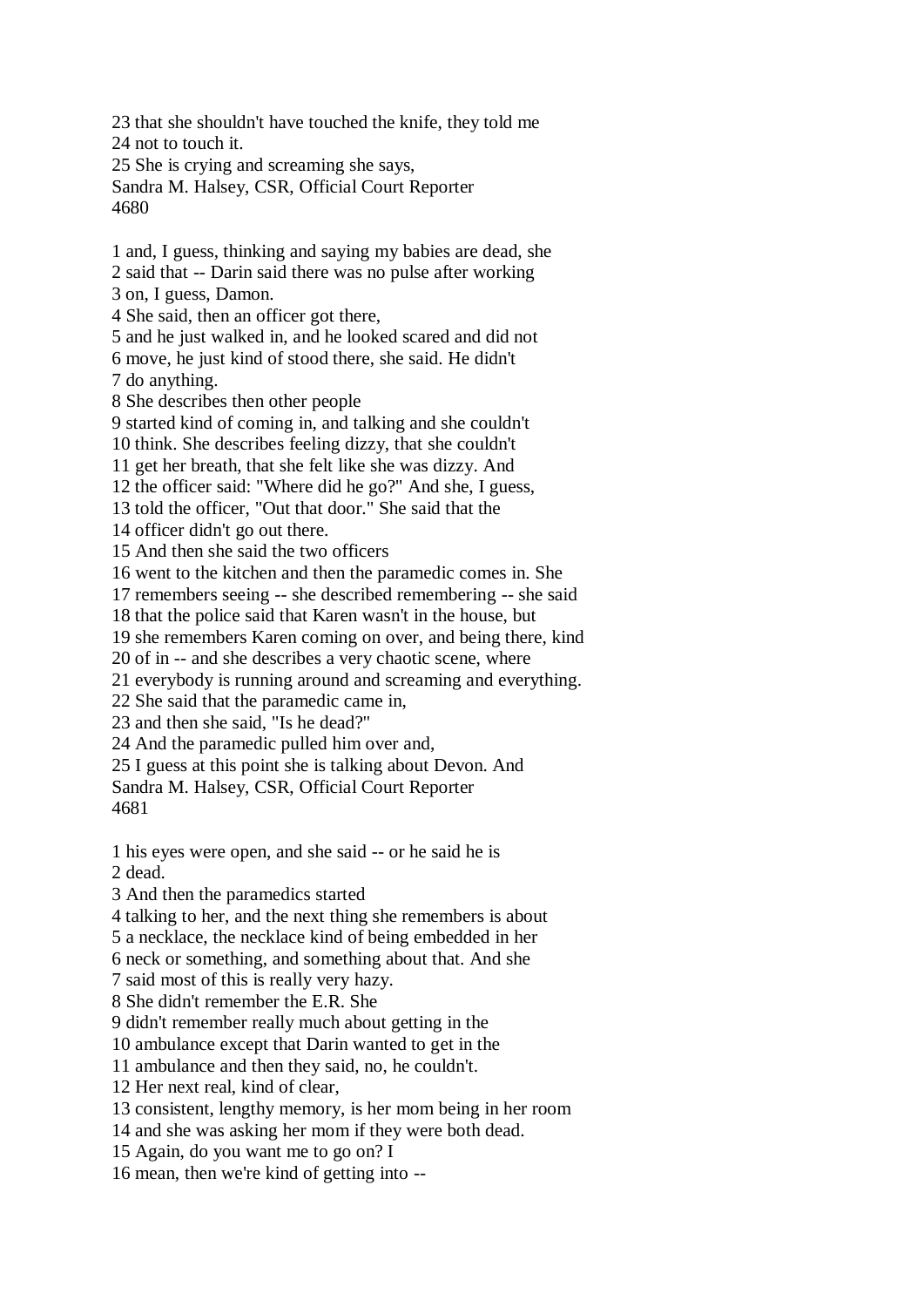17 Q. Well, that gets more into her hospital

18 stay?

- 19 A. Right.
- 20 Q. When did her memory clear up?
- 21 A. Well, again, her memory is very patchy
- 22 or spotty for a lot of the time, before her arrest.
- 23 Q. Okay.
- 24 A. And I even think within the first day
- 25 or so of her arrest, it's kind of, you know, she kind of

Sandra M. Halsey, CSR, Official Court Reporter

4682

1 again, remembers some things and then other people told

2 her other things.

- 3 Q. Okay. So you went over this story
- 4 with her several times?

5 A. Yes, sir.

6 Q. And in quite a bit of detail?

7 A. Yes, sir.

8 Q. Okay. And, what you have just related

9 to the jury, is that the story that she would tell you

10 every time?

11 A. Yes, sir.

12 Q. Okay.

13 A. Again, I can go back. I started -- we

14 had, where we started that morning, started that evening,

15 you know, with cooking dinner.

16 Again, I started at the point of

17 waking up, I started at the point of waking up in the

18 hospital. I started at the point of Darin running down

19 the stairs. There were just a lot of -- you start at

20 different points?

21 Q. Right. That is -- she gave you the

22 same story?

23 A. Yes.

24 Q. As out and running through, and waking

25 up, and this man is what, walking off? Or where is he Sandra M. Halsey, CSR, Official Court Reporter 4683

1 when she spots him?

2 A. Yes, she describes seeing a figure,

3 that I guess she assumes he is a man, kind of with his

4 back to her, walking away, or into the kitchen.

5 Again, I never -- that is -- okay.

6 Q. Now, and then you went into great

7 detail about what happened after that, as far as where

8 she was with the towels and the children and the

9 paramedics and all of that, didn't you?

10 A. Yes, sir.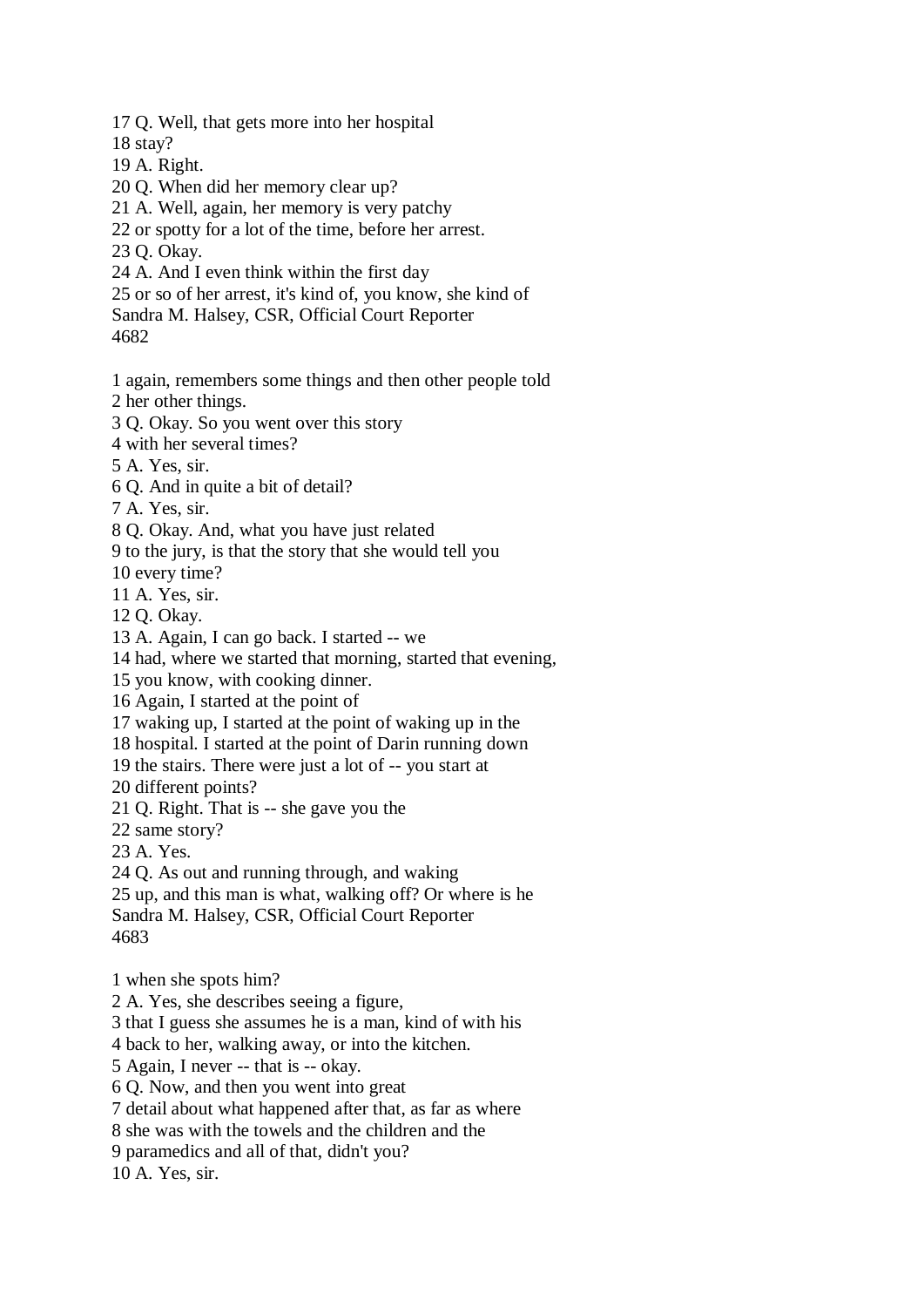11 Q. And, basically it was the same story

12 every time?

13 A. Yes, within reason. Again, I think

14 anybody, in that situation, including probably the

15 paramedics and even the police, when something is so

16 chaotic, and everybody is -- everybody's adrenalin is

17 running, and there is some, you know, you may not

18 remember where you step five feet over this way, versus

19 going over to this chair, or picking up this, versus

20 that, and in what order, I mean, there may be some normal

21 discrepancy. In fact, if there are not, I would think

22 someone was not being truthful.

23 Q. Did she ever tell you that she

24 actually went over to Devon and put her hand on his

25 chest, and tried to close his chest wound?

Sandra M. Halsey, CSR, Official Court Reporter

4684

1 A. Yes, in one of her descriptions, she

2 did.

3 Q. She did tell you that?

4 A. She kind of talked about going over

5 there, going over there to him, and trying to -- well, I

6 guess she was talking about going over there to him, and

7 yes, I think I remember that.

8 Q. Is that one of the later times?

9 A. You mean --

10 Q. When you said -- when you asked her

11 about the story?

12 A. Again, I don't -- I didn't -- I don't

13 know shorthand, so I don't take everything down, but it

14 may not have been the first time I spoke with her, it may

15 have been the second or third time but, I mean --

16 Q. Did you -- you said she remembered

17 seeing a vacuum cleaner?

18 A. Yeah.

19 Q. Where was that?

20 A. She didn't say where it was.

21 Q. Did she ever say she did anything with

22 it?

23 A. I would have to look. Do you want me

24 to go back through whether -- I know there was some -- I

25 know she felt like that there was some discrepancy in the

Sandra M. Halsey, CSR, Official Court Reporter

4685

1 way that the police detectives had described the vacuum

2 cleaner, and the way that she knew it was suppose to have

3 been, or was.

4 Q. Well, did she ever say that she was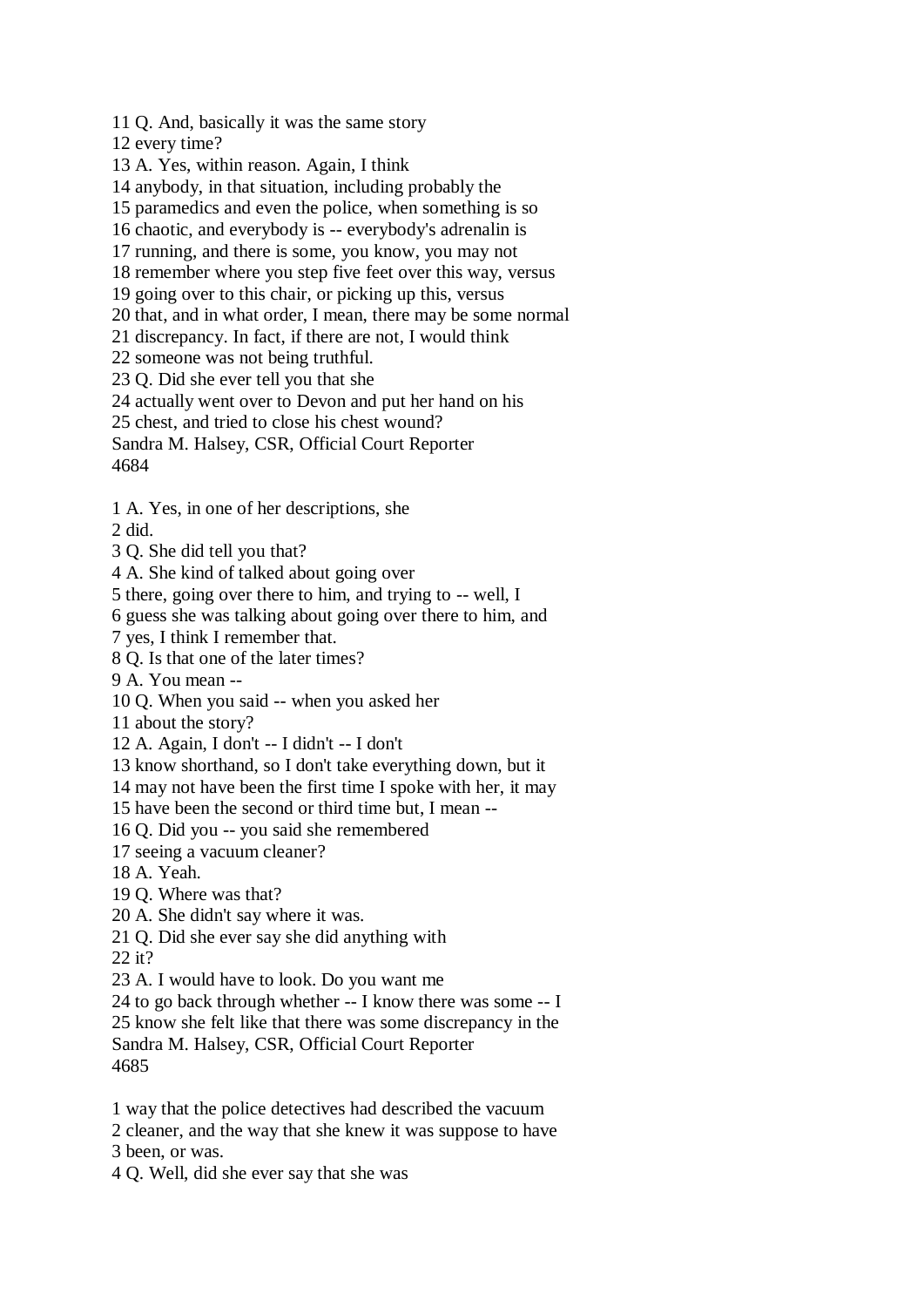5 using that as a crutch, or walking around with it, or 6 anything like that? 7 A. No, she did not tell me about anything 8 like that. 9 Q. Okay. Now, so, as far as the attack 10 goes, I guess she has no memory of that? 11 A. No. 12 Q. Her boys being attacked and then the 13 assault on her? 14 A. Right. 15 Q. And -- okay. Did you ask her about 16 that, to try to see if she had any memory at all? 17 A. Yes, sir. 18 Q. Okay. And she has just blanked that 19 out apparently, as far as the attack on her children and 20 herself goes? 21 A. Yes, sir. 22 Q. Her earliest memory would be her son 23 touching her and this man walking away? 24 A. Yes, sir. I mean, I guess her 25 assumption is that there was -- that some of it may have Sandra M. Halsey, CSR, Official Court Reporter 4686 1 happened while she was still asleep. And, that she 2 didn't kind of awaken or whatever, until her son was 3 pressing on her on arm and said, "Mommy." 4 Q. Has she told you that she was just 5 assuming that, that she was asleep when all this assault 6 occurred? 7 A. Yeah, I mean, she doesn't understand 8 it, and her description was that she wishes she could 9 remember, and she doesn't -- I mean, she doesn't 10 understand why she doesn't have a memory of it. 11 Q. Okay. So she has no memory of this 12 event at all as to when her -- where her children were 13 attacked, when attacked or when she was attacked? 14 A. Yes, sir. 15 Q. Okay. Now you only caught part of 16 that Silly String video, I guess you said, on the news; 17 is that right? 18 A. Yes, sir. 19 Q. Okay. 20 21 MR. TOBY SHOOK: Judge, could I have 22 just a moment, please? 23 THE COURT: Yes, you may. 24 MR. TOBY SHOOK: All right. Let me 25 play something here.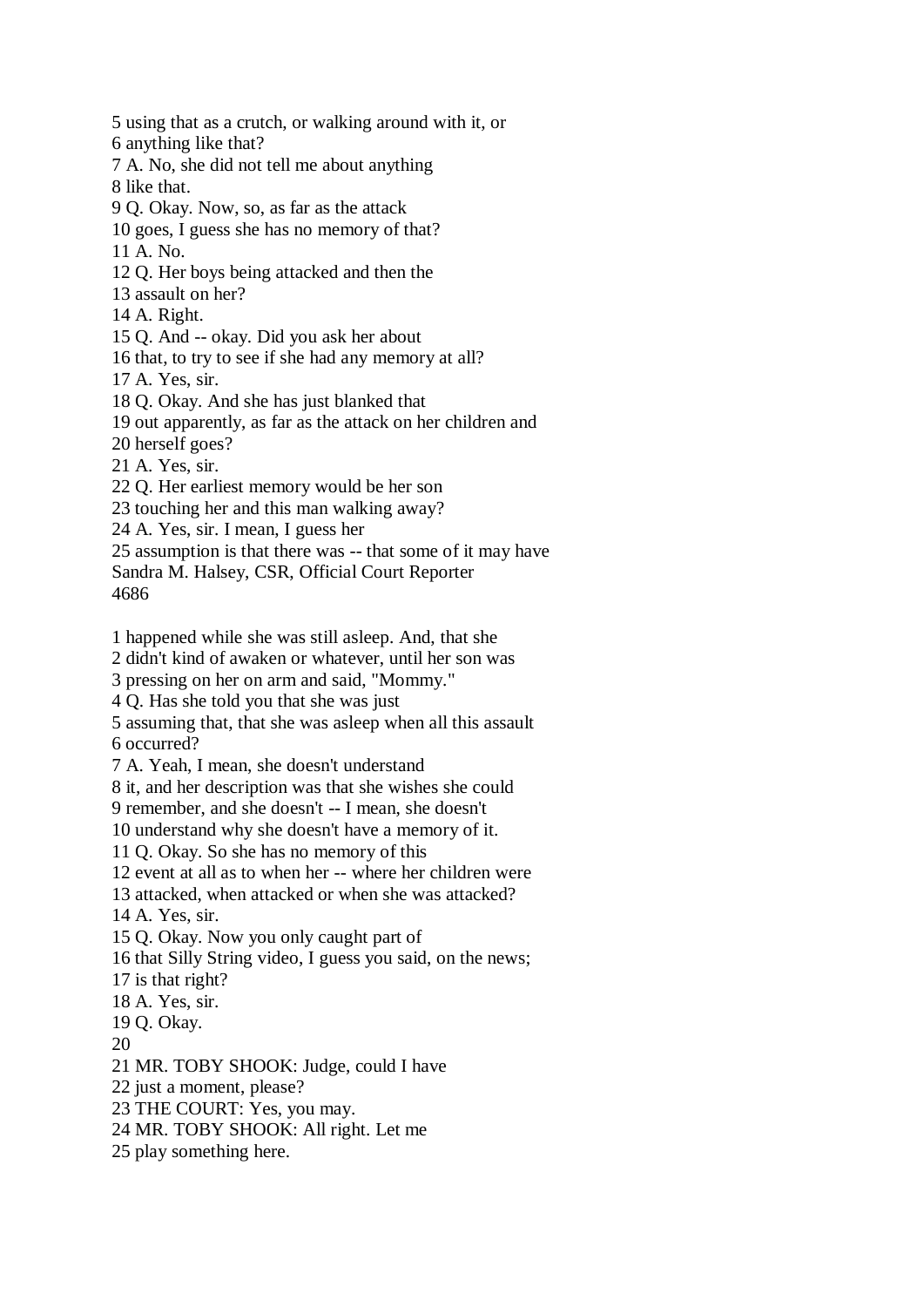Sandra M. Halsey, CSR, Official Court Reporter 4687

1 THE WITNESS: All right. 2 MR. TOBY SHOOK: All right. We have 3 another copy. Judge, I don't see the original videotape. 4 We have another copy. 5 THE COURT: Perhaps Ms. Wallace 6 wouldn't mind going to get that. 7 MS. SHERRI WALLACE: Yes, sir. 8 THE COURT: Well, let's move on to 9 something else. 10 MR. TOBY SHOOK: All right. 11 12 13 BY MR. TOBY L. SHOOK: 14 Q. All right. When do you think that 15 this traumatic amnesia took place. When did it start? 16 Right there at that time? 17 A. Well -- 18 19 THE COURT: I believe Ms. Wallace has 20 located that other copy now, if you want to go ahead, Mr. 21 Shook. 22 MR. TOBY SHOOK: Yes, sir. 23 THE COURT: By agreement, that is an 24 extra copy of that tape, and it can be shown; is that 25 correct? Sandra M. Halsey, CSR, Official Court Reporter 4688 1 MR. DOUGLAS D. MULDER: Absolutely. 2 THE COURT: Thank you. Let's move on. 3 MR. TOBY SHOOK: Okay. Thank you. 4 THE COURT: All right. Okay. Can 5 you see it from there? 6 THE WITNESS: Yes. 7 MR. TOBY SHOOK: Is everybody going to 8 be able to see this? Can you see it, Dr. Clayton? 9 THE WITNESS: Um-hum. (Witness 10 nodding head affirmatively.) 11 MR. TOBY SHOOK: Okay. I want to show 12 you -- this is the latter part of the interview, just 13 show you one part of it. 14 15 (Whereupon, a portion of 16 the video was played for 17 the jury, after which time, 18 the proceedings were 19 resumed on the record,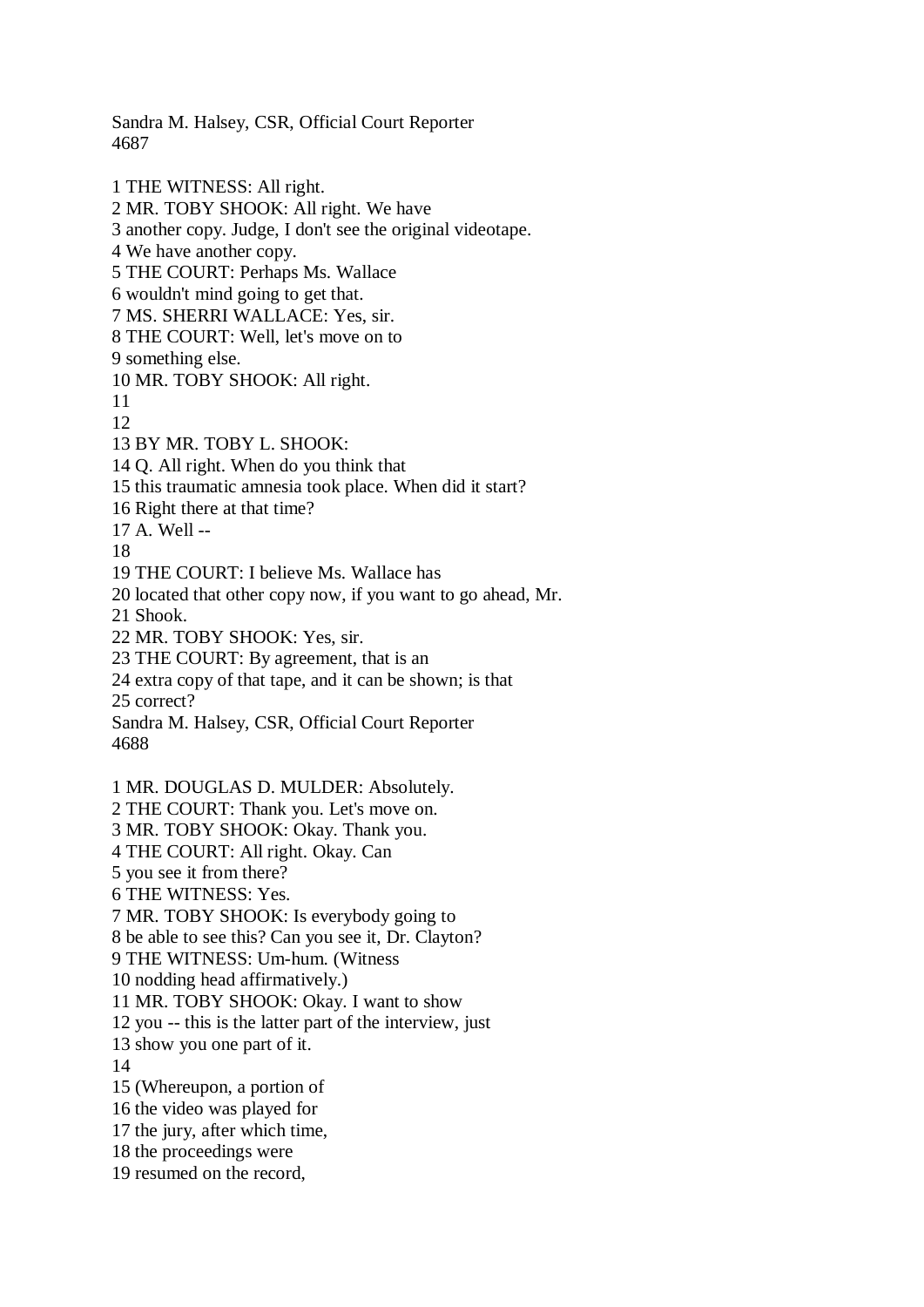20 as follows:) 21 22 THE WITNESS: Okay. 23 24 BY MR. TOBY L. SHOOK: 25 Q. Did you hear that? Sandra M. Halsey, CSR, Official Court Reporter 4689 1 A. Yes, sir. 2 Q. Do you want me to play it again? 3 A. No, sir. 4 Q. I mean, I know it was kind of quick? 5 A. No, sir. 6 Q. Okay. "He went after something 7 defenseless, something so defenseless first, then he came 8 to me, but he went after them first." 9 A. Um-hum. (Witness nodding head 10 affirmatively.) 11 Q. Did you hear her making that 12 statement? 13 A. Yes, sir, I did. 14 Q. Okay. That is a pretty positive 15 statement, isn't it, Dr. Clayton? 16 A. I think it's an assumption. 17 Q. You think it's an assumption? 18 A. Well, that she made, and I think 19 everybody else also pretty much made, as far as how the 20 events occurred. 21 Q. Well, why do you think it's an 22 assumption that she made, that she said, "He went to them 23 first, and then he tried to come to me"? 24 A. I guess I just -- this has just been 25 an assumption made by her and everybody else, I think, Sandra M. Halsey, CSR, Official Court Reporter 4690 1 with this case. 2 Q. Well, she didn't say that she is 3 assuming that on that statement, does she? 4 A. No, she does not. 5 Q. She sounds pretty positive about what 6 she is talking about, doesn't she? 7 A. Well, again, I think she -- she thinks 8 that is the way it occurred, but I don't think that comes 9 from her memory. 10 Q. So --

- 11 A. Or she has not told me that comes from
- 12 her memory.
- 13 Q. So when she makes this statement, and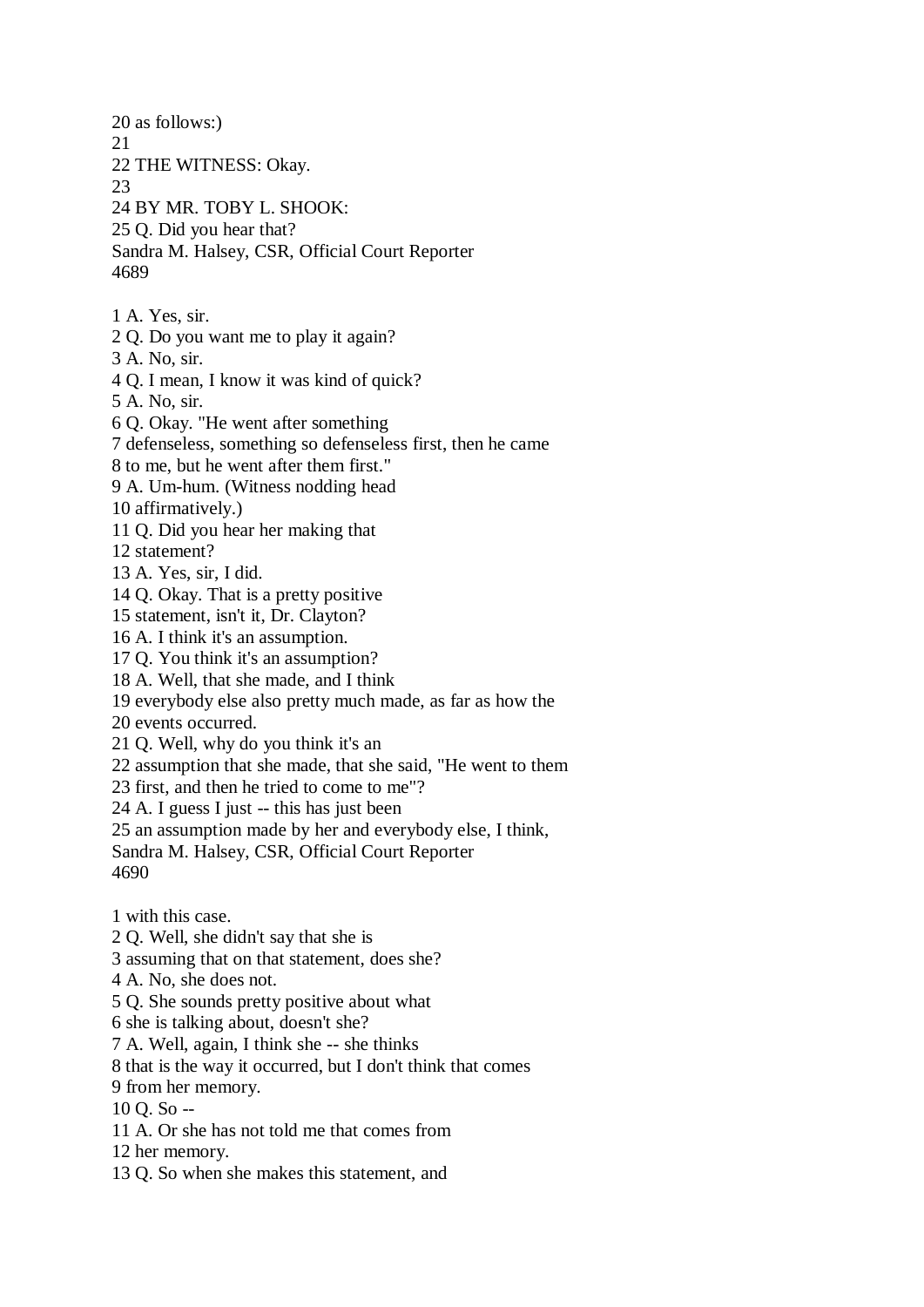14 this is back on the 14th of June. 15 A. Yes, sir. 16 Q. Okay. She just doesn't know what she 17 is talking about? 18 A. Well, I think she is stating what she 19 thinks is true. 20 Q. Okay. She is just assuming that, and 21 that is your opinion? 22 A. Yes, sir. 23 Q. Okay. If she has amnesia, traumatic 24 amnesia, it should be pretty consistent, shouldn't it? I 25 mean if she doesn't remember the events, she shouldn't Sandra M. Halsey, CSR, Official Court Reporter 4691 1 remember the events, right? 2 A. Well, again, and it's something that, 3 I guess, I questioned her extensively about was that she 4 had, you know, various people, kind of, "Well did you 5 fight him off? Do you remember that?" And, at some 6 point, everybody has somewhat of a sense of -- or 7 somewhat of a suggestibility realm, and I think we talked 8 about that, and she stated that she had made a 9 statement -- and I can't remember to whom, but she said 10 something like, "I must have tried to fight him off. It 11 must have happened, that, you know, he, you know, was 12 trying to stab me and I was fighting him off." 13 But as far as her consistent

14 recollection of the events, that I have kind of related

15 to you, that has all been very consistent. I think we

16 talked about it, and I questioned her about various

17 statements that have either been, I guess, stated that

18 she said, or that she may have actually said, at some

19 point, how they might be more -- have been more

20 suggestions, or her trying to make sense out of what

21 happened. And in the sense that: It must have happened 22 like this.

23 Q. So, if you heard, or are given

24 information that on the -- when she was at Baylor 25 Hospital, that she told a nurse, that she laying on her Sandra M. Halsey, CSR, Official Court Reporter 4692

1 right side in her bed and she said, "I was lying just 2 like this when it happened. I went to sleep. Damon woke 3 me up. There was a man wrestling at my neck area, and I 4 yelled, and he went off, and ran off." 5 Would that be just her trying to 6 remember events or perhaps that is just -- perhaps she

7 didn't get her story straight yet?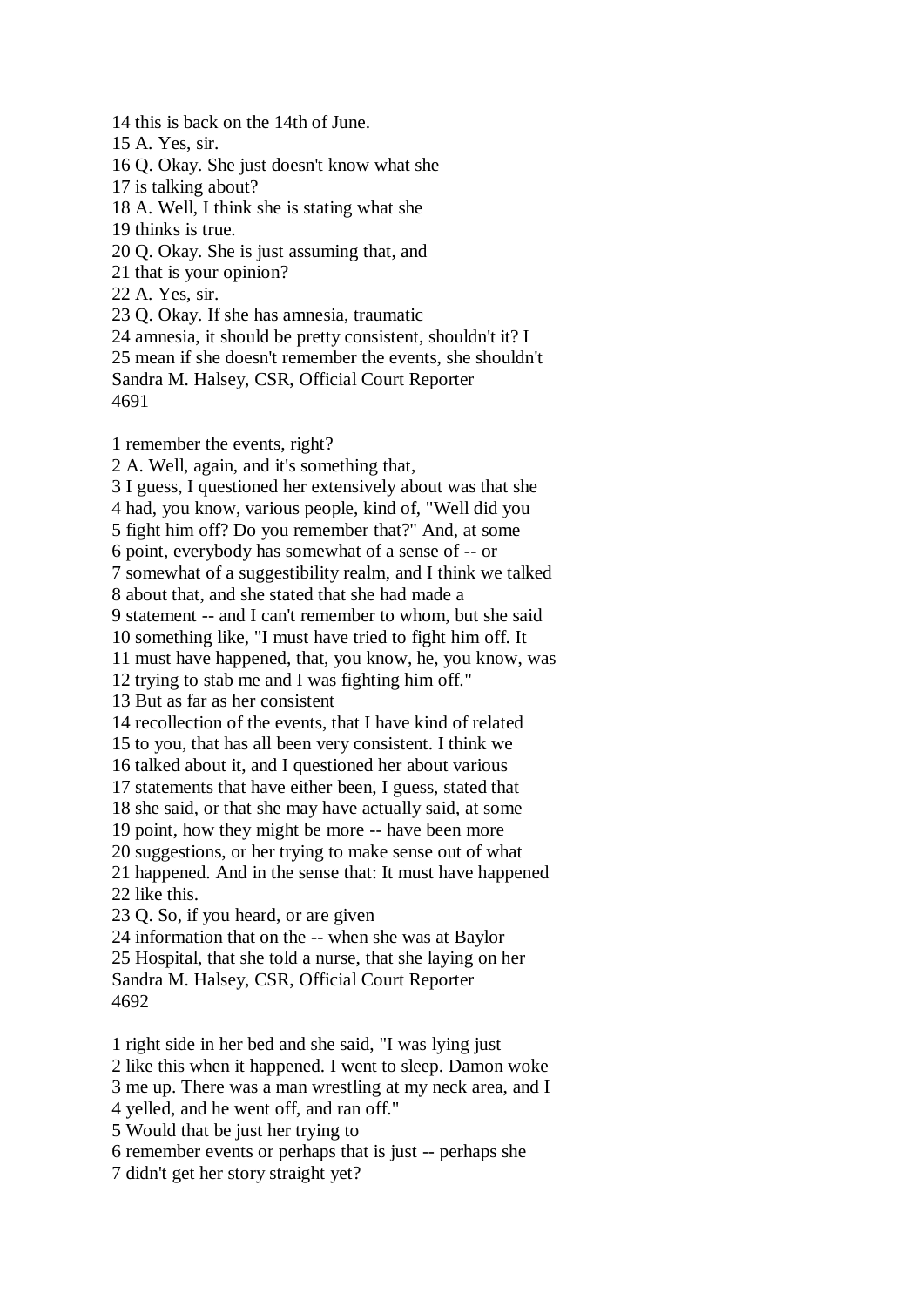8 A. Well, it's my opinion that is probably

9 a misrecollection of either Mrs. Routier, or the nurse,

10 as to exactly what was worded when.

11 Q. So your opinion is that would just be

12 a misrecollection on her part?

13 A. Or the witness that says that is what

14 she said.

15 Q. Oh, the witness. That would be a

16 mistake on the witness's part?

17 A. Well, when anybody is recounting

18 something that they have heard in a very traumatic event,

19 words like must have happened, or it must have been this

20 way, or maybe it did, might get lost or misunderstood.

21 Q. Well, have you interviewed any of

22 these nurses that heard her various stories of how this

23 happened?

24 A. No, I was not privy to talk with them.

25 Q. Okay. Of course, the other

Sandra M. Halsey, CSR, Official Court Reporter 4693

1 explanation for it could be, Dr. Clayton, is that she

2 just had not gotten her story straight?

3 A. I guess that could be one explanation,

4 yes.

5 Q. Right. And you say that you tested

6 her, to make she is telling the truth, and you can do

7 that by having her go through this story, and checking

8 for discrepancies, and that sort of thing, and you

9 started at different points; is that right?

10 A. Yes.

11 Q. Okay. Now, if she is saying, "I have

12 traumatic amnesia," and she can't remember any of the

13 assault, you obviously can't question her or try to trick

14 her on that, can you?

15 A. Well, you can question her about the

16 events, or what does she think happened, and that sort of

17 thing, but as far as --

18 Q. Well, if she says, "I just don't

19 remember what happened." You can't really question her

20 about a whole bunch, can you?

21 A. No, not about specific details.

22 Q. If she says "I can't remember anything

23 about how I was attacked or my children were attacked,

24 you can't test her on her truthfulness on that, can you?

25 I mean, that kind of shuts it down, doesn't it?

Sandra M. Halsey, CSR, Official Court Reporter

4694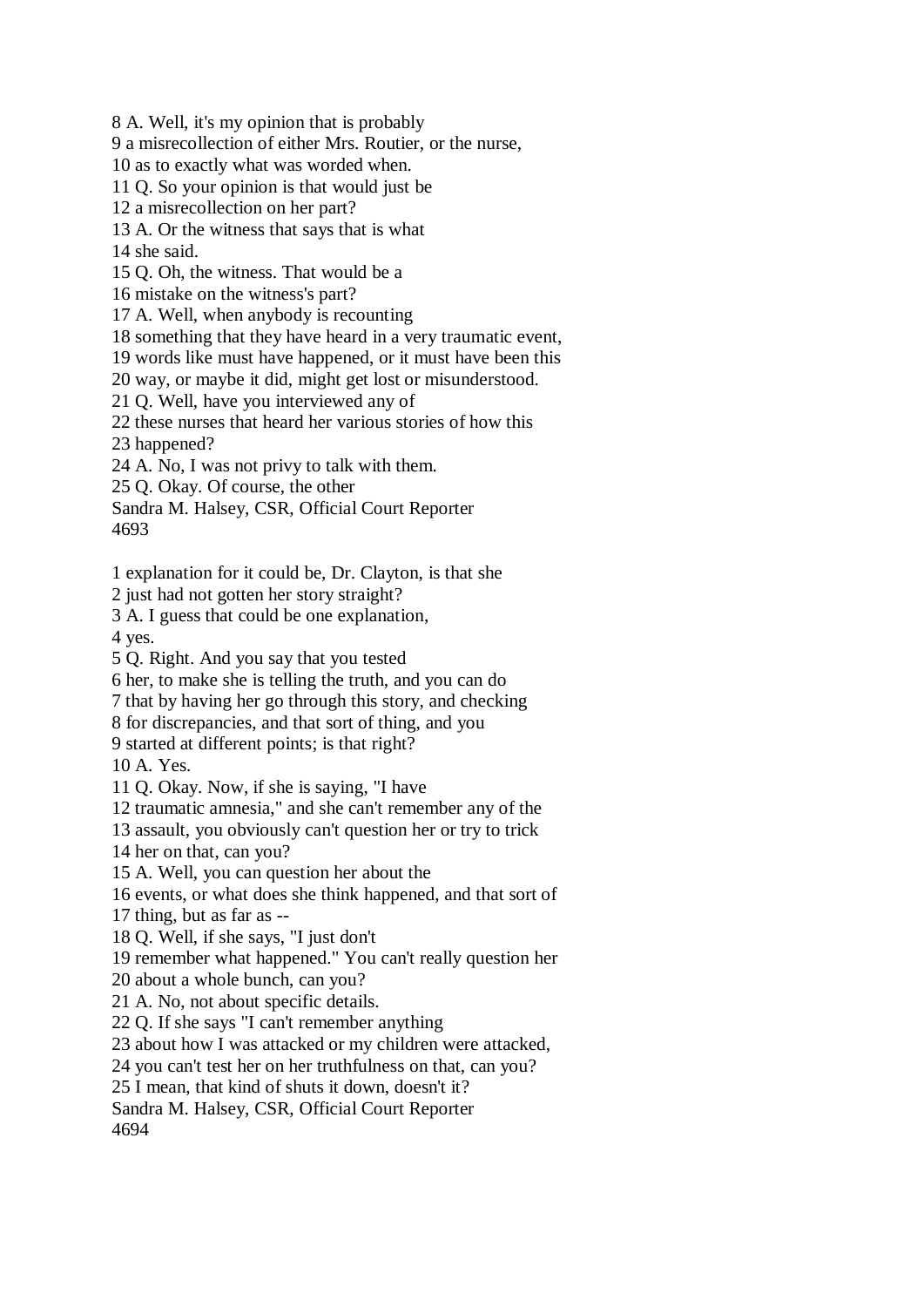1 A. Well, about the specific details, yes, 2 sir. 3 Q. Okay. And that is what is important 4 here, isn't it? The specific details. I mean, this can 5 be kind of a convenient defense, if you say "I just don't 6 remember what happened." That prevents detectives from 7 asking questions like, "Well, golly, how could you sleep 8 through your children being murdered, Mrs. Routier?" 9 "I just don't remember. I have got 10 traumatic amnesia". 11 A. Well, sometimes some events are 12 unexplainable. 13 Q. Right. 14 A. And there have been other case reports 15 and literature where people, when -- even when they 16 wanted to remember specific events were unable to, and 17 just didn't. And, it is my opinion that this is one of 18 these cases. 19 Q. Okay. But, this type of traumatic 20 amnesia, it's very rare, isn't it? 21 A. Again, people not remembering events, 22 it's somewhat rare, as far as in the general population, 23 because, not that many people are attacked, or have that 24 violent assault. But, among violent assault victims, it 25 may not be the common occurrence, but it's not, you know, Sandra M. Halsey, CSR, Official Court Reporter 4695 1 it does happen. I mean, I don't know what you 2 statistically mean by rare. 3 Q. Okay. Well, if she tells detectives

4 on the morning when they question her on the 6th, that

5 she struggled with this man on the couch, are you saying

6 that she was just being -- that they were suggesting this

7 to her, or she was misinterpreting things?

8 A. Well, in any kind of police or

9 detective interrogation, there are a lot of different

10 interpretations about what they are doing with their

11 questioning, and whether a lot of times, police or

12 detectives interrogating someone, or questioning him, may

13 say, "Well, could it have happen like this and that?"

14 And so, I don't know, I wasn't there,

15 and I have not seen any kind of statement written, or

16 heard anybody say that statement, that she said that.

17 So --

18 Q. Okay. And if she told any other

19 nurses throughout the day that, "This man was standing

20 over me, and tried to attack me, and I fought him off".

21 That would be just something that she is trying to

22 explain to them or just something that she is grabbing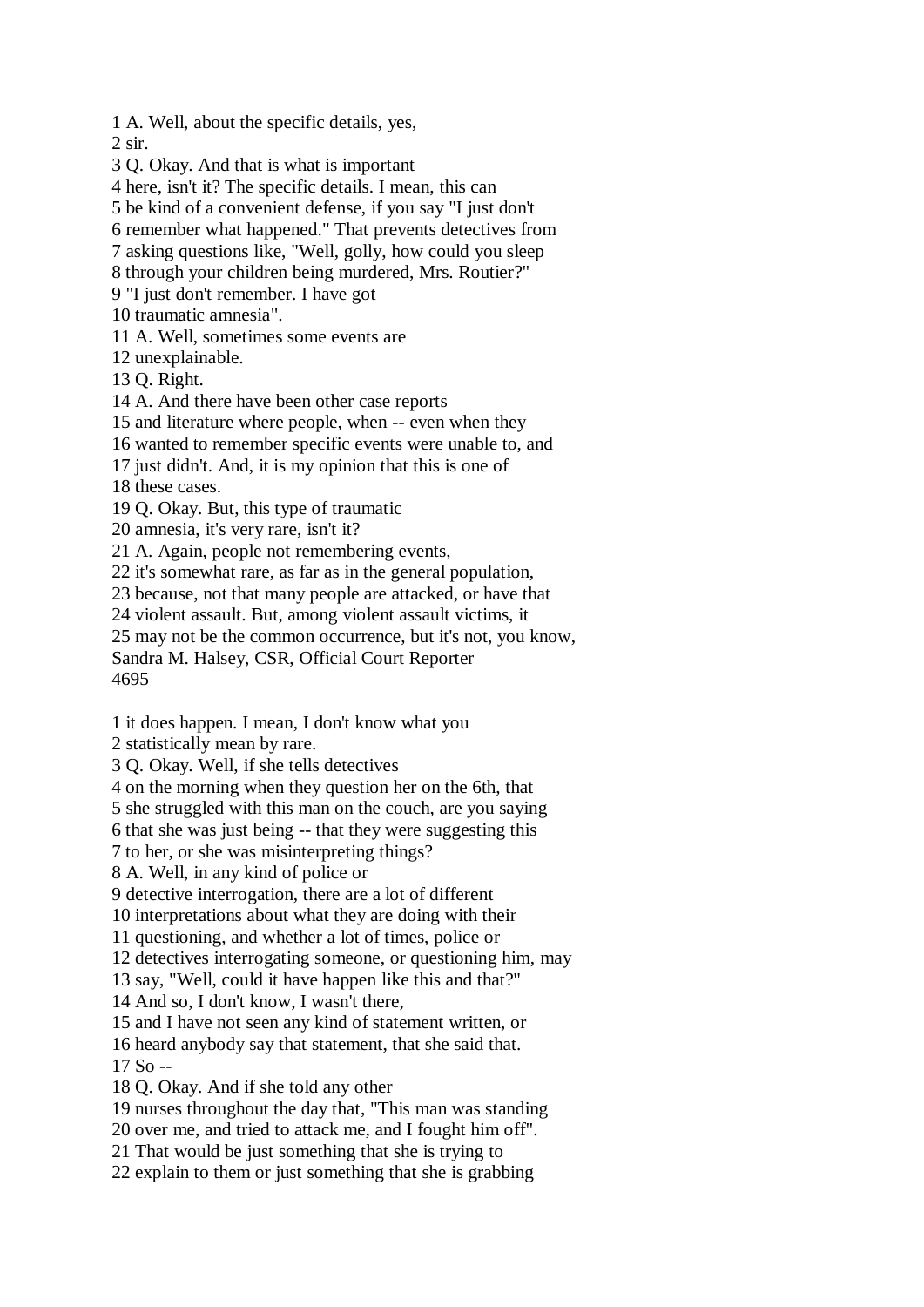23 out of the thin air, or something that they are 24 suggesting to her? 25 A. Again, I would have had to -- for me Sandra M. Halsey, CSR, Official Court Reporter 4696

1 to know that she actually told those nurses that, I would 2 have had to hear that for myself. 3 Q. Okay. And if she told a good friend

4 of hers, by the name of Barbara Jovell, that the man was

5 standing over her, and started to stab her and she was

6 able to block the knife, again, would that be just

7 something that she was just making up?

8 A. Again, I would have had to -- for me

9 to believe that actually happened, I would have to hear 10 her telling her that.

11 Q. Why would you have to be there, and be

12 present, Dr. Clayton?

13 A. Because I know of this woman's mental

14 history.

15 Q. Okay. Now, that you saw this video

16 tape -- do you know of the nurses mental history?

17 A. No, sir, I don't.

18 Q. Is that why you would have to -- well,

19 why would you have to be there when the nurses --

20 A. Well, again, for someone to remember a

21 statement that someone made in the course of their work

22 six months ago, I mean, I have trouble, you know,

23 recollecting things, and I have taken handwritten notes,

24 again, people's memory is not infallible, and if they

25 have not taken notes and --

Sandra M. Halsey, CSR, Official Court Reporter 4697

1 Q. So if they have taken careful notes,

2 you could trust their memory more on that, couldn't you?

3 A. I would be more likely to trust their

4 memory, yes, sir.

5 Q. If you knew one of those nurses took

6 two and a half pages worth of notes, within the day of

7 her telling that, would you trust the nurse then?

8 A. Well, again, I would have to know the

9 nurse and the situation and also read the notes.

10 Q. Okay. So you just have to know the

11 nurse and the situation, before you could trust her,

12 whether she is telling the truth about that?

13 A. Well, for you to have me make an

14 opinion about something that was said, I would -- again,

15 it would be best if I had heard actually what was being

16 said, and in what context.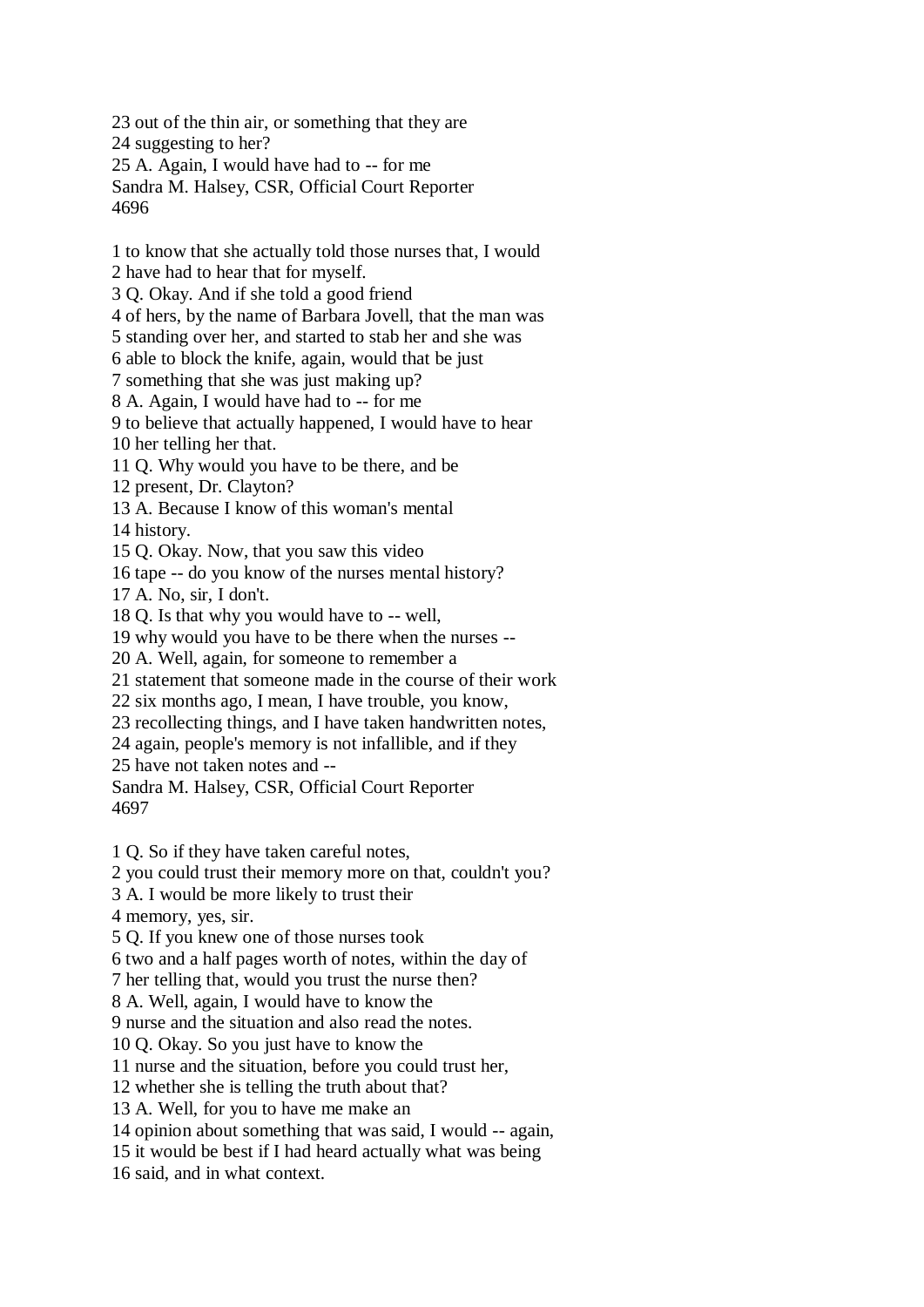17 Q. Okay. And this videotape you just saw 18 of her statement, that he went to them first, and then he 19 tried to come to me. Does it look like anyone was 20 suggesting anything to her at that time? 21 A. Not at that time, but I know that she 22 had been -- had come from a police interrogation. And 23 also had had, I think one other one in the hospital 24 before that. 25 Q. You told this jury that when the Sandra M. Halsey, CSR, Official Court Reporter 4698

1 police came and questioned her that she was on Demerol?

2 A. That is my understanding, yes.

3 Q. Okay. And because she was on Demerol,

4 that acted as kind of a truth serum?

5 A. Well, Demerol is a narcotic, and so is

6 Phenergan, and yes, they tend to -- again it's a lot

7 like, people are more disinhibited and, in trying to --

8 where you just, in like similar to when someone is

9 drinking, except it is usually a little heavier sedation,

10 to kind of disinhibit inhibition, that people are more

11 likely to tell the truth, or not be able to follow along

12 with previous lies or deceptions. They are just not as

13 sharp, so the truth comes out.

14 Q. So, are you telling this jury, that if

15 she was on some Demerol there, and had committed this

16 murder, that she would have told the police: "I did it."

17 Because Demerol acts like truth serum?

18 A. Well, I said, that is a possibility,

19 yes, sir, that if she were going to -- I mean, most

20 people that commit murders confess. Most people have --

21 Q. They do?

22 A. Yes, sir, they do. At one point or

23 another.

24 Q. I guess they keep giving me the wrong 25 cases.

Sandra M. Halsey, CSR, Official Court Reporter 4699

1 All right. Are there any studies that show

2 that Demerol acts as a truth serum?

3 A. No. Again, I am comparing it to the

4 Amytal interview, and there are many, many studies about

5 that being --

6 Q. What is a Amytal interview?

7 A. Amytal is another narcotic, that is

8 used in the psychiatric community, when someone is either

9 consciously or subconsciously not being truthful.

10 Q. They don't use Demerol for that, do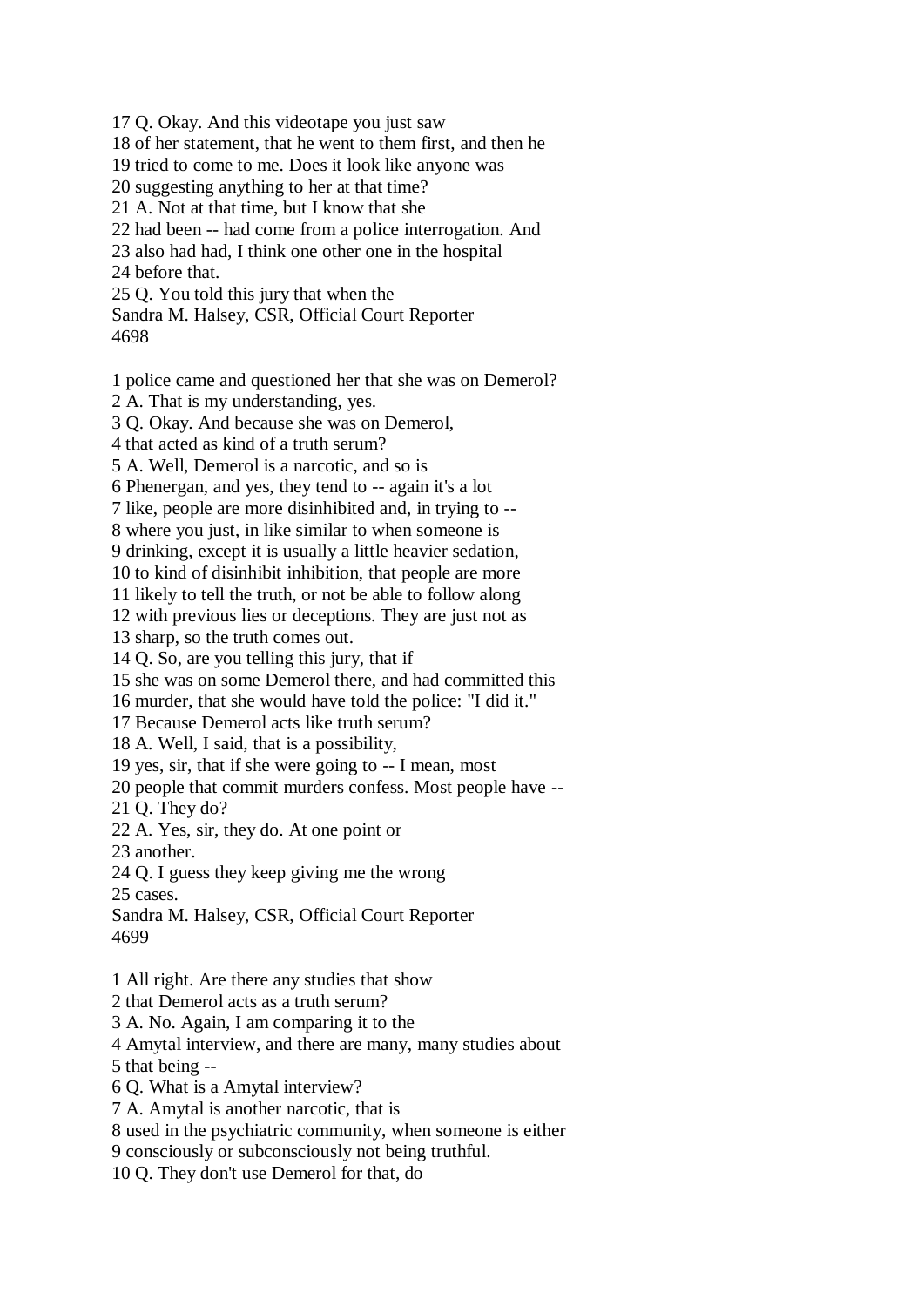11 they?

12 A. No, Demerol is longer acting. That is

13 one of the reasons that Amytal is used, is because it is

14 very short acting, and they come out of it.

15 Q. Is that other drug you talked about,

16 is that a painkiller?

17 A. Amytal?

18 Q. Yes.

19 A. It can be used somewhat that way.

20 Again, it's somewhat of a heavy sedation. You might use

21 it in some sort of surgery procedure. It basically, to

22 my knowledge, is pretty much just used in those type of

23 interviews at this point.

24 Q. Do you know how much Demerol she was

25 given before the detectives talked to her?

Sandra M. Halsey, CSR, Official Court Reporter 4700

1 A. No, I do not.

2 Q. Okay. If it was a very light amount,

3 would that change your opinion on that?

4 A. Well, again, I would -- because of the

5 Phenergan also, and I know that she was given, or I -- I

6 seem to recollect that she was given 25 milligrams.

7 Q. What is Phenergan?

8 A. Phenergan is another narcotic that is

9 used to sedate people. It is also used to decrease

10 nausea, vomiting and also diarrhea.

11 Q. And they give you the Phenergan with

12 the Demerol to keep you from getting an upset stomach,

13 right?

14 A. Yeah, but anybody that has had a

15 Phenergan shot, knows that it -- unless you have been

16 addicted, and using it on a daily basis, it makes you

17 very sedated.

18 Q. Okay. But having this traumatic

19 amnesia, again, that prevents any detective or anyone

20 else from asking key questions about what may have

21 happened in that room, doesn't it, Dr. Clayton?

22 A. Well, it's my understanding that

23 from --

24 Q. Is that right, Dr. Clayton?

25 A. No, it doesn't prevent a detective

Sandra M. Halsey, CSR, Official Court Reporter 4701

1 from asking that. 2 Q. It doesn't? So --

3

4 MR. DOUGLAS MULDER: Excuse me, Judge,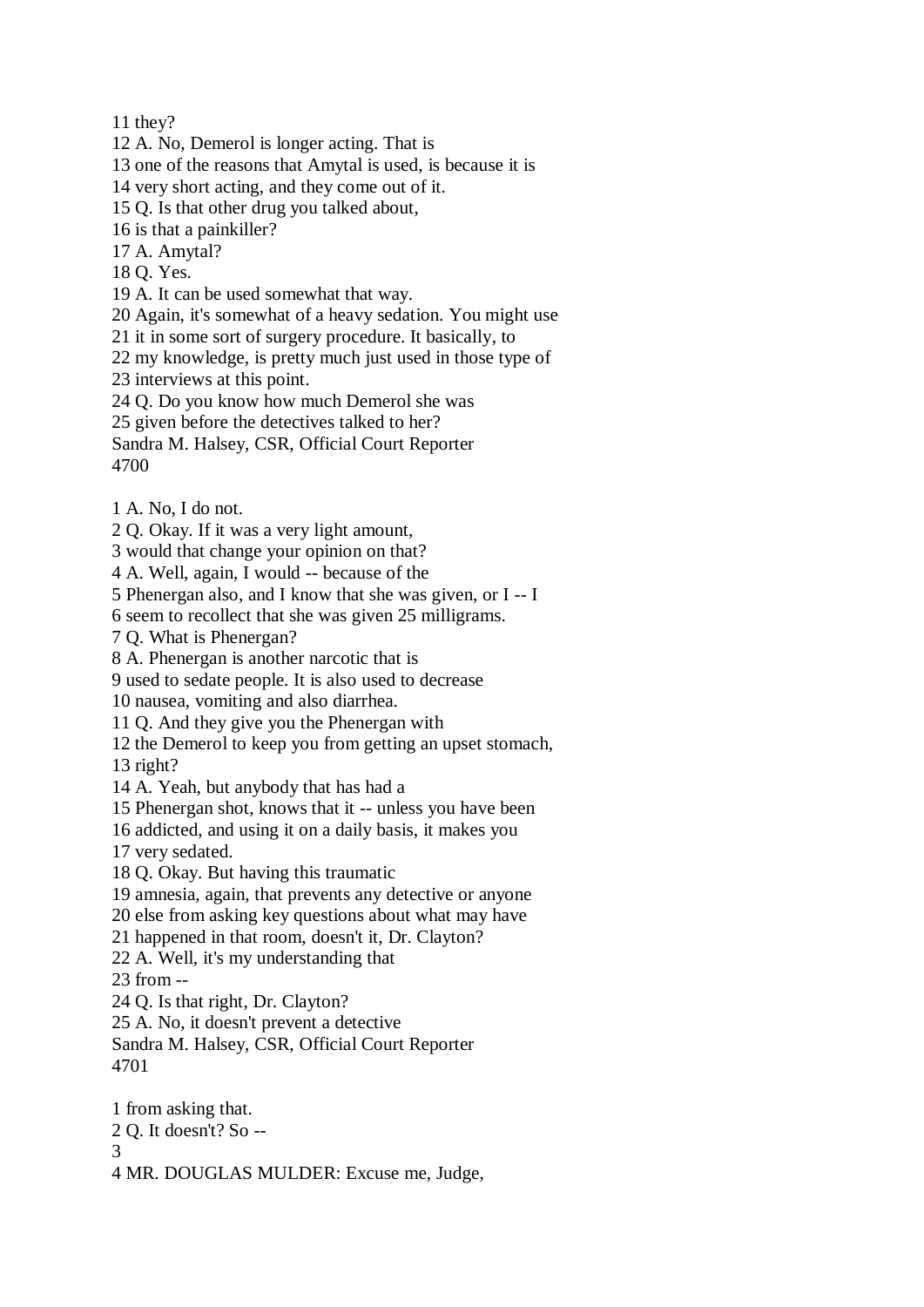5 if he will just do her the courtesy of letting her answer 6 the question. 7 THE COURT: Well, I think both sides 8 should do that, yes, sir. Mr. Shook, please do that, and 9 ask another question and then let her answer that. 10 THE WITNESS: Well, I don't think it 11 prohibits the detective from asking. 12 13 BY MR. TOBY SHOOK: 14 Q. Well, it would prevent -- I guess if 15 the person said, "I just have amnesia, and I can't 16 remember." 17 He can't ask her those few questions. 18 It wouldn't do him any good, would it? 19 A. Well, I don't know, I'm not a 20 detective, but I think that he could ask the questions, 21 and I think that they -- my understanding is that they 22 did, over many, many hours, on different occasions. 23 Q. Do you think that she slept through 24 this attack? 25 A. I guess it's my opinion that probably Sandra M. Halsey, CSR, Official Court Reporter 4702 1 she was somewhat -- she was -- she probably didn't awake, 2 and maybe was somewhat, because of her injury at the 3 time, was kind of in some sort of daze, or again, people 4 can get up and walk around and do a lot of things, and 5 still kind of not be conscious. There is something 6 called somnolism. 7 Anyway, I can't for sure tell you, but 8 again, I believe she is telling me the truth when she 9 describes the events. 10 Q. Do you know how close those boys were 11 to her on the couch? 12 A. I think they were within a few feet. 13 Q. Okay. And you knew that Damon -- do 14 you know what kind of stab wounds Damon received?

15 A. Damon, my understanding is that he was

16 stabbed in the back.

17 Q. Okay. How many times?

18 A. I don't know, several.

19 Q. At least four penetrating wounds, and

20 two incised wounds.

21 A. All right.

22 Q. And Darlie told you that she was a

23 light sleeper, didn't she?

24 A. No. What she told me was that she had

25 always thought that she was a light sleeper, but it is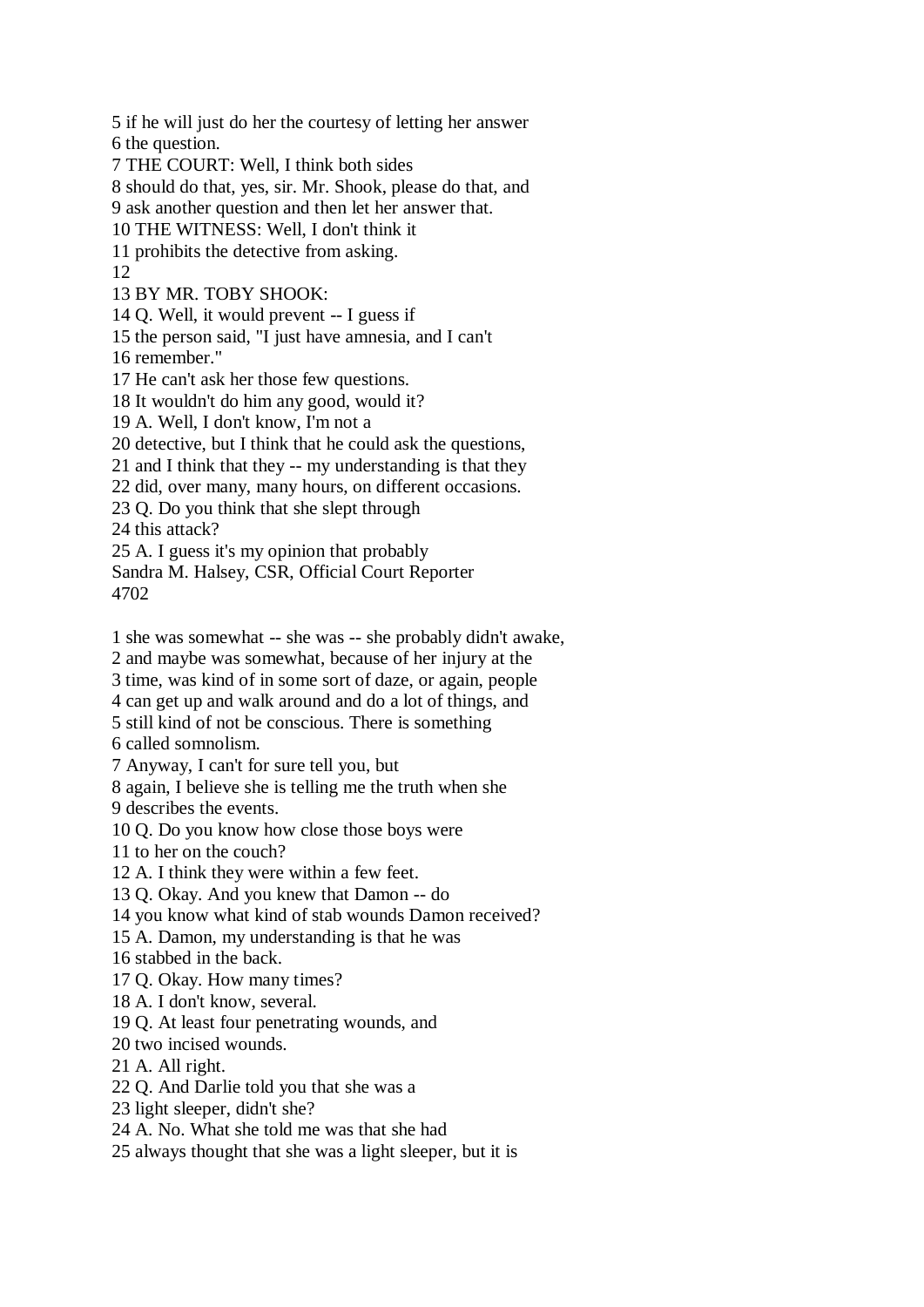Sandra M. Halsey, CSR, Official Court Reporter 4703

1 more that she -- once she was awake, she had trouble 2 getting back to sleep. 3 Q. Okay. Did she tell you, or do you 4 remember reading in her voluntary statement that she 5 wanted to sleep downstairs because she woke up when the 6 baby turned over? 7 A. She said -- yeah, I read that in the 8 statement. 9 Q. Okay. If Damon Routier was about one 10 foot from her, or two feet at the most, when he was 11 stabbed in the back, do you believe that she could have 12 slept through that? 13 A. I don't know. 14 Q. What does your common sense tell you? 15 A. That probably she wouldn't have been 16 asleep. 17 Q. Okay. And, if her other son, Devon, 18 was about as far as from me to you when he was stabbed in 19 the chest twice. Do you think that she would have slept 20 through that? 21 A. I don't know. 22 Q. Well, what does your common sense tell 23 you? 24 A. I guess, that at that distance, I 25 think some people could possibly sleep through it, Sandra M. Halsey, CSR, Official Court Reporter 4704 1 depending on the amount of noise and what happened.

2 Q. What about if she was hit a whole

3 bunch and caused blunt trauma to her arms, she is not

4 going to sleep through that, is she?

5 A. No, sir.

6 Q. And she is certainly --

7 A. I would not --

8 Q. You wouldn't think she would?

9 A. I would not think so.

10 Q. Okay. And you wouldn't think she

11 could sleep through getting her throat slashed, or her

12 arm cut, or anything like that, would you? You probably

13 would wake up if that happened, wouldn't you?

14 A. Again, yes, but I think that she has

15 no memory of it, and I think that it's explainable.

16 Q. Okay. You read over her voluntary

17 statement; is that right?

18 A. Yes, sir.

19 Q. And you also -- well, let me ask you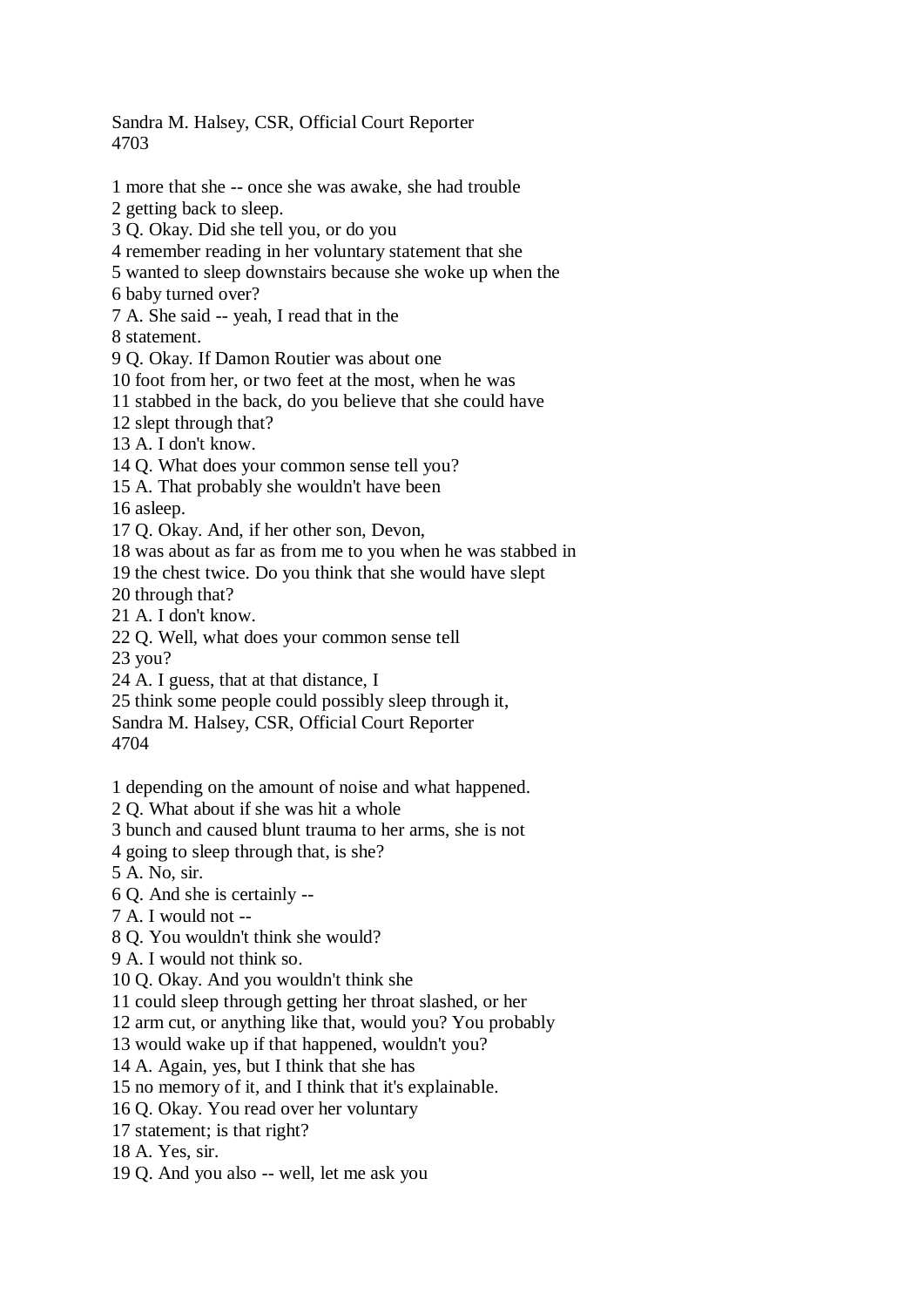20 this: Do you remember in the voluntary statement, her

21 making the statement that, in the middle of all this

22 commotion going on, with the children laying there

23 bleeding, Darin trying to administer CPR; do you have a

24 copy of it?

25 A. Yes, sir.

Sandra M. Halsey, CSR, Official Court Reporter 4705

1 Q. Okay. Good. Go to page 7. I'm

2 sorry, page 8, and in the middle there, you see the

3 sentence that starts out, "I then stood up and turned

4 around and saw glass all over the kitchen floor."

5 A. Well, I'm not sure where that is.

6 Q. Page 8, it should be up at the top.

7 A. Then holding a towel --

8 Q. Go to page 8. Is it the next one?

9 Let me check it out. No, that's too far. Here it is.

10 A. Okay.

11 Q. All right. Do you see where it says,

12 "I then stood up and turned around, and saw glass all

13 over the kitchen floor."

14 A. Yes, sir.

15 Q. That is part of the statement where

16 she is -- Darin has come down and is attending to Devon,

17 and she is calling 911; is that right?

18 A. That is my understanding.

19 Q. All right. And then, the next

20 sentence is, "I tried to glance over to see if anything

21 was out of place, and if anything was missing."

22 A. Yes.

23 Q. Okay. And she told you on the 911, I

24 believe it is apparent on the 911 tape, she says,

25 "Nothing is touched, nothing is touched," one time in

Sandra M. Halsey, CSR, Official Court Reporter

4706

1 there; is that right?

2 A. I don't remember hearing that

3 statement.

4 Q. Okay. Does it seem strange to you,

5 that a mother that is witnessing all this, was woken up,

6 her children are stabbed, and her husband is trying to

7 administer aid, and she starts taking an inventory, to

8 see if items are missing; does that seem like strange 9 behavior to you?

10 A. Well, again, human behavior, people do

11 a lot of different things, and focus on a lot of

12 different things when things are happening.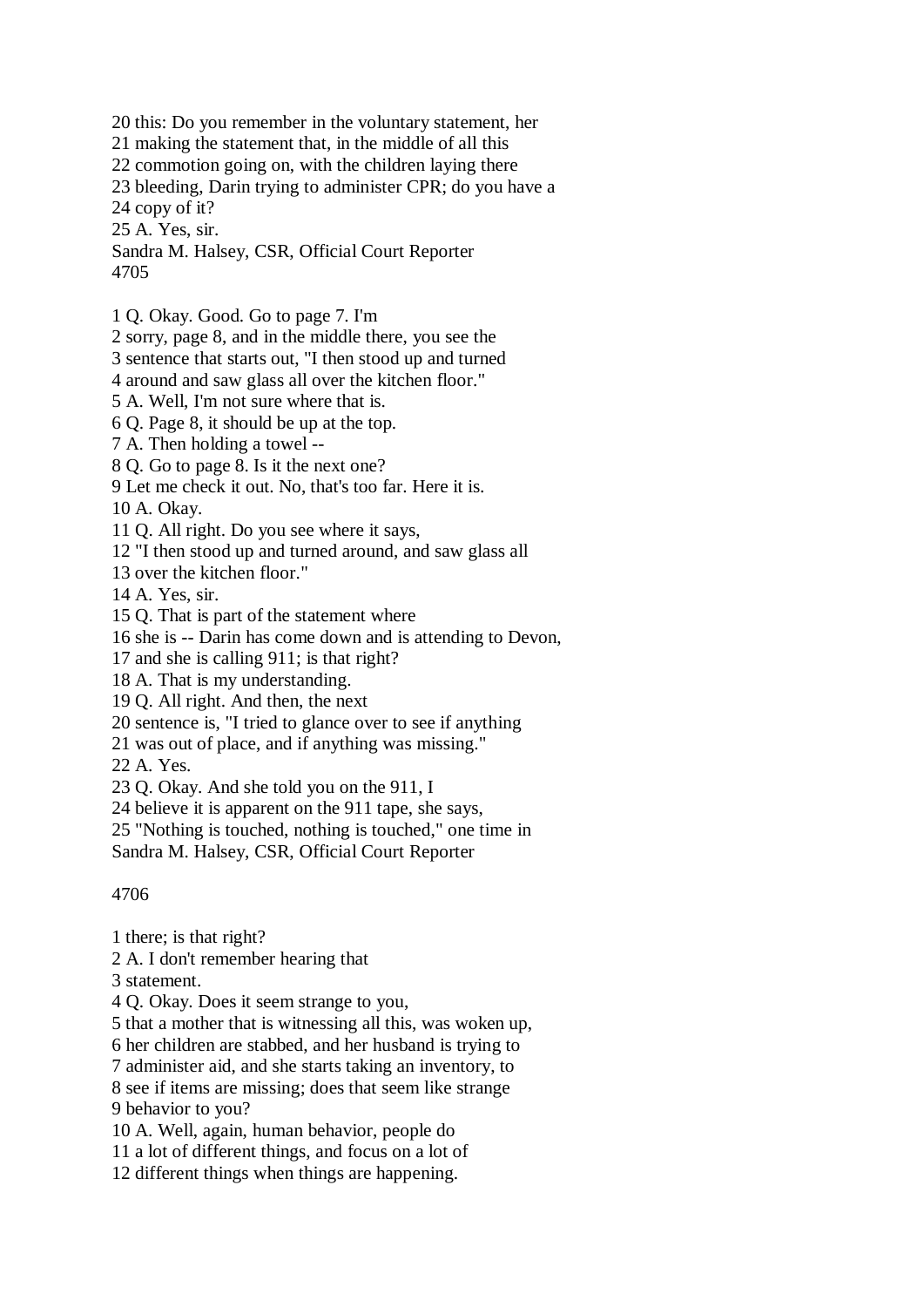13 My view of the situation is, and her

14 description of it repeatedly to me was that that may have

15 been like a split second kind of look, or later on

16 something that she kind of thought about, but her main

17 concern was the boys and their, you know, being hurt.

18 Q. Well, but we know from her statement

19 that at one time during that scenario, her concern was,

20 she wanted to see if any of her items were gone.

21 A. Well, again, if you are looking

22 around, or if you are just glancing at a room, you might

23 just glance and make a statement about that.

24 Q. So you think that is a normal

25 reaction?

Sandra M. Halsey, CSR, Official Court Reporter 4707

1 A. To glance at a surrounding when you 2 are --

3 Q. Well, are you assuming that she just

4 glanced at the surrounding?

5 A. Yes.

6 Q. Okay. Do you recall on the 911 tape

7 her saying about the knife, "Oh, I picked it up. Maybe

8 we could have gotten prints off of that."

9 A. The way I remember the tape, is

10 hearing the operator saying, "Don't pick up or don't

11 touch that, and then her saying, 'Oh I picked it up.'"

12 Q. Okay. Do you have a copy of the

13 transcript or did you just listen to it?

14 A. I just listened to it.

15 Q. Okay. Let me show you what has been

16 marked as State's Exhibits 18-E, and I will let you start

17 looking at page 9.

18 A. All right.

19 Q. And if you will go over to the next

20 page, do you see where she starts talking about picking

21 up the knife?

22 A. Yes.

23 Q. Okay. Now, at that point, actually

24 the 911 operator was saying: "You need to let the police

25 officers in the front door," is that right? At least,

Sandra M. Halsey, CSR, Official Court Reporter

4708

1 according to that document.

2 A. Yes.

3 Q. Okay. And then her response is, "His

4 knife was lying over there, and I already picked it up";

5 is that right?

6 A. Well, I see it, but it is printed as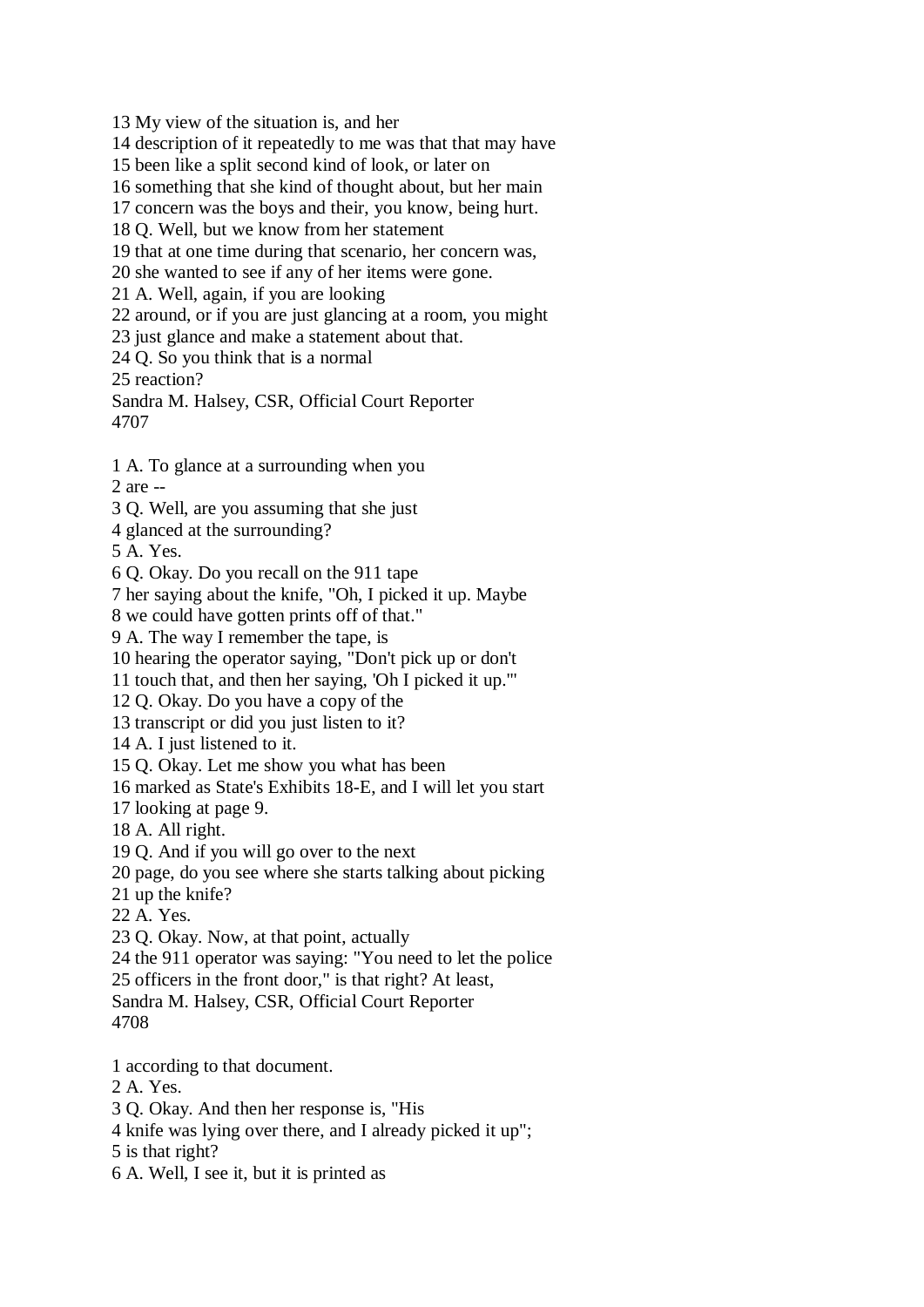7 unintelligible --

8

9 MR. DOUGLAS MULDER: Judge, this is --

10 we will object --

11 THE COURT: Just a minute, ma'am.

12 MR. DOUGLAS MULDER: Judge, this is

13 misleading and this is out of context, and he knows that.

14 He knows that there are a number of

15 conversations going on at that same time, that a police

16 officer is already there, and she's talking to the police

17 officer, and she is talking to her husband, and she is

18 talking to 911.

19 THE COURT: What is your legal

20 objection?

21 MR. DOUGLAS MULDER: Well, that is my

22 objection.

23 THE COURT: Okay. Overruled. Go

24 ahead.

25 MR. DOUGLAS MULDER: He has misadvised Sandra M. Halsey, CSR, Official Court Reporter 4709

1 the witness as to the circumstances.

2 MR. TOBY SHOOK:: I'm not trying to

3 misadvise you, Doctor. It comes up several times.

4 THE WITNESS: Yes.

5 THE COURT: Go ahead, continue.

6

7 BY MR. TOBY SHOOK:

8 Q. Now, I just want to talk about the

9 time she talks about getting prints. That only comes up

10 once.

11 A. Yes.

12 Q. Okay. And then, the operator says,

13 "Okay, it's all right. It's okay." And then, it says,

14 female caller, "God, I bet we could have gotten the

15 prints maybe, maybe."

16 Do you think that is normal behavior

17 for a mother on the 911 call, talking to an operator,

18 while her children are lying there dying?

19 A. Well, I think it is in the realm.

20 Again, I listened to the whole tape, and the whole

21 conversation sounds very in the realm of appropriateness,

22 or of a mother with two dying children.

23 Q. Okay. So, you think there was nothing

24 inappropriate, or abnormal, or strange about that comment 25 at all?

Sandra M. Halsey, CSR, Official Court Reporter

4710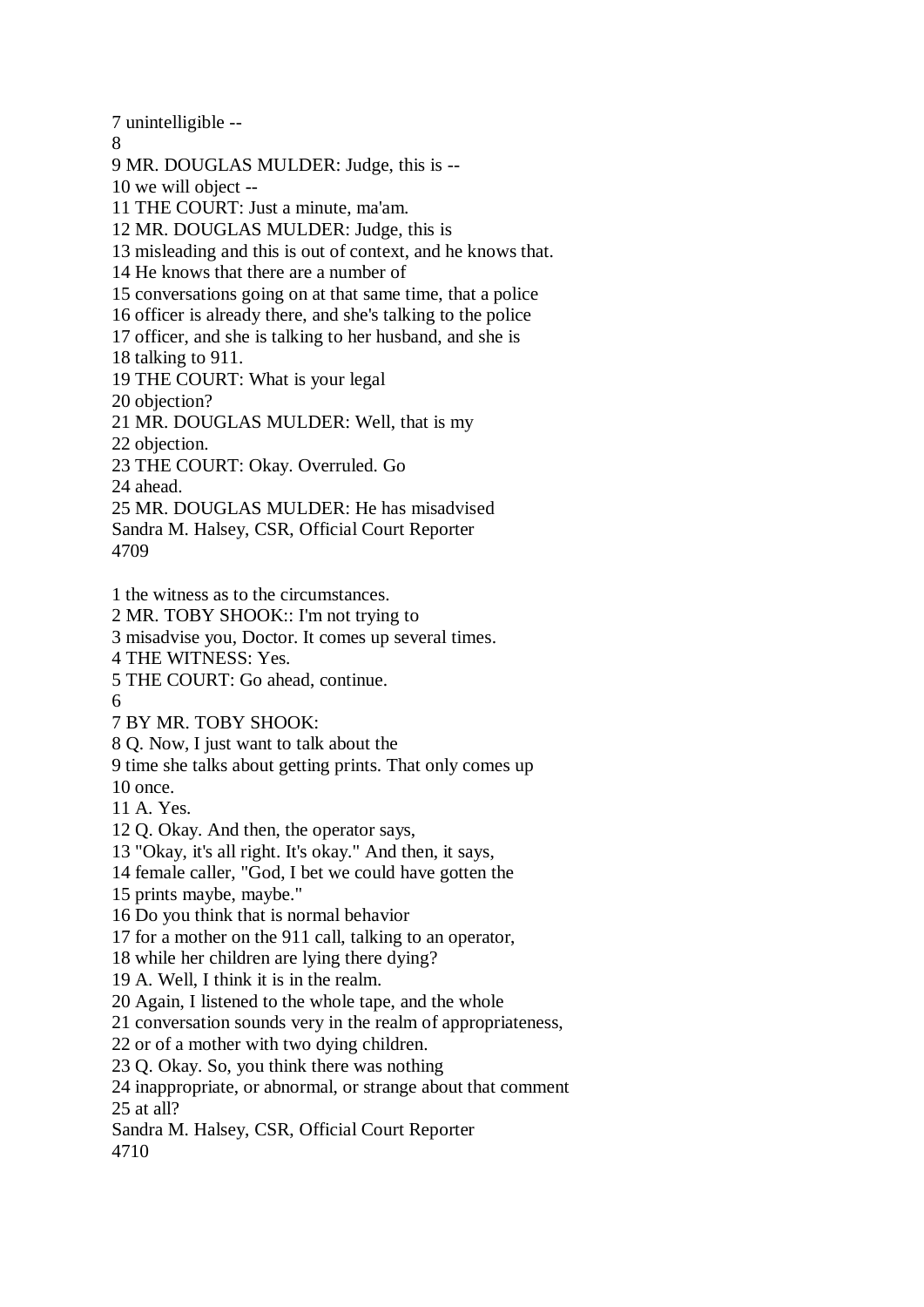1 A. Not in the whole context of the 911

2 call, no, sir.

3 Q. Okay. What did she tell you about --

4 what her suicide was all about? The May 3rd suicide

5 attempt.

6 A. Well --

7 Q. Or contemplation of suicide.

8 A. Well, it wasn't an attempt. Again,

9 her description of it was that she was just feeling kind

10 of somewhat overwhelmed. That, she had, I guess, bought

11 some over-the-counter pills and she was thinking about

12 taking them. That she started writing out the note, but

13 then she didn't think she could do it. Or thought about

14 writing it, I don't remember which, but in the event, she

15 called her husband, and essentially told him that, "You

16 need to come home. I'm feeling really bad."

17 And he came home, and they cried, and

18 talked and things got better very shortly after that.

19 Q. Okay. And, did she tell you that the

20 first time you talked to her, when you saw her in jail

21 back on June the 20th?

22 A. Well --

23 Q. Let me get some of that stuff out of

24 your hands.

25 A. When, I saw her, pretty much, I

Sandra M. Halsey, CSR, Official Court Reporter

4711

1 think -- whenever you are interviewing someone, like, as

2 far as in jail, to assess if they are suicidal. What I

3 always do, that first interview is a little longer, is

4 you ask them about past suicide attempts. I didn't know,

5 I mean, I wasn't privy to any of the police things, so

6 just in my regular talking to her as an inmate, I asked

7 her if she had ever -- was she suicidal now, and she said

8 no, and -- that -- and I asked her if she had ever

9 thought of -- or if she had ever had any other suicide 10 attempts.

11 And she said no, she had not had an

12 attempt, but that she had thought about suicide. And,

13 she again, this is her just talking to me as a jail

14 psychiatrist, that she felt tired and upset, and that she

15 actually bought some over-the-counter pills, but wrote a

16 note and knew she couldn't do it, she called her husband,

17 he came home, they talked and cried, and she felt better,

18 and that the depression was gone after -- totally gone by 19 a month.

20 She said things were better. She

21 talked about them starting to do things as a family.

22 Doing things I mentioned -- or she mentioned I remember,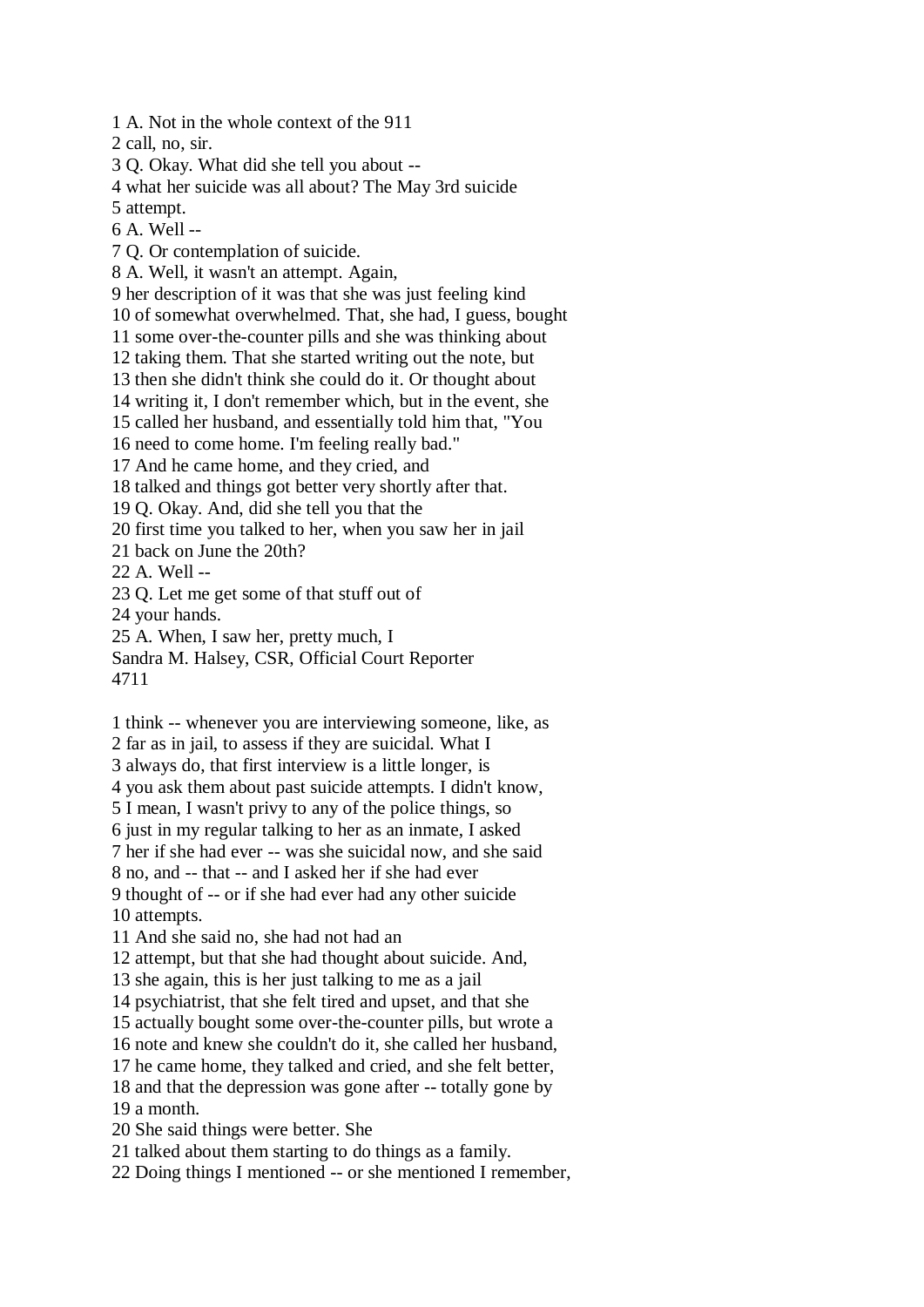23 roller blades. She denied -- I asked her, then I asked 24 her, "Do you know anybody that has actually killed 25 themselves?" Sandra M. Halsey, CSR, Official Court Reporter 4712

1 Again, that is a question you ask,

- 2 because it increases their risk factor.
- 3 Q. Okay. And, you are referring to your
- 4 notes that you made?
- 5 A. Yes, sir.
- 6 Q. Made there?
- 7 A. Yes, sir.
- 8 Q. If I could see those for just a
- 9 moment?
- 10 A. Yes, sir.
- 11 Q. The documents here, State's Exhibit
- 12 145, your notes from all of your visits, are included in
- 13 all of that; is that right?
- 14 A. Yes, to my knowledge they are.
- 15 Q. From what you have seen; right?

16 A. Yes, sir.

- 17 Q. And then I guess, the two other
- 18 psychiatrists, their notations are contained in here?
- 19 A. Yes.
- 20 Q. And then I believe there are some
- 21 nurses notations also; is that right?
- 22 A. Yeah, in the way you have the
- 23 documents put together, in the actual chart, the way it
- 24 is, is the doctors' notes are on blue sheets and they are

25 separate from the nurses' notes.

- Sandra M. Halsey, CSR, Official Court Reporter 4713
- 1 Q. Okay.
- 2 A. Which are on, I think, white sheets.
- 3 Q. But they are all kept together, are

4 they not?

- 5 A. Yes, but they are not in -- again they
- 6 are separated out. The doctors, from day one to the
- 7 current date are in one place, and then the nurses, from
- 8 day one to the current are in another place. They are
- 9 not like blue, white, blue, white pages.
- 10 Q. They are all regular business records
- 11 for the stuff that you do when you see --
- 12 A. Yes, sir.
- 13 Q. Patients out there?
- 14 A. Medical records.
- 15 Q. Medical records?
- 16 A. Yes, sir.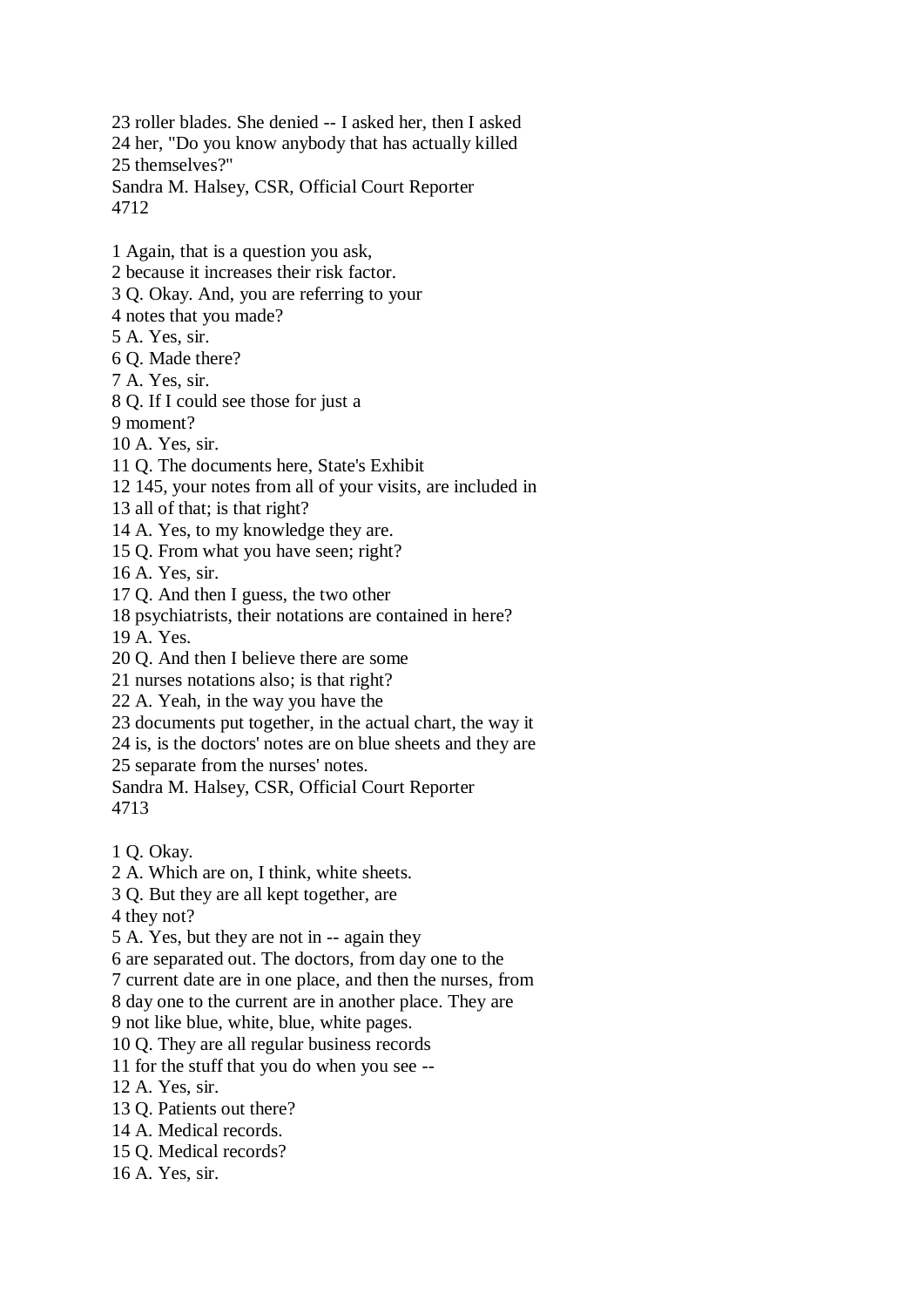17 Q. You use business records. Okay. But 18 they are all kept in the regular course of you and the 19 other doctors and the nurses duties; is that right? 20 A. Yes, sir. 21 Q. Okay. And, they are on the Dallas 22 County medical records sheets that -- the information 23 that you usually put it on; is that right? 24 A. Yes, sir. 25 Q. And all of these records here are all Sandra M. Halsey, CSR, Official Court Reporter 4714 1 related to Darlie Lynn Routier; is that right? 2 A. That is my understanding, I mean, yeah 3 if they have got a name on it, I assume, yes. 4 Q. Okay. 5 6 MR. TOBY SHOOK: We will offer all of 7 State's Exhibit 145 at this time, Judge. 8 MR. DOUGLAS MULDER: Judge, again we 9 don't have any objection to the notes that Dr. Clayton 10 took on there, but we're not going to agree -- A: We 11 have not read it; and, B: We are not going to agree to 12 some notes that -- 13 THE COURT: Well, take time to read it 14 right now. 15 MR. DOUGLAS MULDER: This may take 16 some time -- 17 THE COURT: All right. 18 MR. DOUGLAS MULDER: Well, Judge, one 19 other thing, she is not the custodian. She is not the 20 proper person to support this. 21 THE COURT: Well, then my ruling is, 22 if she is not the custodian, I am going to let in those 23 records that she can identify. I think I have made that 24 clear. And the others, they can question her about them, 25 but we're not going to admit those. Sandra M. Halsey, CSR, Official Court Reporter 4715 1 She is not the custodian of the 2 records, and so, I think we have already admitted those, 3 and she has said that -- the Doctor has said that she can 4 identify, and the others will not be admitted at this 5 time. 6 So, what else do we have to rule on? 7 Let's move on. 8 MR. DOUGLAS MULDER: All right. 9

10 BY MR. TOBY L. SHOOK: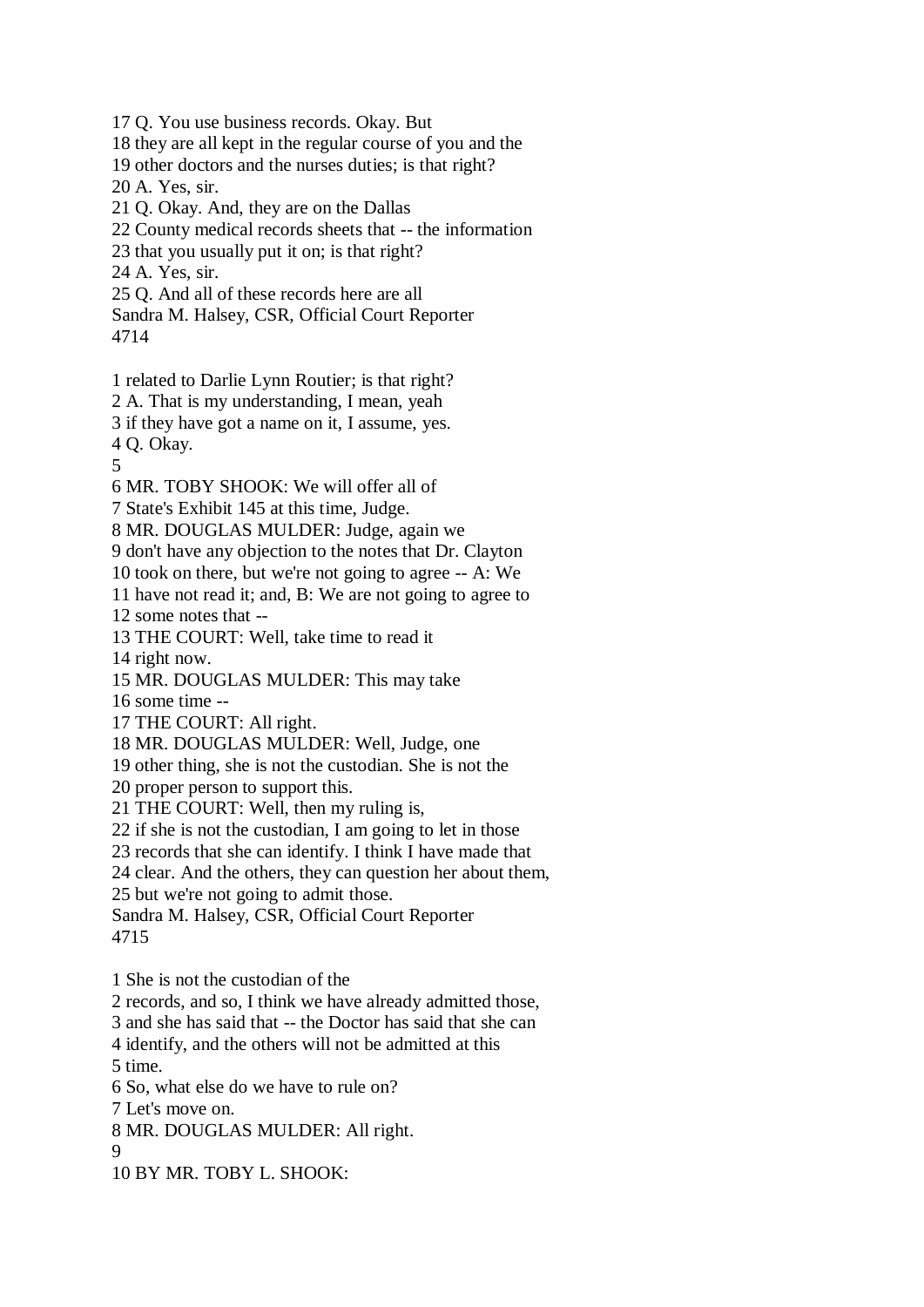- 11 Q. All right. Well, let me show you the
- 12 first page here. Those are some nurses' notes taken on
- 13 the 18th of June; is that right?
- 14 A. Yeah. Again, I don't feel like -- I
- 15 don't fell confident in talking about anything but the
- 16 notes that I know I wrote, because --

17

- 18 THE COURT: All right. That's fine.
- 19 MR. DOUGLAS MULDER: Well, Judge, he
- 20 is try to do indirectly what he cannot do directly.
- 21 THE COURT: I understand all of that,
- 22 and the ruling stays the same. Let's move on to
- 23 something else, Mr. Shook.
- 24
- 25

Sandra M. Halsey, CSR, Official Court Reporter 4716

- 1 BY MR. TOBY L. SHOOK:
- 2 Q. Do you think that someone might have
- 3 slipped something in there, Doctor?
- 4 A. No, I just don't know that -- I am not
- 5 familiar with that part of the record, but I do recognize
- 6 my own writing.
- 7 Q. Well, let's stick just to your notes.
- 8 Okay?
- 9 A. Okay.
- 10 Q. First of all, when you first saw --

11

- 12 THE COURT: We are going to continue
- 13 with this witness, ladies and gentlemen, if we can
- 14 possibly finish today.
- 15
- 16 BY MR. TOBY L. SHOOK:
- 17 Q. When you saw her on the 20th, you
- 18 didn't feel any need to prescribe antidepressants, or any
- 19 other medication at that time, did you?
- 20 A. I don't know -- feel any need, I
- 21 thought that her -- as far as treating, I guess, my
- 22 medical opinion, as far as treating depression, is that
- 23 you don't necessarily treat someone for major depression,
- 24 when they have just undergone a traumatic event. Because
- 25 that is appropriate to have a depressed mood, and grief
- Sandra M. Halsey, CSR, Official Court Reporter 4717
- 1 and sorrow. So -- 2 Q. Did you prescribe any antidepressants 3 or medications at that time?
- 4 A. No, I did not.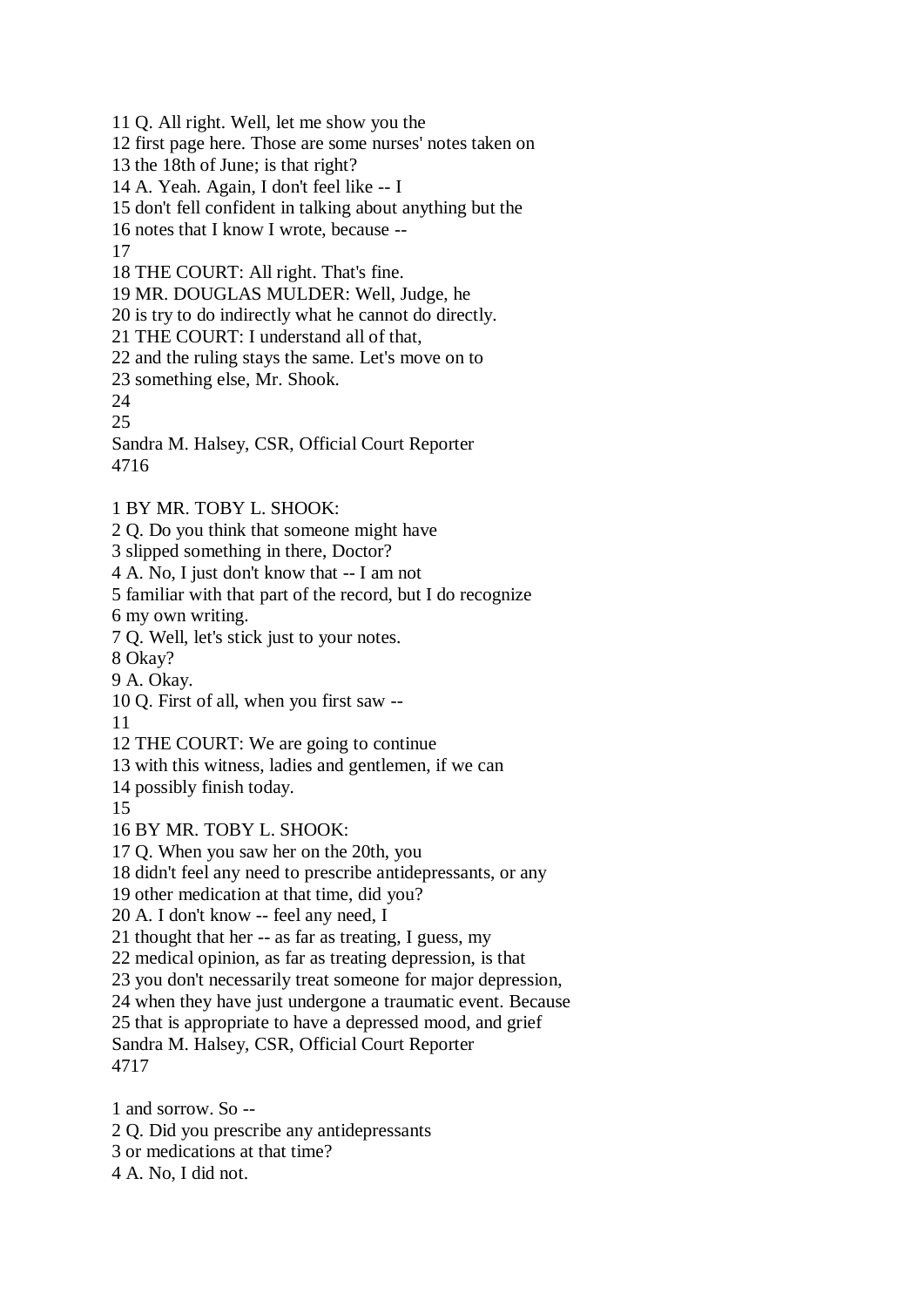5 Q. Okay. She was able to sleep and eat 6 okay at that time, wasn't she? 7 A. She again, she -- her eating, she 8 described as fair. She said her sleeping was -- I guess 9 I wrote okay. Again, I think I was assessing it in the 10 context of the situation. Most people don't go to sleep 11 and -- but she was having -- or getting some sleep. 12 Usually the way the jail works and just after any 13 traumatic situation it is within an hour or two, and then 14 another hour. But -- I assessed her sleeping as 15 appropriate for the situation. 16 Q. Okay. And, you have not seen all of 17 this tape that was taken by Channel 5 out at the grave 18 site, called the Silly String party, have you? 19 A. No, I have not. 20 Q. Okay. But you say that that is an 21 appropriate grief response. That is appropriate 22 behavior; is that right? 23 A. Well, the events surrounding it have 24 been described to me by Mrs. Routier, her husband, her 25 mother, and I guess I have heard various comments, or Sandra M. Halsey, CSR, Official Court Reporter 4718 1 seen various comments other people have made about it in 2 the paper, and the description.

3 Q. But you have not seen it yourself;

4 right?

5 A. No, I have not seen the whole thing,

6 no, sir.

7 Q. It has only been described to you by

8 the defendant, her husband, and the mother?

9 A. And the news media.

10 Q. And the news media?

11 A. Yes, sir.

12 Q. And, you think that that is

13 appropriate behavior what went on out there?

14 A. Well, again, I don't think it's -- I

15 don't think you can say what is appropriate and not

16 appropriate in grief situations. I think everybody

17 grieves differently, and that, if people were at an Irish

18 wake, or something like that, that some people might

19 think it was inappropriate.

20 I think it's in the realm of normal

21 grieving. And I know that Mrs. Routier is on trial for

22 murder, but everybody else there is not, so obviously,

23 they were, you know, grieving in the same type of way

24 that she was.

25 Q. And, how much are you paid for your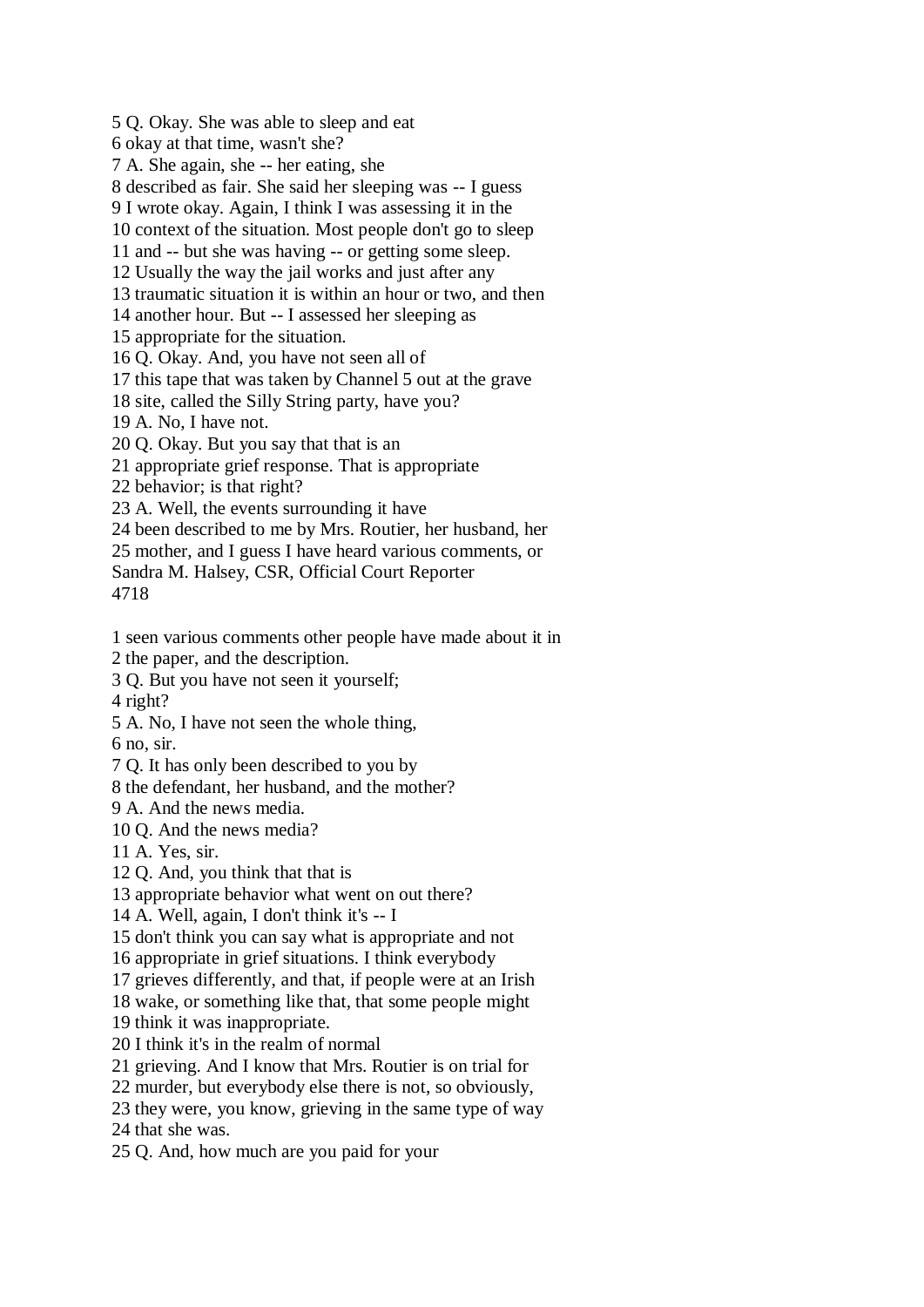## Sandra M. Halsey, CSR, Official Court Reporter 4719

1 work that you have done? 2 A. I'm paid an hourly fee. 3 Q. How much is that? 4 A. Two hundred and fifty dollars an hour. 5 Q. Okay. Are you paid any more while you 6 testify? 7 A. No, sir, it's my -- I bill, actually 8 I'm kind of in the middle of the road for forensic 9 psychiatrists. Some of the other ones bill up to three 10 hundred and fifty to four hundred dollars an hour. 11 But, I bill for my time, no matter 12 whether it's reviewing records or testifying, it's all a 13 part of my time. So I bill the same amount. 14 Q. And what is your total bill for this 15 case going to be? Do you have that totaled up yet? 16 A. No, I don't. I have not -- I have not 17 totaled it up. My secretary bills monthly, and I don't 18 even know if she has sent out the bill for December. 19 Q. Okay. 20 A. And I know she has not sent it out for 21 January, because it's not over yet. 22 Q. Okay. As far as the categories you 23 were going over that Mrs. Routier doesn't fit into. One 24 was revenge; is that right? Or what was that category 25 called? Sandra M. Halsey, CSR, Official Court Reporter 4720 1 A. I think specifically, retaliation or 2 spousal revenge. 3 Q. Spousal revenge. 4 A. Yes. That was Dr. Resnick's category. 5 Q. Okay. And, of course, your 6 information about their relationship comes from Darin

7 Routier and Darlie Routier; is that right?

8 A. Well, also, the mother-in-law.

9 Q. Okay.

10 A. And then her mother.

11 Q. And her mother?

12 A. Yes.

13 Q. So as far as whether there is any

14 problems in their relationship, and what was going on,

15 you have to depend on those people to give you the

16 accurate information; is that right?

17 A. Yes.

18 Q. Okay. And did she tell you that they

19 had been fighting that night, that Wednesday night?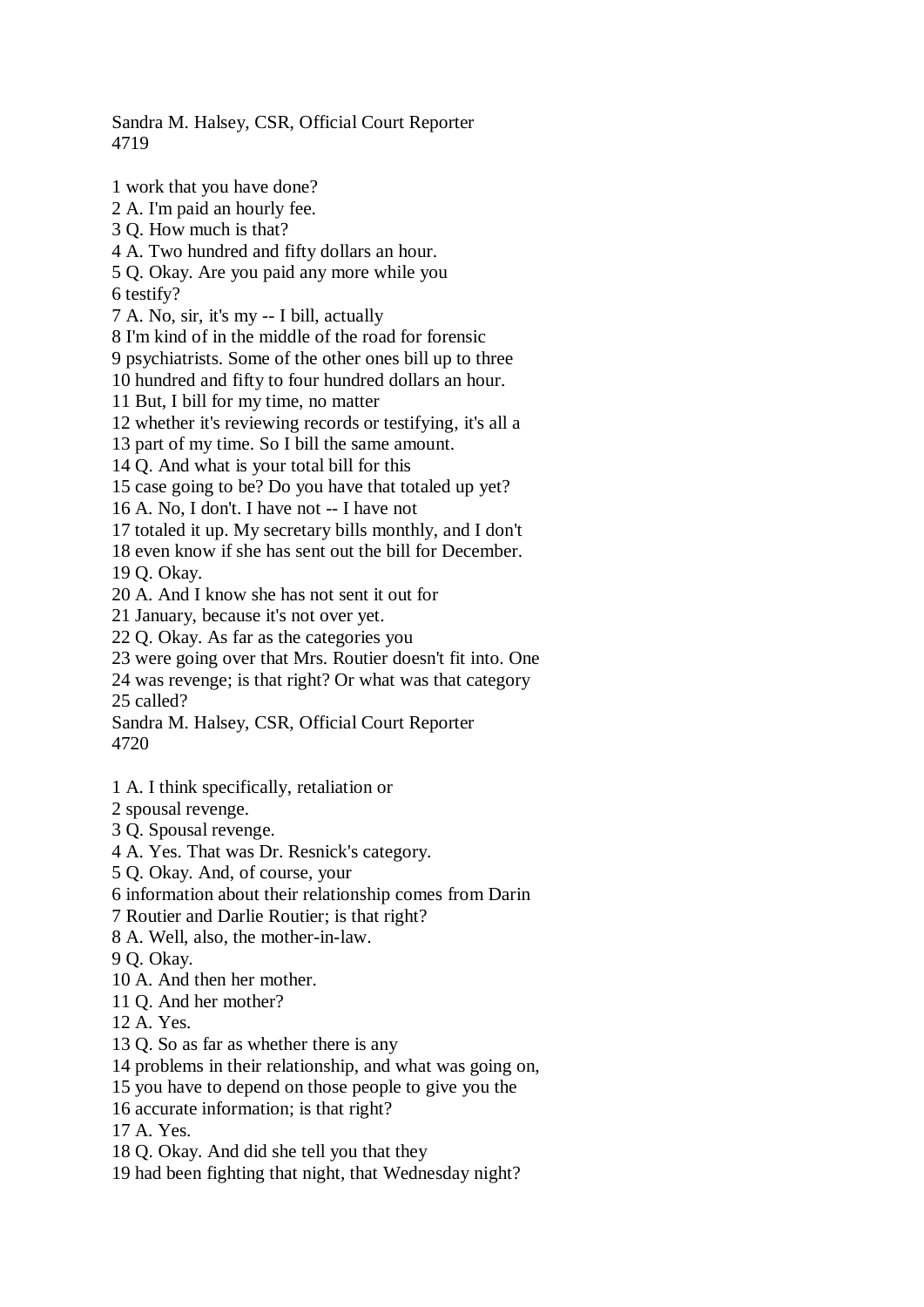20 A. She -- yes, I mean, again, throughout

21 the whole, I guess, 12 and a half hours, she has been

22 very forthright and honest about their problems, their

23 lumps and bumps in the marriage.

24 Q. What were they fighting about?

25 A. She was upset because he -- his Jaguar

Sandra M. Halsey, CSR, Official Court Reporter 4721

1 had been breaking down all the time, and I guess what had

2 kind of culminated it, was that he had left it somewhere,

3 and the man had called her that afternoon, and kind of

4 been rude to her, about having Darin come get the Jaguar.

5 People kind of described Darin, or the

6 people that I have interviewed, as someone that you kind

7 of have to tell him several times to do something before 8 he does it.

9 So, she was kind of aggravated she

10 stated because he hadn't -- he didn't take care of the

11 Jaguar and here she was having to deal with this man

12 calling her up and being rude, while she had her kids,

13 and, you know, neighborhood kids and everybody in and out 14 of the house.

15 Also, she was a little bit upset

16 because Darin was taking her -- I guess she had a

17 Pathfinder, and that kind of was leaving her and the

18 kids, and they were wanting to go do things and run

19 around, now that school was out. And so, she was upset 20 about that.

21 And, then also, they had a boat that

22 they had not really used in a long time, and because of

23 now that they had the baby, she said that she wasn't

24 planning on using it. I guess, because they wouldn't

25 take the baby out to the lake, and so, she felt like that

Sandra M. Halsey, CSR, Official Court Reporter 4722

1 something needed to be done because here they had this 2 car that wasn't working too well, that was going to cost 3 them money to fix, and here they had this boat that was 4 not working well, that was going to cost them money to 5 fix, and both of these were kind of Darin's deal, and she 6 wanted him to -- I guess, my understanding was that she 7 wanted him to make a decision and get something done. 8 Darin, you know, they argued back and

9 forth, they argued, and she stated that kind of -- and he 10 also stated that what kind of came out of it was that he 11 was going to fix the boat, and then sell it because they 12 weren't going to use it, and then get the car fixed, and 13 then consider buying more reliable than a Jaguar, a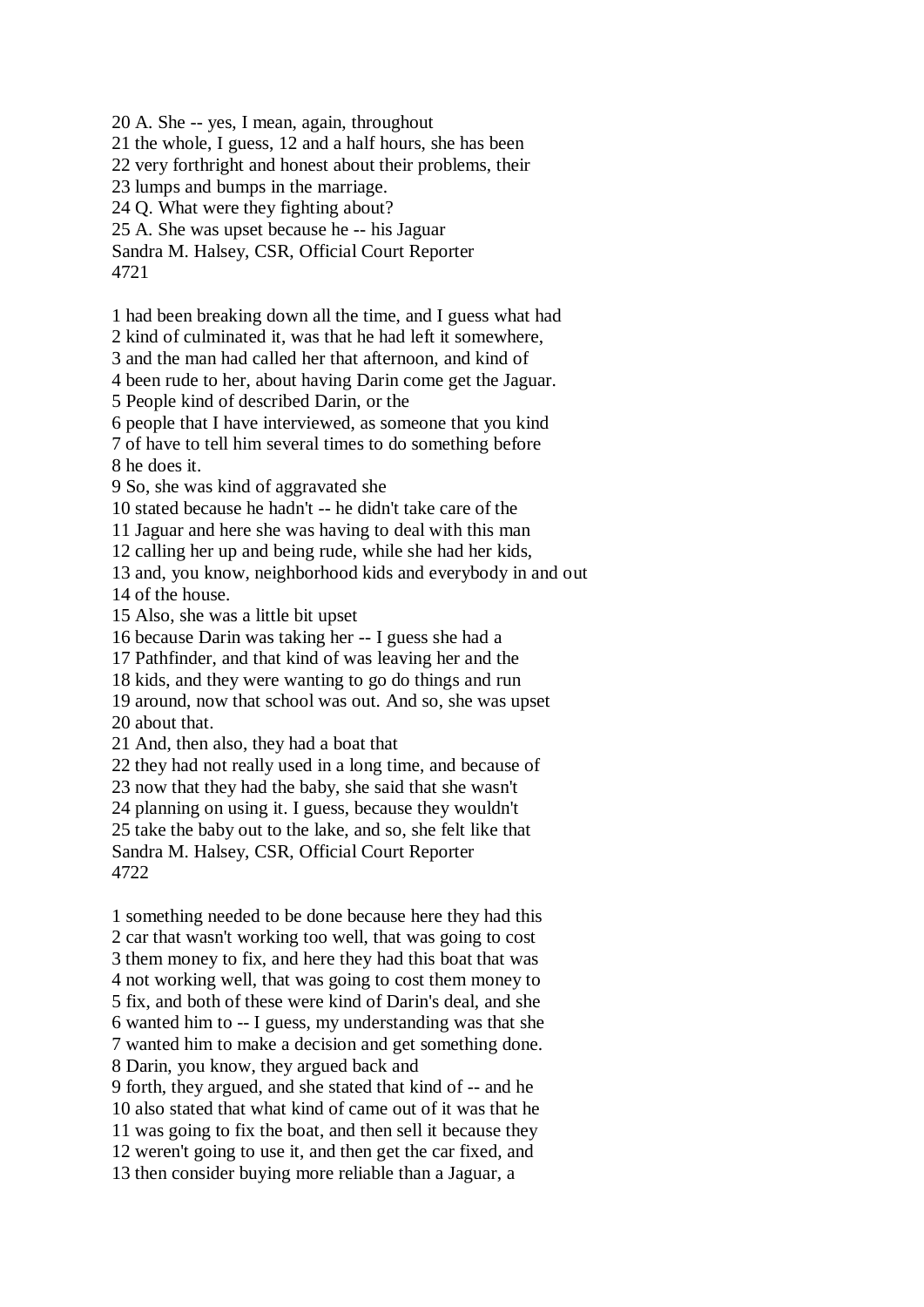14 little more reliable means of transportation. 15 Q. And, do you believe that they had a 16 very happy relationship from what they told you? 17 A. Yes, I do. 18 Q. Okay. And, you believe Darlie when 19 she tells you that she can't remember any of this that 20 happened? 21 A. Yes, I do. 22 Q. Okay. But you were not present at the 23 house during any of this, were you, Dr. Clayton? 24 A. No, sir, I was not. 25 Q. And you were not present at the house Sandra M. Halsey, CSR, Official Court Reporter 4723 1 during the month leading up to this, and saw how their 2 relationship was personally, did you? 3 A. No, I did not. 4 Q. Okay. But you trust and believe the 5 versions of what they have told you? 6 A. And, also, I guess his mother, and 7 then also her mother. Yes, sir. 8 Q. Okay. 9 A. Again, they -- I don't want to 10 mislead that they -- either one of them told me 11 everything was perfect and they never had arguments or 12 fights. I think that both of them, which is one of the 13 reasons that I tended to believe them, did admit, to 14 fights and disagreements, and you know, problems that 15 regular married people have in their relationship. 16 And I think also, his mother and her 17 mother both were very much the same way, in that they 18 didn't paint this couple as just being the perfect 19 idyllic couple, but they were just a normal, happy, 20 married couple, with problems that came up, and 21 disagreements, and faults and weaknesses and that sort of 22 thing. 23 But, everybody, again, I feel like was 24 very forthright and truthful in their descriptions of 25 them. Sandra M. Halsey, CSR, Official Court Reporter 4724 1 Q. Okay. What it boils down to is this, 2 I guess: It happened one of two ways, some stranger came 3 in and did this horrible killing; or, you have been 4 fooled by the defendant and she did it? 5 A. Well, I think there is another

6 possible explanation is that, maybe this wasn't -- and I

7 know that both of them have told the police, on numerous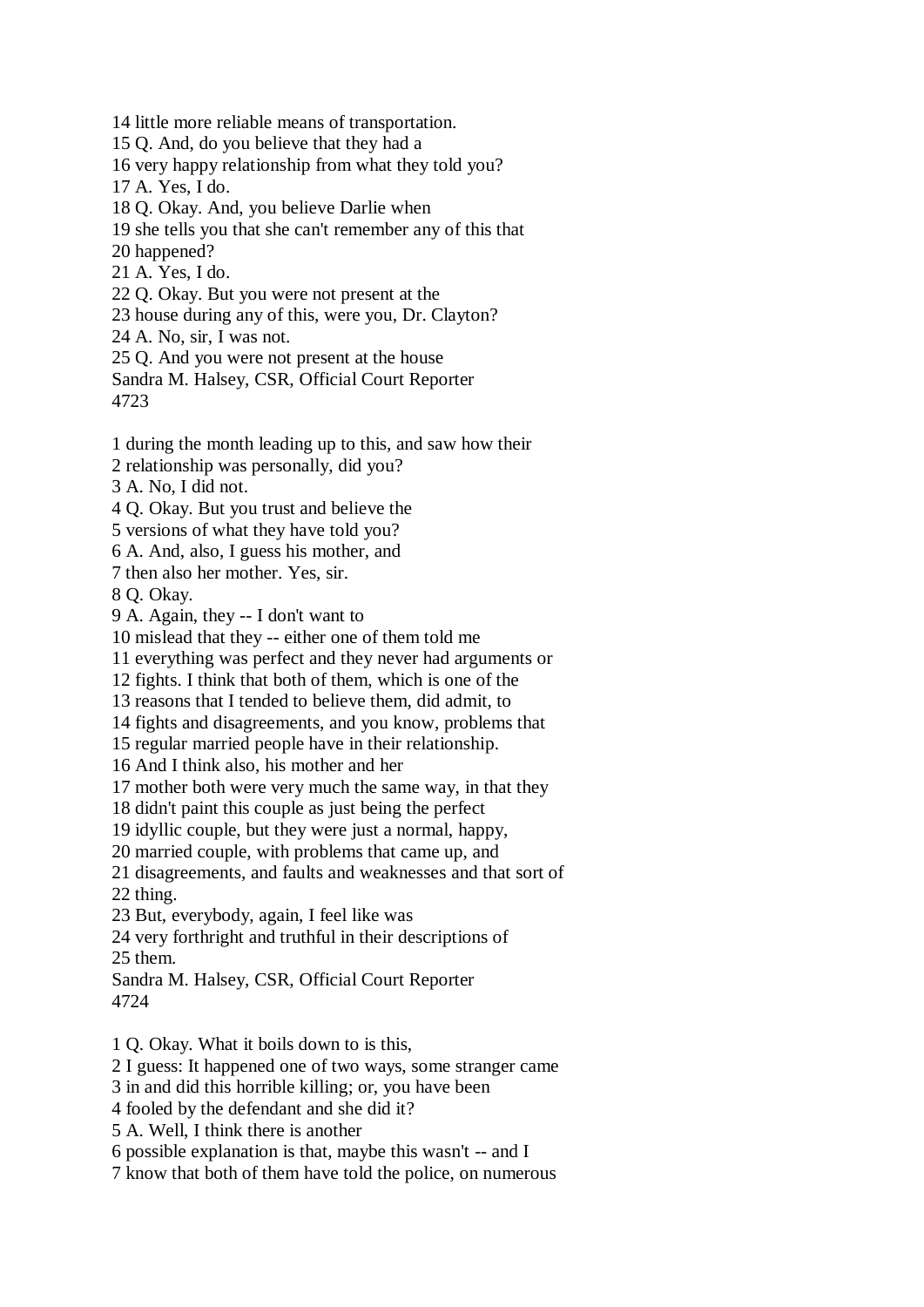8 occasions that there were some different individuals that 9 might have had some motive.

10 Q. Who are these people?

11 A. They're -- I guess, a man that had

12 worked around where they did at the shop. I guess his

13 name is Glenn. And that he had made threats against

14 them, and he had allegedly kind of come on to Basia.

15 His wife had called up Darlie, and

16 talked to her, and Darlie had told the man's wife, call

17 Basia, and I guess Basia told the man, yes, that he had

18 made threats to come on to her, and, that this man --

19 Q. Let me stop you there for a second,

20 and I will let you continue. Who was telling you this

21 about this man named Glenn?

22 A. Both Darlie and Darin.

23 Q. Okay. Okay. And this is a man that

24 threatened them, you say, or they told you that -- Darlie

25 told you this man named Glenn had threatened her?

Sandra M. Halsey, CSR, Official Court Reporter

4725

1 A. Yes, that he had made some threats,

2 and she also told me that she had told the police

3 detectives about this.

4 Q. When did she say she told the police

5 detectives this?

6 A. From the very beginning, it's my

7 understanding.

8 Q. Did she think that this man was the

9 one that came in there?

10 A. She didn't identify him as being a --

11 specifically, but she thought that he might have -- he --

12 you know, he was someone with possibly a motive, because

13 he had just gotten a divorce and lost his rights to his

14 kids, essentially because of this whole deal with his

15 wife and Basia and Darlie, not -- I guess not lying for

16 him.

17 Q. Okay. And so, she says she told the

18 police that this man, Glenn, might be the one?

19 A. Yes. And she said that, I guess, a

20 couple of weeks prior to the murder the divorce was

21 final, he had lost custody of his little boy, he

22 supposedly has a history of being somewhat physically

23 abusive, and had been arrested several times for

24 fighting, and that a lot of people are afraid of him

25 because of his temper.

Sandra M. Halsey, CSR, Official Court Reporter 4726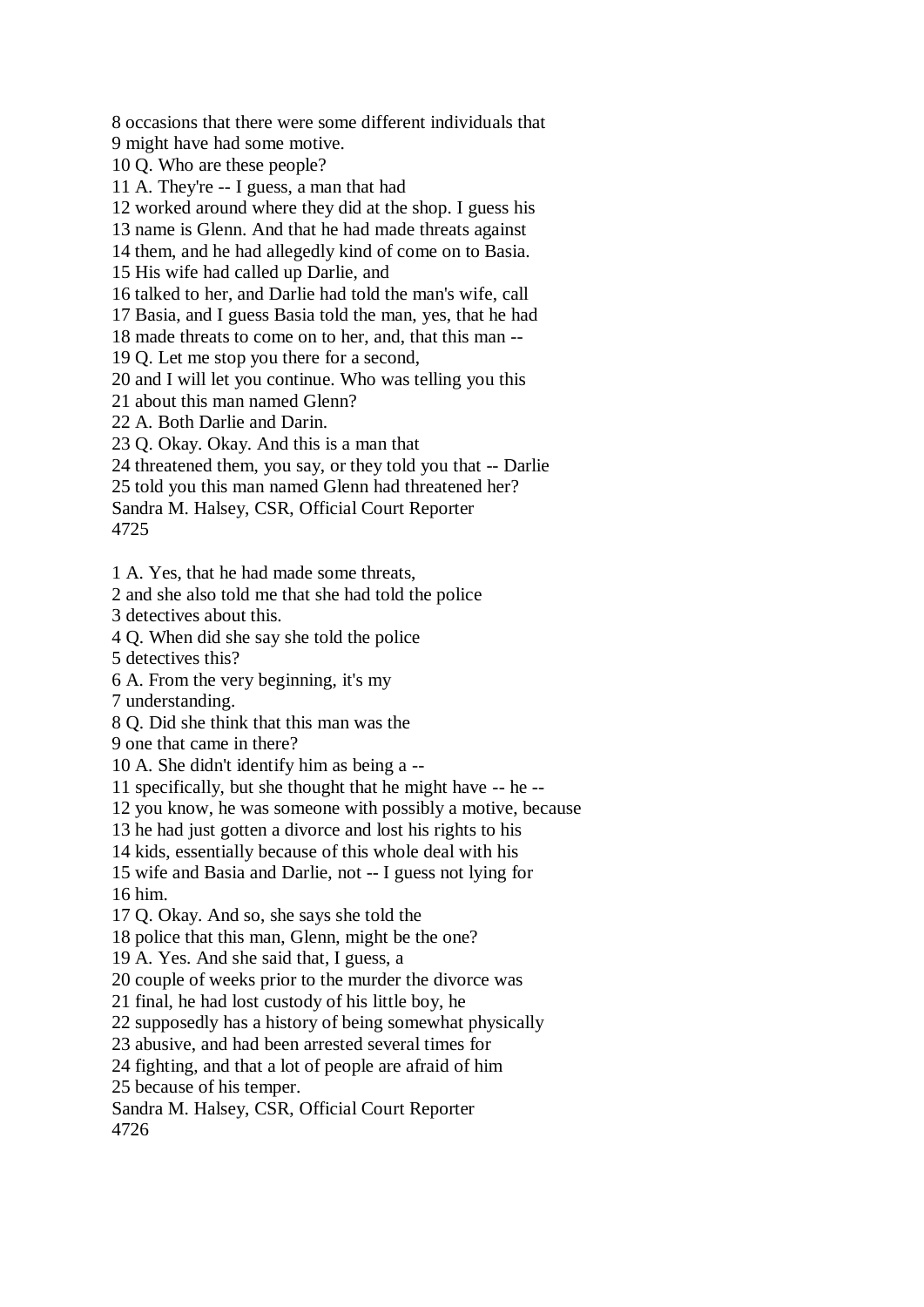1 Q. Okay. Does he look anything like the 2 man she saw leaving the house? 3 A. We didn't really go into that. I 4 mean, when I was talking about -- this is just more of 5 her expressing her frustration with the police not 6 looking at any leads. 7 Q. So she says that she told the police 8 that this man named Glenn has threatened me, and y'all 9 need to check him out? 10 A. Um-hum. (Witness nodding head 11 affirmatively.) 12 Q. Okay. Anyone else? Did she give 13 anyone else as a suspect? 14 A. Well, my understanding is that she 15 told, I guess, the detectives, Patterson and Frosch, 16 this. 17 Q. Okay. 18 A. And, I don't know about anybody since 19 then. 20 Q. Okay. That is the only one then? 21 A. The only police? 22 Q. The only suspect? 23 A. Oh, yes, that was the only -- yeah, 24 that was the one that she mentioned to me. 25 Q. Okay. Sandra M. Halsey, CSR, Official Court Reporter 4727 1 2 MR. TOBY SHOOK: That is all we have, 3 Judge. 4 THE COURT: Mr. Mulder. 5 MR. DOUGLAS MULDER: I'll be brief. 6 7 8 REDIRECT EXAMINATION **9** 10 BY MR. DOUGLAS MULDER: 11 Q. Frustrated with the police and their 12 investigation? 13 A. Yes, sir. 14 Q. All right. Just a thing or two, and I 15 will be brief. But when I first contacted you I told you 16 that I had just got into this case, a week or ten days, 17 or two weeks ago, or whatever. 18 19 MR. TOBY SHOOK: Judge, I will object 20 to the leading. 21 THE COURT: Well -- 22 MR. DOUGLAS MULDER: Well, Judge, they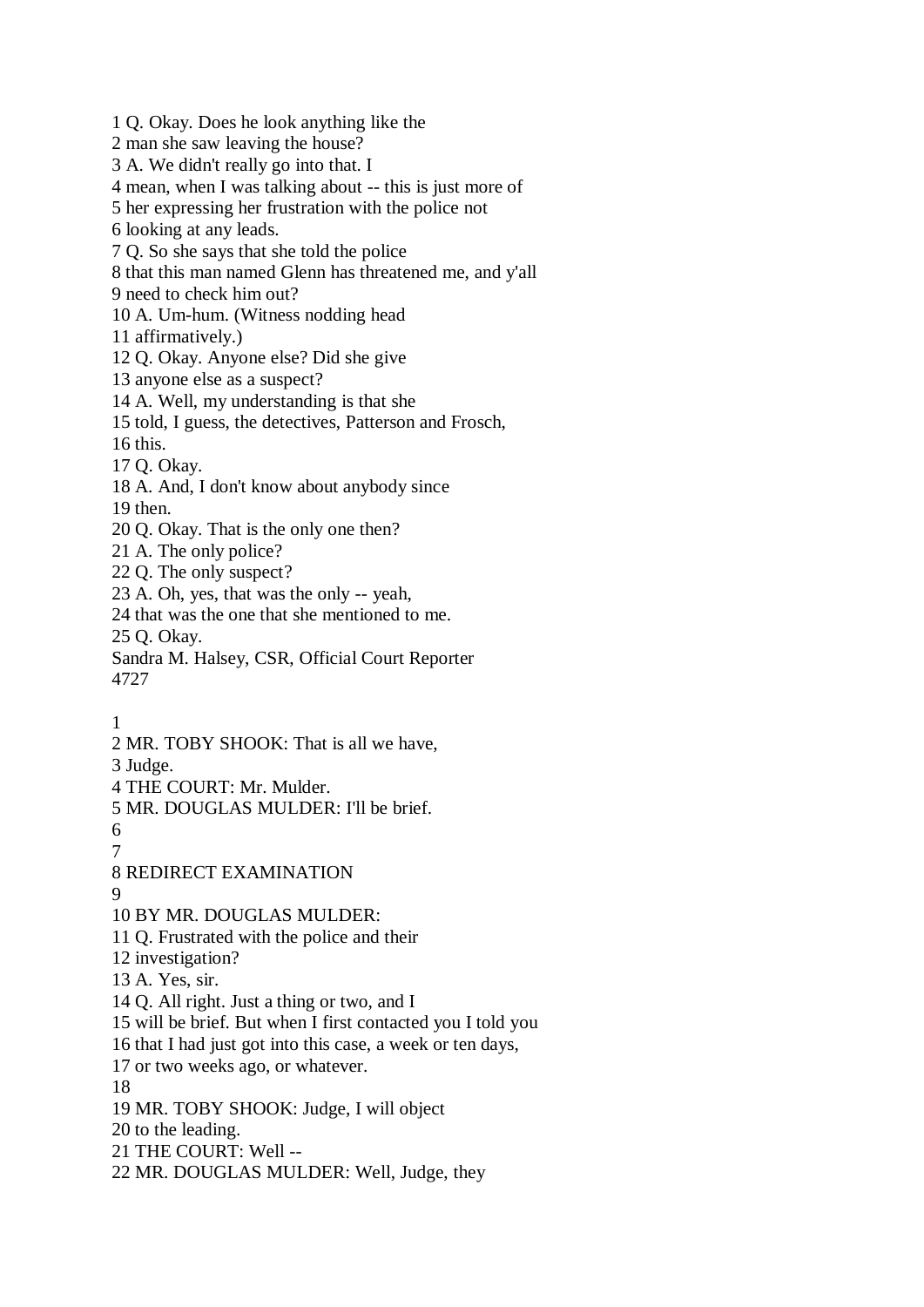23 brought it up. 24 THE COURT: Well, go ahead, Mr. 25 Mulder. I think that is offered merely, what is being Sandra M. Halsey, CSR, Official Court Reporter 4728 1 said, not for the truth of the matters asserted, but 2 let's just go ahead and be brief, Mr. Mulder. 3 4 5 BY MR. DOUGLAS MULDER: 6 Q. You understand that I had just 7 recently come into the case? 8 A. Yes, sir. 9 Q. All right. And, I told you that you 10 could see -- 11 12 MR. TOBY SHOOK: Judge, I will object 13 to that. That is hearsay. 14 THE COURT: I'll sustain that. 15 MR. DOUGLAS MULDER: Judge, this was 16 gone into. 17 THE COURT: All right. 18 19 20 BY MR. DOUGLAS MULDER: 21 Q. You set up the guidelines - - 22 23 MR. TOBY SHOOK: Judge, was that 24 sustained? 25 THE COURT: Mr. Mulder, phrase your Sandra M. Halsey, CSR, Official Court Reporter 4729 1 questions properly. 2 MR. DOUGLAS MULDER: Yes, sir. 3 THE COURT: All right, go ahead. 4 5 BY MR. DOUGLAS MULDER: 6 Q. You set up the terms under which you 7 wanted to see Darlie, did you not? 8 A. Yes, sir. 9 Q. And I agreed to them? 10 A. Yes, sir. 11 Q. You just said that you would tell the 12 truth, regardless of what it was? 13 14 MR. TOBY SHOOK: I will object to 15 leading and bolstering. 16 THE COURT: I will sustain as to the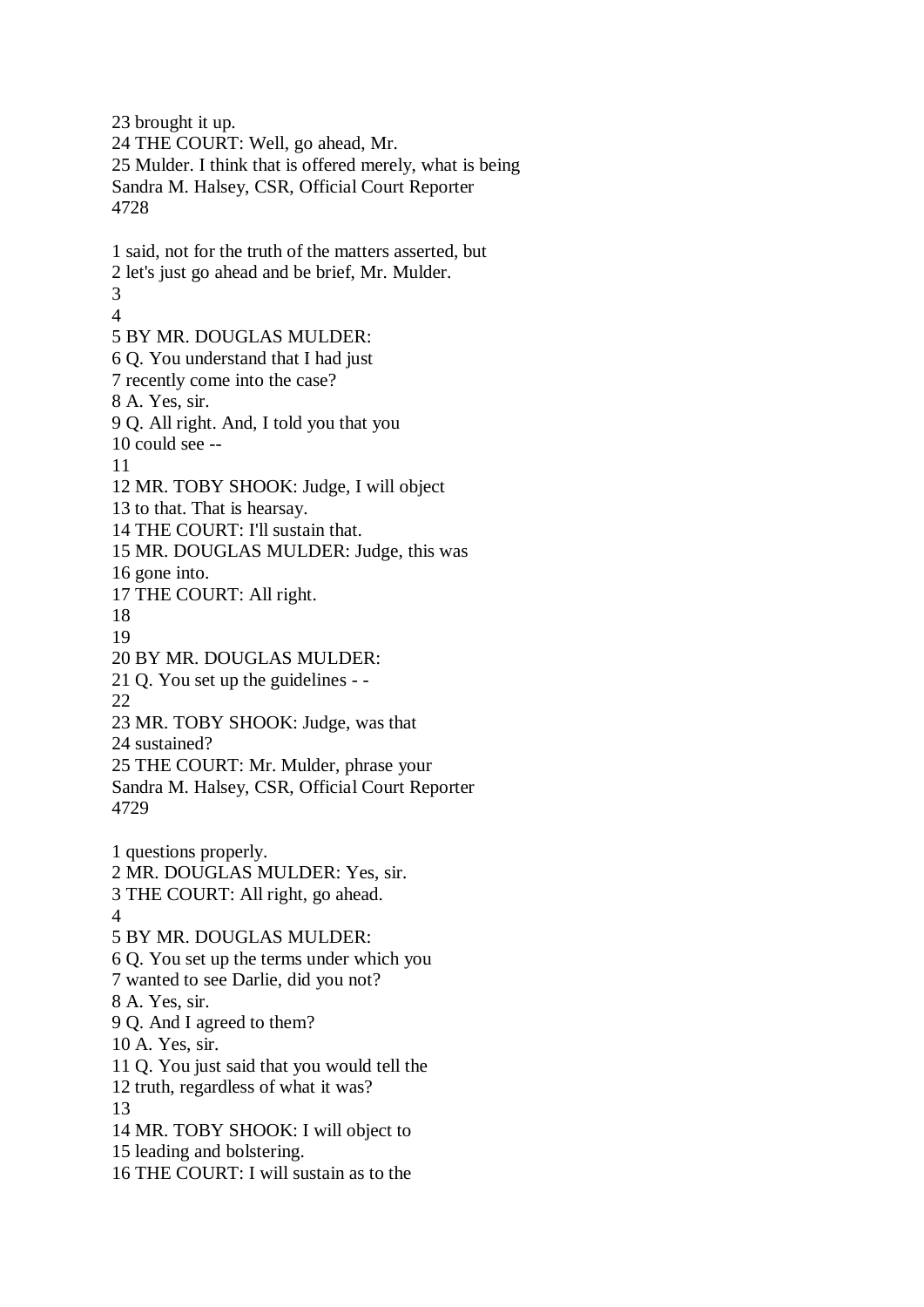17 bolstering. The jury is instructed to disregard the

18 comments of the witness. Next question. Go ahead, 19 please.

20 MR. DOUGLAS MULDER: Yes, sir.

21

22 BY MR. DOUGLAS MULDER:

23 Q. And, I dare say, in the majority of

24 the cases in which you are hired, you probably don't end

25 up testifying, do you?

Sandra M. Halsey, CSR, Official Court Reporter

4730

1 A. In the capital, when I am hired, I

2 have been hired several times by the defense in capital

3 murder cases, and, yes, I don't usually testify, because

4 when I come back, I give my honest opinion, after I have

5 interviewed the person, and done the evaluation.

6 And when I come back, most often, what

7 I say, the defense doesn't want to use me, because, I say 8 the person either admits it to me when they didn't admit

9 it to the police or in court. Or, that they are lying,

10 and they have got a history of being anti-social, and,

11 you know, I can't say anything good about this

12 individual.

13 So, yeah, most of the time in capital

14 murder cases, I am not asked to testify by the defense

15 when they -- when I have been hired to evaluate them.

16 Q. Okay. You made a statement to Mr.

17 Shook on cross examination that you could make a valid

18 assessment, even though you didn't get the truth, or even

19 though people lied to you, or give you false information

20 about a situation. You said that you could still make a

21 valid assessment.

22 Will you clear that up, so that -- I

23 know where you going on it, but will you clear that up

24 for the jury?

25 A Well, I am just saying that I have

Sandra M. Halsey, CSR, Official Court Reporter

4731

1 interviewed a lot of criminal defendants, and I can

2 assess, even when they are lying to me, a valid

3 assessment that they are lying to me.

4 I don't -- you know, the way he was

5 making the question, it would be every one would have to

6 tell me the truth in order for me to make a valid

7 assessment, and that is not the case.

8 I can make a valid assessment if

9 someone is lying to me, when they are lying to me.

10 Q. Okay. You have furnished Mr. Shook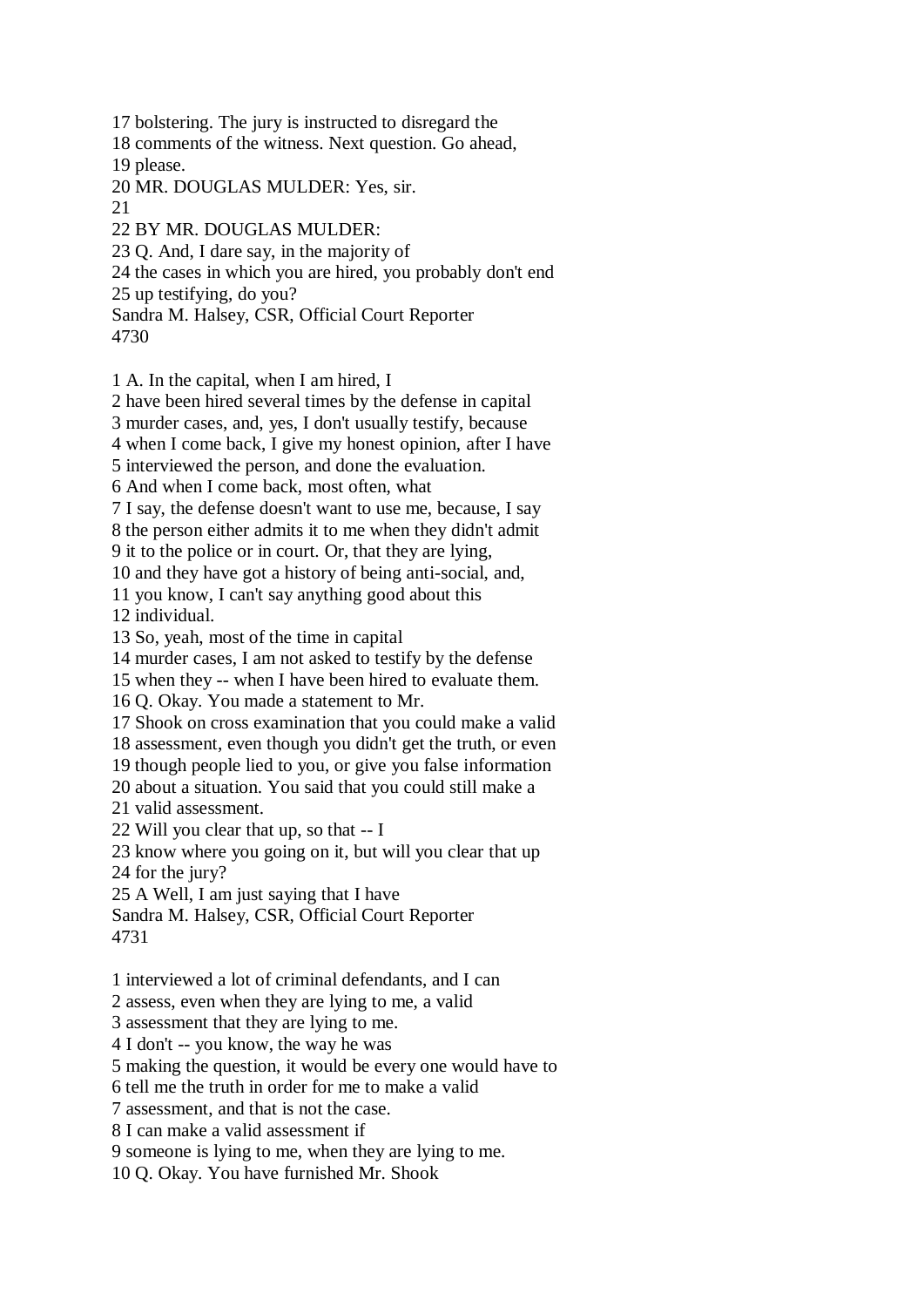11 with copies of all of your notes? 12 A. Yes, sir. 13 Q. Okay. And in that, in the notes, you 14 had questioned Darlie or she had told you about dreams 15 that she had had about these events? 16 A. Yes, sir. 17 Q. Can you briefly tell us what the 18 dreams were? 19 A. Well -- 20 MR. DOUGLAS MULDER: That is my last 21 question, Judge. 22 23 THE COURT: Well, Mr. Shook may have 24 some further cross. 25 THE WITNESS: Would you -- in my Sandra M. Halsey, CSR, Official Court Reporter 4732 1 notes, I don't know where in my notes -- I know that she 2 talked about having dreams -- 3 4 BY MR. DOUGLAS MULDER: 5 Q. Nightmares or dreams? 6 A. Well, yes, I was just trying to see 7 where, I don't have them numbered. Oh, she said 5 to 7 8 times she had dreamed of laying on the couch with this 9 man laying on her, touching her, that the knife is on her 10 chin, he was saying something, but she couldn't see him. 11 She was fighting him. 12 He falls off, hits the coffee table, 13 and lands on Damon, stabbing him. That she was beating 14 him, hitting him, and he reaches over and tries to stab 15 patient. She wakes up at that point, and she said that 16 in some of the dreams that she saw the man wearing a 17 baseball cap, and sometimes she didn't. 18 And that she had the dream several 19 times within that first month of what had happened. 20 Q. Okay. 21 22 MR. DOUGLAS MULDER: I believe that's 23 all. We will pass the witness. 24 MR. TOBY SHOOK:: Nothing further, 25 Judge. Sandra M. Halsey, CSR, Official Court Reporter 4733 1 THE COURT: You may step down, ma'am.  $\mathcal{D}$ 3 (Whereupon, the witness 4 was excused from the courtroom.)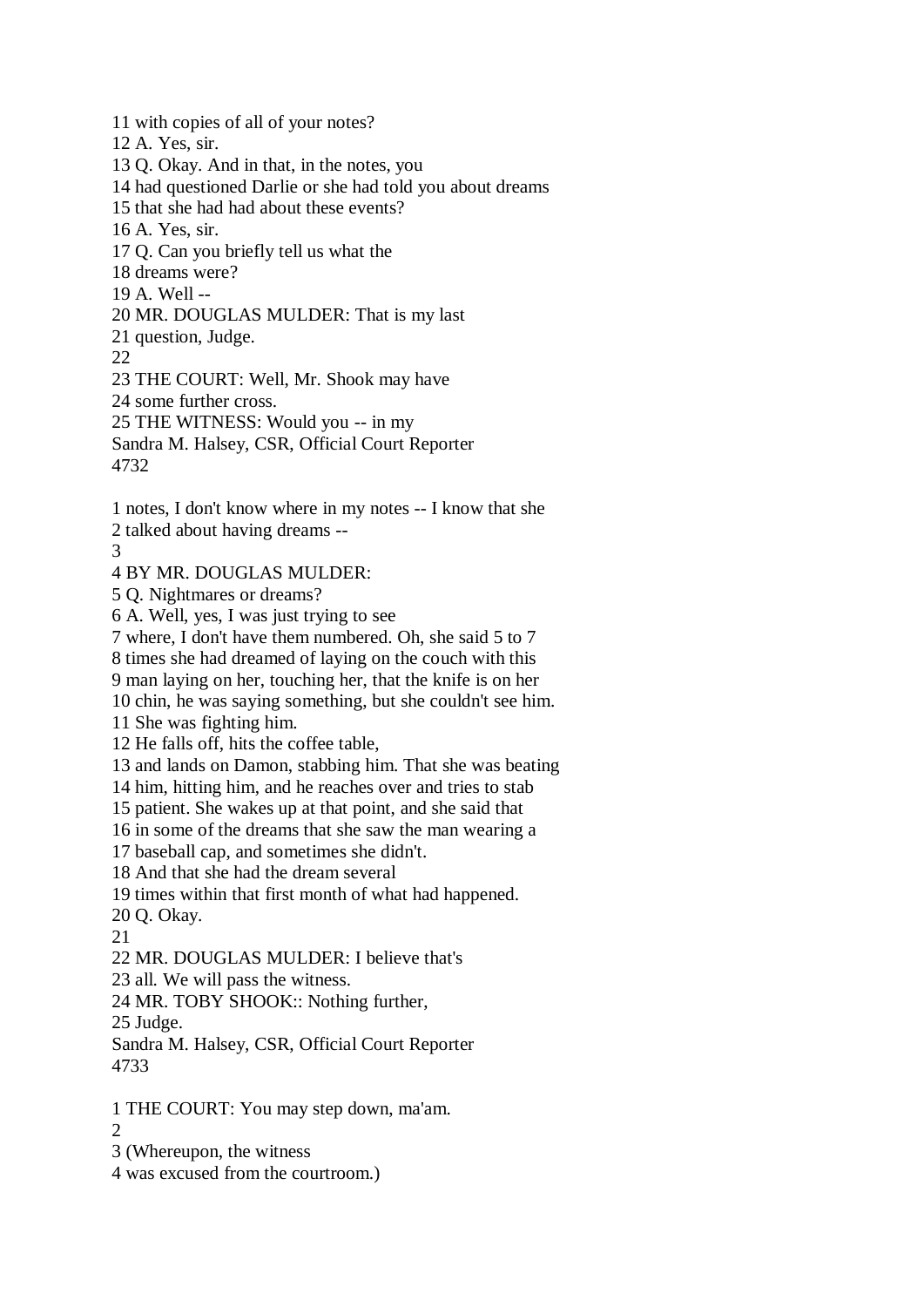5

6 THE COURT: All right. Ladies and 7 gentlemen, we're going to be recessed until tomorrow 8 morning, at 9:00 o'clock. Same instructions as always: 9 Do no investigation on your own. Do not speak about this 10 case with anybody. The case is not over yet. 11 If someone tries to talk to you, tell 12 the bailiff who is with you at the time. Do no 13 investigation on your own. You will decide this case 14 from the testimony you hear, and the evidence that you 15 will receive in this courtroom. 16 Will everybody please stop moving 17 their books and have a seat, please, just a minute. 18 All right. This case, the publicity 19 is rampant about this, it may be on the radio, or T.V., 20 or in the newspapers, if it is, please ignore anything, 21 you see or hear, and it would be a good idea not to read 22 the papers, listen to the radio, or see T.V., while this 23 case is going on. 24 Wear your juror badge at all times, 25 and see you tomorrow morning at 9:00 o'clock. Sandra M. Halsey, CSR, Official Court Reporter 4734

1

11

2 (Whereupon, the jury 3 was excused from the 4 courtroom, and the 5 proceedings were held 6 in the presence of the 7 defendant, with her 8 attorney, but outside 9 the presence of the jury 10 as follows:) 12 THE COURT: All right. Thank you. 13 Can the attorneys please remain? 14 MR. RICHARD MOSTY: Can Dr. Clayton 15 go? 16 THE COURT: Dr. Clayton and Dr. 17 DiMaio, you are free to go. Please do not discuss your 18 testimony with anybody. Ma'am, particularly with the 19 T.V. 20 THE WITNESS: I'm not saying anything. 21 THE COURT: If this shows up on the 22 T.V., that would be a violation, and you could end up in 23 the Kerr County jail. 24 THE WITNESS: No, I'm not saying 25 anything.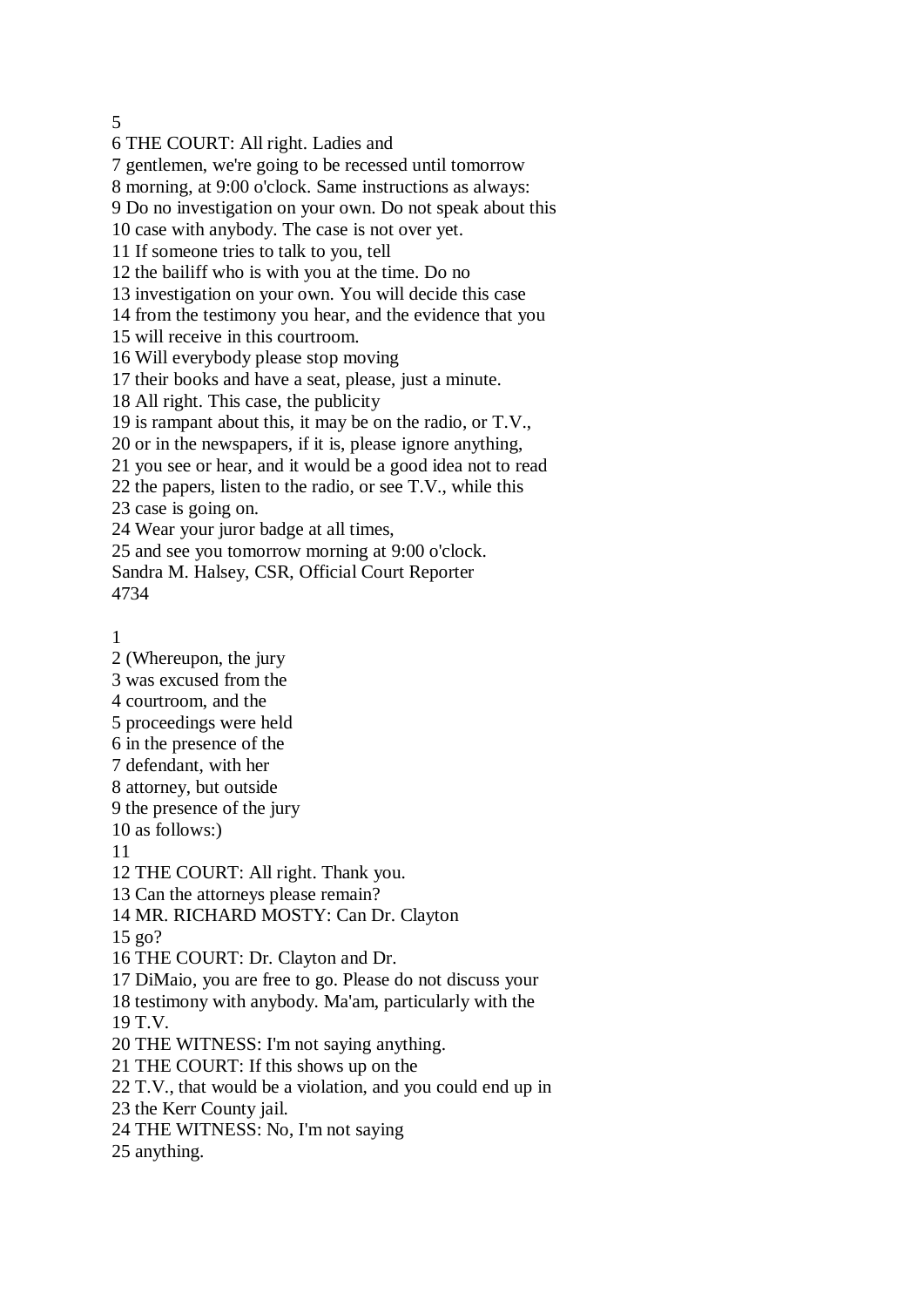Sandra M. Halsey, CSR, Official Court Reporter 4735

1 THE COURT: All right. I understand 2 that we may be -- I understand that we may be 3 approaching -- you willing be closing -- you will have 4 one more witness, Mr. Mulder; is that it? 5 MR. DOUGLAS MULDER: I didn't say that 6 I have one more witness. 7 THE COURT: Well, do you or don't you? 8 MR. DOUGLAS MULDER: Well, I told you 9 that I would take three days, and I will finish up by 10 noon tomorrow. 11 THE COURT: All right. By noon 12 tomorrow. Excuse me, I don't mean one more, but you will 13 be finished by noon tomorrow, is that right? 14 MR. DOUGLAS MULDER: I will indeed, 15 your Honor. 16 THE COURT: All right. So if there is 17 any rebuttal coming on, you will have witnesses ready? 18 MR. GREG DAVIS: Yes, sir. 19 THE COURT: And, I assume you will 20 have some sur-rebuttal is that correct? 21 MR. DOUGLAS MULDER: Well, it depends 22 on the rebuttal. 23 THE COURT: I understand that. But, 24 if you will have any sur-rebuttal witnesses ready then we 25 can do that too. Sandra M. Halsey, CSR, Official Court Reporter 4736 1 When do both sides anticipate finally 2 resting and closing? 3 MR. DOUGLAS D. MULDER: Well, Judge -- 4 THEH COURT: We won't hold you down. 5 I understand. 6 MR. DOUGLAS MULDER: Well, then it 7 kind of depends on them. You wouldn't want me to put my 8 rebuttal on now, do you? 9 THE COURT: Well, that would be 10 wonderful. It would be nice of you. 11 MR. DOUGLAS MULDER: Well, I don't 12 know what the rebuttal will be until I hear theirs. 13 THE COURT: Well, I understand what 14 you are saying. But do you think that we will be able to 15 get this to the jury by Friday? That is what I am asking 16 both sides. Do you think that is a possibility? 17 MR. DOUGLAS MULDER: Anything is 18 possible, Judge.

19 THE COURT: Well, I know it is, but it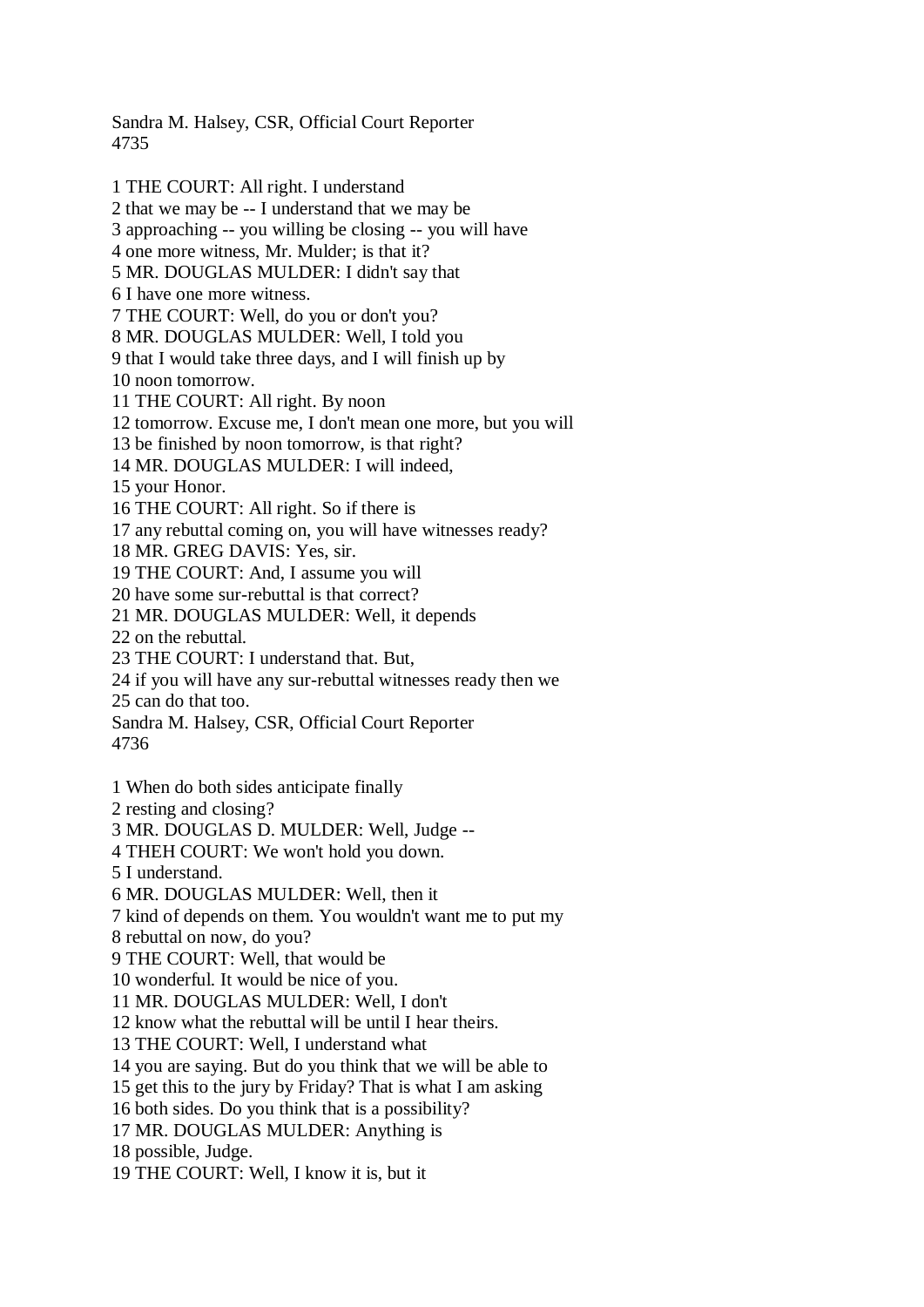20 may not be probable. Do you think it is legally probable 21 that we might get that done? 22 MR. DOUGLAS MULDER: Well, it kind of 23 depends on their -- 24 THE COURT: I understand. 25 MR. DOUGLAS MULDER: Well, do you want Sandra M. Halsey, CSR, Official Court Reporter 4737 1 me to comment on it or not? 2 THE COURT: Well, do you think that is 3 possible? 4 MR. DOUGLAS MULDER: Well, it depends 5 on their rebuttal. 6 THE COURT: I understand. 7 MR. DOUGLAS MULDER: If they have a 8 day's worth of rebuttal, then it probably won't be 9 possible. 10 THE COURT: Well, I don't think it's 11 going to be that long. 12 MR. DOUGLAS MULDER: All right. 13 MS. SHERRI WALLACE: Doug, do you mean 14 by that, you would be finished by tomorrow at noon, is 15 that our cross examination of your witnesses as well? 16 MR. DOUGLAS MULDER: I would think 17 that with reasonable cross examination, then I will be 18 finished tomorrow at noon, or so. 19 THE COURT: All right. Well, here's 20 the thing. Well, I assume Mr. Hagler is going to be in 21 charge of the Charge; is that correct? For your side. 22 MR. DOUGLAS MULDER: He will do the 23 "haggling" for our side. 24 THE COURT: That is fine. 25 And, who will do the haggling for the Sandra M. Halsey, CSR, Official Court Reporter 4738 1 State's side? 2 MR. GREG DAVIS: Well, I don't know 3 that there will be haggling here. 4 THE COURT: Okay. Well, all right. 5 Well, whatever will be. 6 MR. GREG DAVIS: We will find someone. 7 THE COURT: Well, let's get someone to 8 get on the Charge because the Charge is pretty well done. 9 When we do get into argument, by agreement it is an hour 10 and a half to the side; is that correct?

11 MR. DOUGLAS MULDER: Yes, sir.

12 MR. GREG DAVIS: Yes, sir.

13 THE COURT: Any number of lawyers can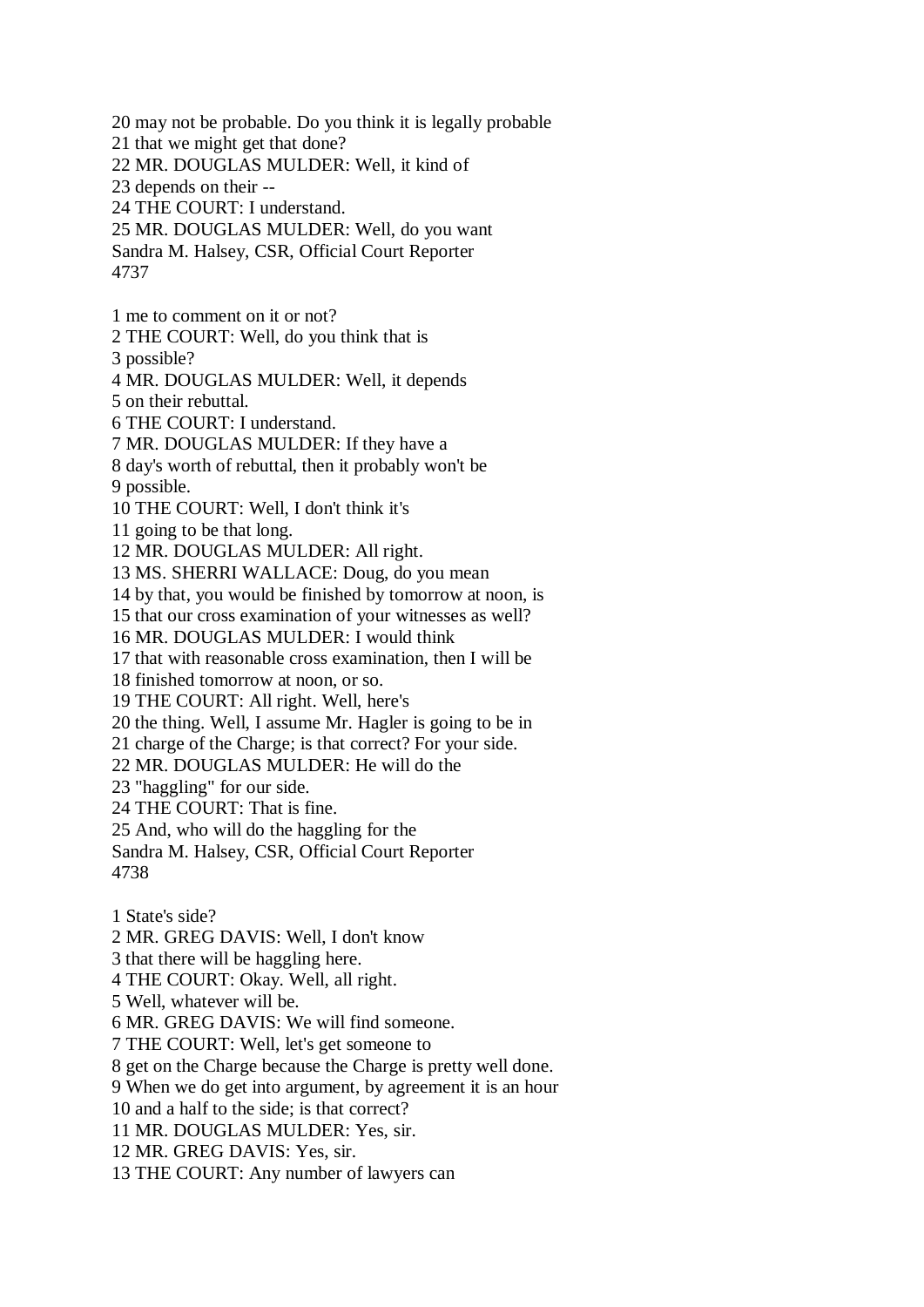14 argue, but the total to each side is just going to get an 15 hour and a half. 16 So, on that note we will see everybody 17 tomorrow morning, 9:00 o'clock. Let's have all the 18 witnesses, rebuttal and sur-rebuttal ready to go if 19 necessary. 20 MR. GREG DAVIS: I can tell you that 21 we will have some of them, we may not have all of them 22 here tomorrow. 23 THE COURT: I understand. 24 MR. GREG DAVIS: But we will do our 25 very best. Sandra M. Halsey, CSR, Official Court Reporter 4739 1 THE COURT: I understand what you are 2 saying, we will just do the best we can do. 3 MR. DOUGLAS MULDER: Judge, if we go 4 into -- if we go into Thursday, does that mean that we 5 are going to argue Thursday or does that mean that we are 6 going to argue Friday? 7 THE COURT: Well, I would like to --

8 what I ideally like to do is finish up and have arguments

9 in the morning and then give the case to the jury. That

10 is what I would like to do.

11 MR. DOUGLAS MULDER: Argue Friday?

12 THE COURT: Yes, or whenever -- you

13 know. I mean, both sides will put on their cases.

14 Obviously, if it runs through Friday, we are not going to

15 do it. But I am saying if we could do it, I would like

16 to argue first in the morning, and then give the case to

17 the jury during the day.

18 MR. DOUGLAS MULDER: Well, I think

19 that is --

20 THE COURT: As opposed to arguing in

21 the evening and giving the jury -- giving the case to 22 them then.

23 MR. DOUGLAS MULDER: Are you going to

24 sequester the jury?

25 THE COURT: Well, it depends on what

Sandra M. Halsey, CSR, Official Court Reporter 4740

1 you want to do. Do both sides want them sequestered? It

2 depends. If you don't want them sequestered, I will

3 certainly consider that.

4 Why don't you think about it and let

5 me know. You don't have to make an ironclad statement

6 now. Just think about it, and let me know what you want 7 to do.